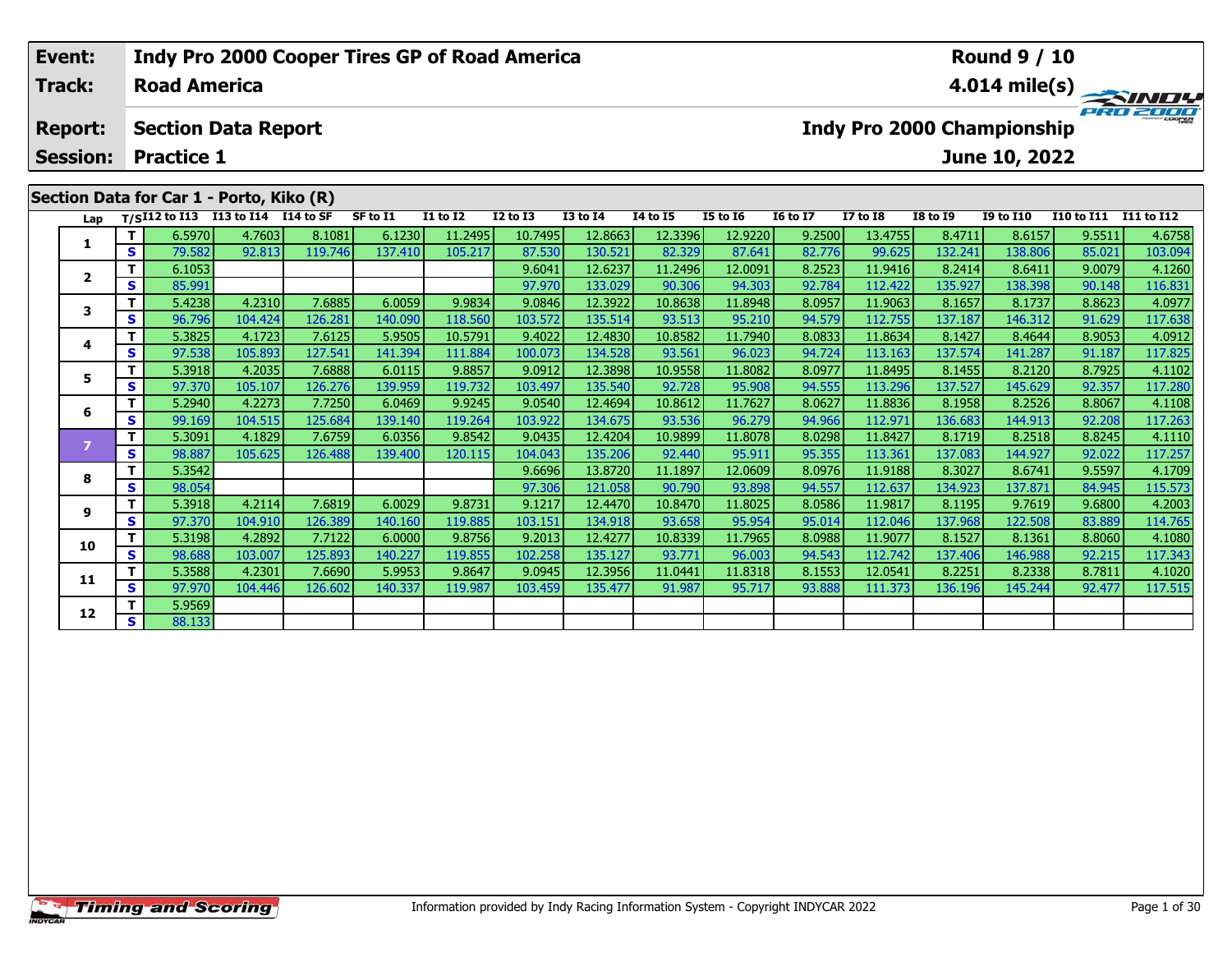| Event:                                      | Indy Pro 2000 Cooper Tires GP of Road America | <b>Round 9 / 10</b>                           |  |  |  |  |  |  |  |  |
|---------------------------------------------|-----------------------------------------------|-----------------------------------------------|--|--|--|--|--|--|--|--|
| <b>Track:</b>                               | <b>Road America</b>                           | 4.014 mile(s) $\rightarrow$                   |  |  |  |  |  |  |  |  |
| <b>Report:</b>                              | <b>Section Data Report</b>                    | PRO 2000<br><b>Indy Pro 2000 Championship</b> |  |  |  |  |  |  |  |  |
| <b>Session: Practice 1</b><br>June 10, 2022 |                                               |                                               |  |  |  |  |  |  |  |  |
| Section Data for Car 1 - Porto, Kiko (R)    |                                               |                                               |  |  |  |  |  |  |  |  |

|  | Lap            | T/SLap |          | PI to PO | <b>PO to SF</b> | <b>SF to PI</b> | PIA to PO |
|--|----------------|--------|----------|----------|-----------------|-----------------|-----------|
|  | 1              | т      | 139.7545 |          | 141.3617        | 151.6709        |           |
|  |                | S      | 103.398  |          | 96.267          | 94.250          |           |
|  | $\overline{2}$ | т      | 169.9388 | 28.8577  | 127.0426        |                 | 44.3721   |
|  |                | S      | 85.033   | 34.354   | 107.117         |                 | 34.295    |
|  | 3              | т      | 126.8694 |          |                 |                 |           |
|  | 4              | S      | 113.900  |          |                 |                 |           |
|  |                | т      | 127.7846 |          |                 |                 |           |
|  |                | S      | 113.084  |          |                 |                 |           |
|  | 5              | т      | 126.6337 |          |                 |                 |           |
|  |                | S      | 114.112  |          |                 |                 |           |
|  |                | т      | 126.6772 |          |                 |                 |           |
|  | 6              | S      | 114.073  |          |                 |                 |           |
|  | $\overline{7}$ | т      | 126.5510 |          |                 | 138.9215        |           |
|  |                | S      | 114.186  |          |                 | 102.900         |           |
|  | 8              | т      | 343.3556 | 200.5978 | 130.5045        |                 | 216.0808  |
|  |                | S      | 42.086   | 4.942    | 104.275         |                 | 7.043     |
|  | 9              | т      | 129.1813 |          |                 |                 |           |
|  |                | S      | 111.861  |          |                 |                 |           |
|  | 10             | т      | 126.6655 |          |                 |                 |           |
|  |                | S      | 114.083  |          |                 |                 |           |
|  | 11             | т      | 127.0353 |          |                 | 142.2660        |           |
|  |                | S      | 113.751  |          |                 | 100.481         |           |
|  |                | т      |          |          |                 |                 |           |
|  | 12             | S      |          |          |                 |                 |           |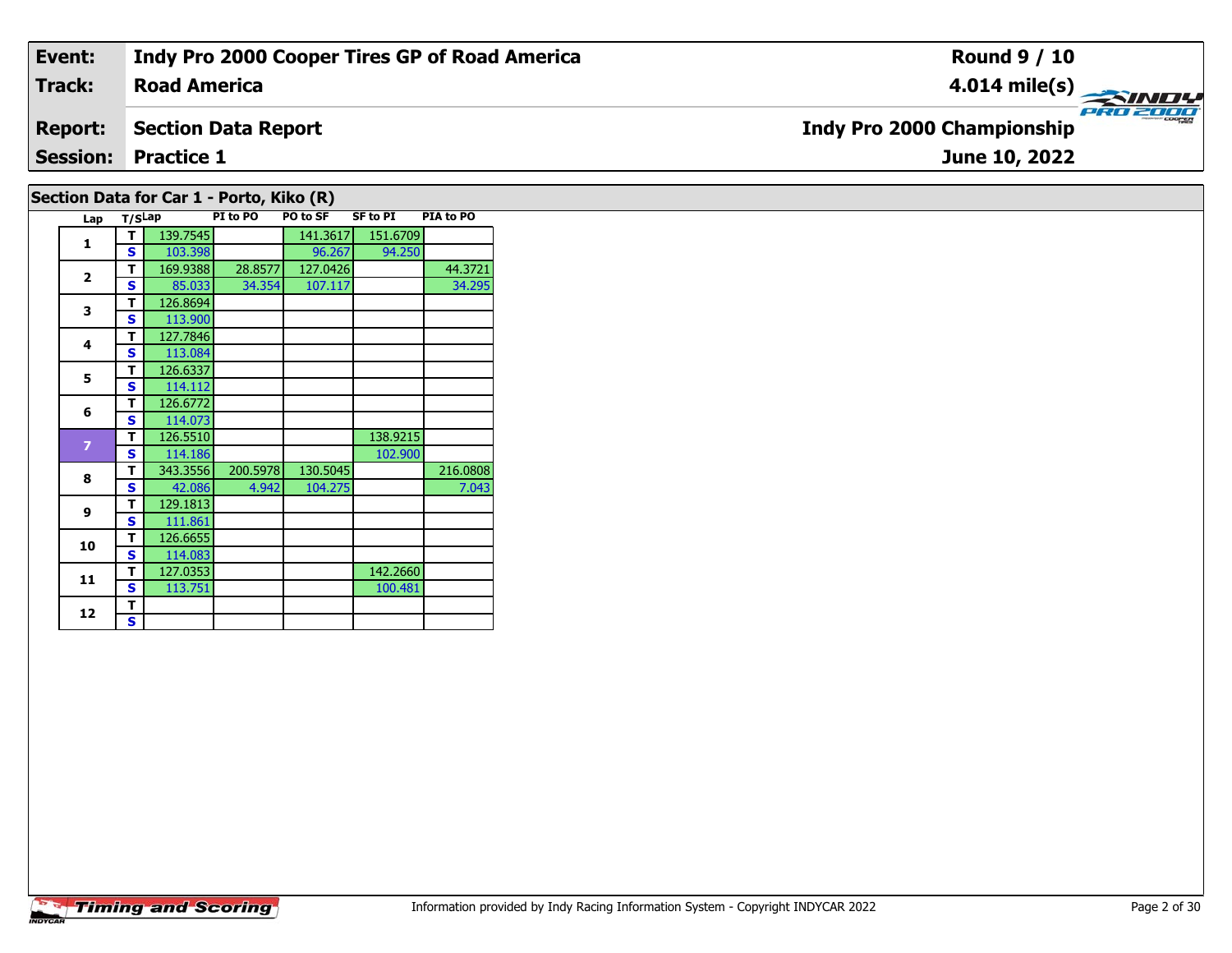| Event:<br>Track: | <b>Indy Pro 2000 Cooper Tires GP of Road America</b><br><b>Round 9 / 10</b><br>$4.014 \text{ mile(s)}$<br><b>Road America</b> |                                                     |         |         |          |                 |                 |                 |                 |                 |                 |                                   |                 |                  |                       |         |  |
|------------------|-------------------------------------------------------------------------------------------------------------------------------|-----------------------------------------------------|---------|---------|----------|-----------------|-----------------|-----------------|-----------------|-----------------|-----------------|-----------------------------------|-----------------|------------------|-----------------------|---------|--|
| <b>Report:</b>   |                                                                                                                               | <b>Section Data Report</b>                          |         |         |          |                 |                 |                 |                 |                 |                 | <b>Indy Pro 2000 Championship</b> |                 |                  |                       |         |  |
| <b>Session:</b>  |                                                                                                                               | <b>Practice 1</b>                                   |         |         |          |                 |                 |                 |                 | June 10, 2022   |                 |                                   |                 |                  |                       |         |  |
|                  |                                                                                                                               | Section Data for Car 18 - Sundaramoorthy, Yuven (R) |         |         |          |                 |                 |                 |                 |                 |                 |                                   |                 |                  |                       |         |  |
| Lap              |                                                                                                                               | T/SI12 to I13 I13 to I14 I14 to SF                  |         |         | SF to I1 | <b>I1 to I2</b> | <b>I2 to I3</b> | <b>I3 to 14</b> | <b>14 to 15</b> | <b>I5 to 16</b> | <b>16 to 17</b> | <b>I7 to I8</b>                   | <b>I8 to I9</b> | <b>I9 to I10</b> | I10 to I11 I11 to I12 |         |  |
| 1                | т                                                                                                                             | 5.6705                                              | 4.2409  | 7.7153  | 6.0114   | 10.1557         | 9.3435          | 12.5378         | 11.2391         | 12.0934         | 8.2787          | 12.0455                           | 8.1994          | 8.2807           | 8.8516                | 4.0994  |  |
|                  | S.                                                                                                                            | 92.584                                              | 104.180 | 125.842 | 139.961  | 116.549         | 100.702         | 133.940         | 90.391          | 93.646          | 92.488          | 111.452                           | 136.623         | 144.421          | 91.740                | 117.589 |  |
| $\overline{2}$   | т                                                                                                                             | 5.5037                                              | 4.1963  | 7.6784  | 6.0113   | 10.1162         | 9.1491          | 12.4866         | 10.8155         | 11.8119         | 8.0655          | 12.0398                           | 8.2085          | 8.3876           | 8.9798                | 4.1053  |  |
|                  | S.                                                                                                                            | 95.390                                              | 105.288 | 126.447 | 139.964  | 117.004         | 102.842         | 134.490         | 93.931          | 95.878          | 94.933          | 111.505                           | 136.472         | 142.581          | 90.430                | 117.420 |  |
| 3                |                                                                                                                               | 5.5635                                              | 4.2636  | 7.6545  | 5.9539   | 9.9779          | 9.2163          | 12.4378         | 10.7818         | 11.7726         | 8.1016          | 12.1416                           | 8.2043          | 8.5058           | 9.0005                | 4.0906  |  |
|                  | S.                                                                                                                            | 94.365                                              | 103.626 | 126.842 | 141.313  | 118.626         | 102.092         | 135.017         | 94.224          | 96.198          | 94.510          | 110.570                           | 136.541         | 140.599          | 90.222                | 117.842 |  |
| 4                | т                                                                                                                             | 5.4633                                              | 4.1959  | 7.5633  | 5.8696   | 10.2656         | 9.4764          | 12.2989         | 10.7455         | 11.8425         | 8.1018          | 12.2194                           | 8.1677          | 8.1329           | 8.8475                | 4.0976  |  |
|                  | <b>S</b>                                                                                                                      | 96.096                                              | 105.298 | 128.371 | 143.343  | 115.301         | 99.290          | 136.542         | 94.543          | 95.630          | 94.508          | 109.866                           | 137.153         | 147.046          | 91.782                | 117.641 |  |
| 5.               | T.                                                                                                                            | 5.5230                                              | 4.1914  | 7.5875  | 5.9303   | 10.0331         | 9.2291          | 12.3427         | 11.3027         | 11.8072         | 8.0673          | 12.1099                           | 8.1660          | 8.1702           | 8.8178                | 4.1025  |  |
|                  | S                                                                                                                             | 95.057                                              | 105.411 | 127.962 | 141.875  | 117.973         | 101.950         | 136.058         | 89.882          | 95.916          | 94.912          | 110.860                           | 137.182         | 146.375          | 92.092                | 117.500 |  |
| 6                | т                                                                                                                             | 5.5171                                              | 4.1624  | 7.6437  | 6.0162   | 10.0179         | 9.2595          | 12.4563         | 10.9123         | 11.8218         | 8.1478          | 12.0755                           | 8.1745          | 8.2177           | 8.9399                | 4.1192  |  |
|                  | S.                                                                                                                            | 95.159                                              | 106.145 | 127.021 | 139.850  | 118.152         | 101.616         | 134.817         | 93.098          | 95.798          | 93.974          | 111.176                           | 137.039         | 145.528          | 90.834                | 117.024 |  |
| $\overline{ }$   | T.                                                                                                                            | 5.4908                                              |         |         |          |                 | 9.6291          | 12.6583         | 11.0344         | 11.9269         | 8.1529          | 12.1619                           | 8.2489          | 8.3472           | 8.9656                | 4.1292  |  |
|                  | S.                                                                                                                            | 95.614                                              |         |         |          |                 | 97.715          | 132.665         | 92.067          | 94.953          | 93.915          | 110.386                           | 135.803         | 143.271          | 90.573                | 116.741 |  |
| 8                | т                                                                                                                             | 5.4703                                              | 4.1539  | 7.6553  | 6.0172   | 9.9283          | 9.1793          | 12.4778         | 10.8303         | 11.7402         | 8.0664          | 12.0027                           | 8.2457          | 8.3060           | 8.7797                | 4.0933  |  |
|                  | <b>S</b>                                                                                                                      | 95.973                                              | 106.362 | 126.828 | 139.826  | 119.218         | 102.503         | 134.584         | 93.802          | 96.463          | 94.922          | 111.850                           | 135.856         | 143.981          | 92.491                | 117.765 |  |
| 9                |                                                                                                                               | 5.4883                                              | 4.1978  | 7.6559  | 6.0210   | 9.9282          | 9.1364          | 12.5188         | 10.8399         | 11.7705         | 8.1099          | 11.9765                           | 8.2172          | 8.3024           | 8.8931                | 4.1232  |  |
|                  | S                                                                                                                             | 95.658                                              | 105.250 | 126.818 | 139.738  | 119.220         | 102.985         | 134.144         | 93.719          | 96.215          | 94.413          | 112.095                           | 136.327         | 144.044          | 91.312                | 116.911 |  |

0 | **T** | 5.4514 | 4.1640 | 7.6389 | 6.0203 | 9.9731 | 9.1667 | 12.4709 | 10.9259 | 11.7429 | 8.1170 | 12.1285 | 8.2656 | 8.2607 | 8.8057 | 4.1387<br>| S | 96.306 | 106.104 | 127.101 | 139.754 | 118.683 | 102.644 | 134.659 |

1 | T | 5.5611 4.1634 7.6572 6.0278 10.0343 9.1100 12.4378 10.9250 12.1717 8.8134 12.4219 8.2201 8.2103 8.9764 4.1248<br>S 94.406 106.120 126.797 139.581 117.959 103.283 135.017 92.989 93.044 86.877 108.075 136.279 145.660 90

**10**

**11**

**12**

**<sup>T</sup>** 5.6718 **<sup>S</sup>** 92.563

116.911

4.1248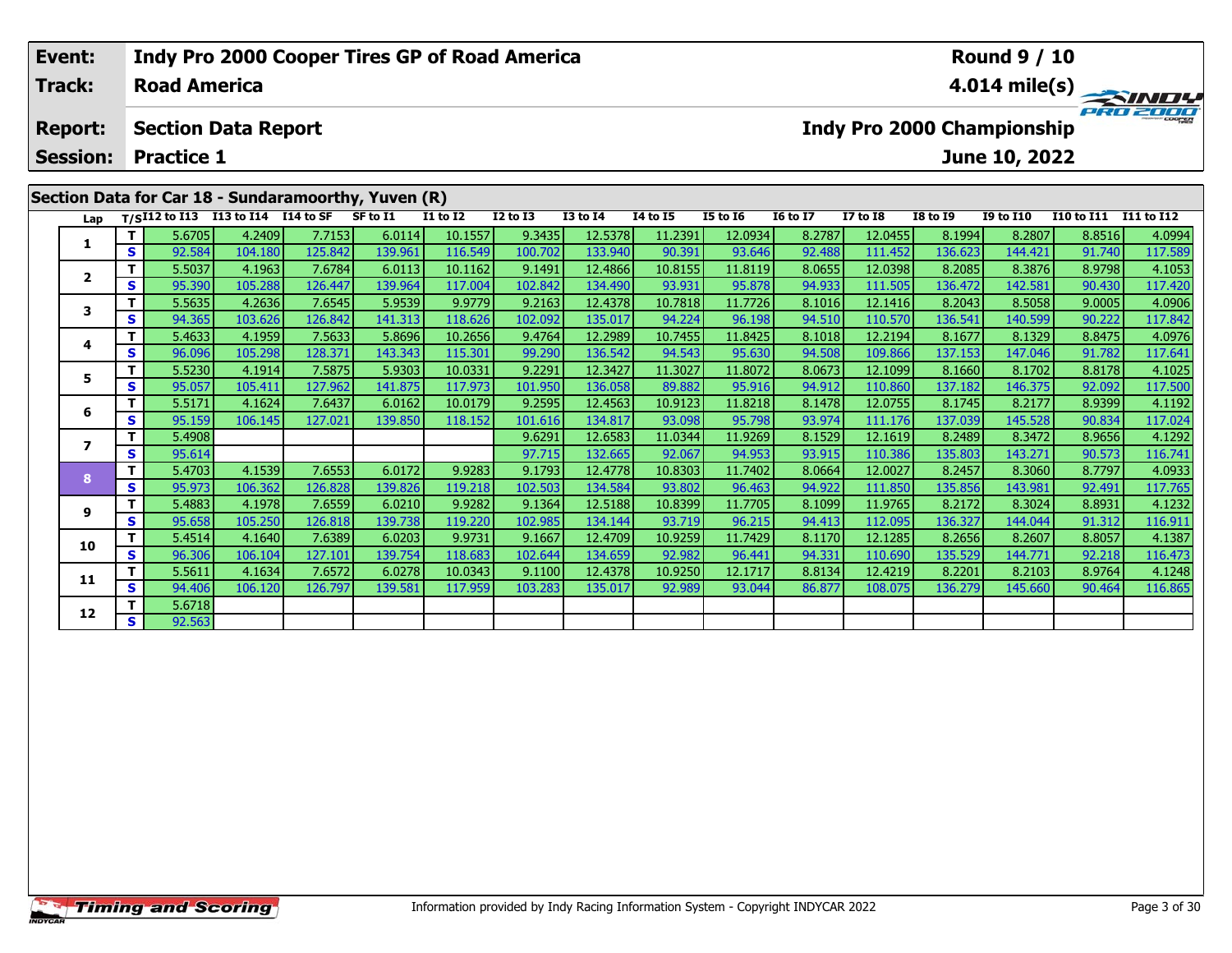| Event:         | Indy Pro 2000 Cooper Tires GP of Road America | <b>Round 9 / 10</b>                                  |
|----------------|-----------------------------------------------|------------------------------------------------------|
| <b>Track:</b>  | <b>Road America</b>                           |                                                      |
| <b>Report:</b> | Section Data Report                           | <b>PRO 2000</b><br><b>Indy Pro 2000 Championship</b> |
|                | <b>Session: Practice 1</b>                    | June 10, 2022                                        |
|                |                                               |                                                      |

|                |        |          |          |          | Section Data for Car 18 - Sundaramoorthy, Yuven (R) |           |
|----------------|--------|----------|----------|----------|-----------------------------------------------------|-----------|
| Lap            | T/SLap |          | PI to PO | PO to SF | <b>SF to PI</b>                                     | PIA to PO |
| 1              | т      | 128.7629 |          | 131.3401 |                                                     |           |
|                | S      | 112.225  |          | 103.612  |                                                     |           |
| $\overline{2}$ | т      | 127.5555 |          |          |                                                     |           |
|                | S      | 113.287  |          |          |                                                     |           |
| 3              | т      | 127.6663 |          |          |                                                     |           |
|                | S      | 113.189  |          |          |                                                     |           |
| 4              | т      | 127.2879 |          |          |                                                     |           |
|                | S      | 113.525  |          |          |                                                     |           |
| 5              | т      | 127.3807 |          |          |                                                     |           |
|                | S      | 113.443  |          |          |                                                     |           |
| 6              | т      | 127.4818 |          |          | 140.1509                                            |           |
|                | s      | 113.353  |          |          | 101.997                                             |           |
| $\overline{ }$ | т      | 357.0384 | 217.8203 | 126.5053 |                                                     | 233.3030  |
|                | S      | 40.473   | 4.551    | 107.572  |                                                     | 6.523     |
| 8              | т      | 126.9464 |          |          |                                                     |           |
|                | S      | 113.831  |          |          |                                                     |           |
| 9              | т      | 127.1791 |          |          |                                                     |           |
|                | S      | 113.622  |          |          |                                                     |           |
| 10             | т      | 127.2703 |          |          |                                                     |           |
|                | s      | 113.541  |          |          |                                                     |           |
| 11             | т      | 128.8552 |          |          | 144.7025                                            |           |
|                | S      | 112.144  |          |          | 98.789                                              |           |
| 12             | т      |          |          |          |                                                     |           |
|                | S      |          |          |          |                                                     |           |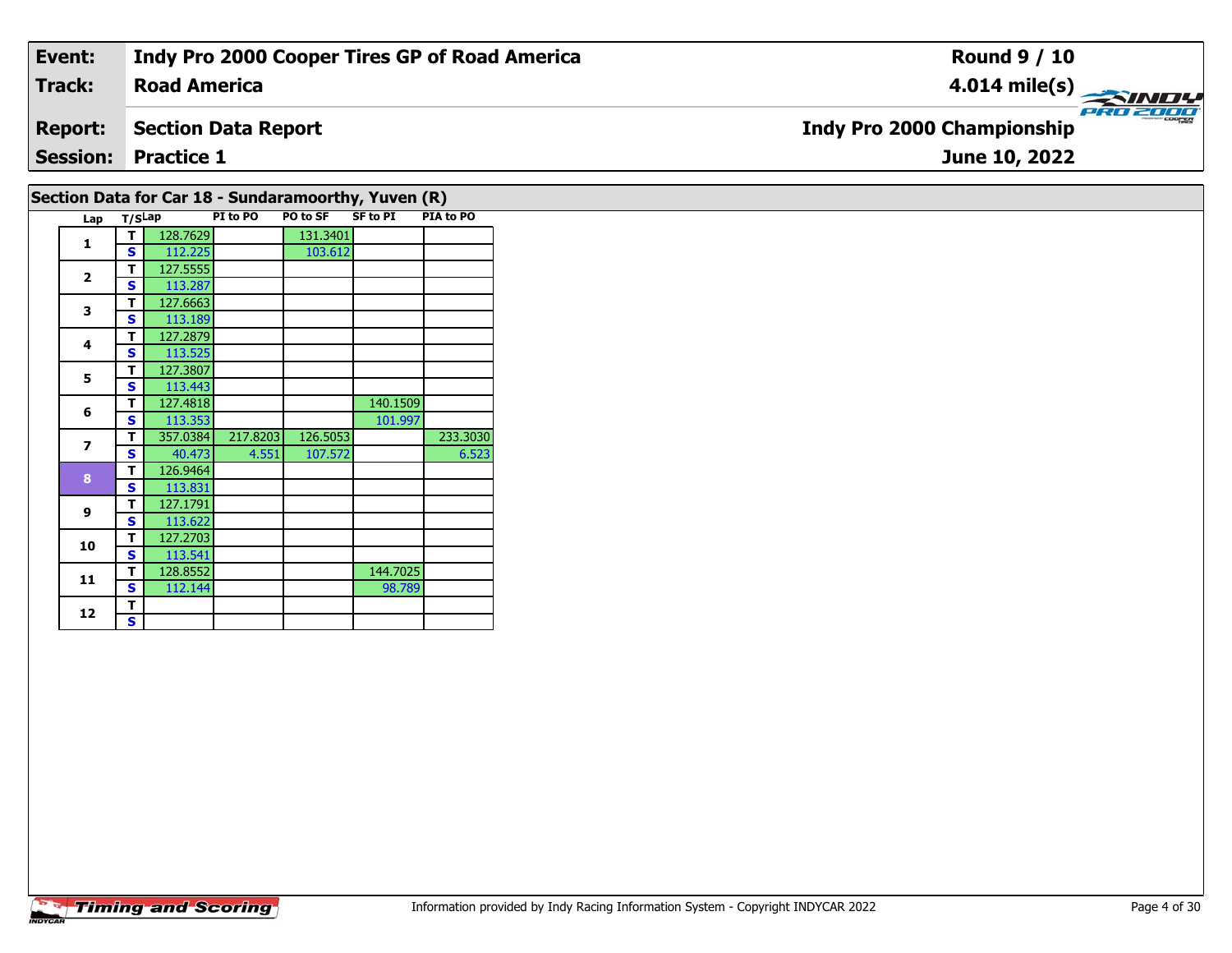| Event:          |    |                     |                                                    | <b>Indy Pro 2000 Cooper Tires GP of Road America</b> |          |                 |              |                 |                 |                 |                 |              |                 | <b>Round 9 / 10</b>        |                   |                         |
|-----------------|----|---------------------|----------------------------------------------------|------------------------------------------------------|----------|-----------------|--------------|-----------------|-----------------|-----------------|-----------------|--------------|-----------------|----------------------------|-------------------|-------------------------|
| <b>Track:</b>   |    | <b>Road America</b> |                                                    |                                                      |          |                 |              |                 |                 |                 |                 |              |                 |                            |                   | $4.014 \text{ mile(s)}$ |
| <b>Report:</b>  |    |                     | <b>Section Data Report</b>                         |                                                      |          |                 |              |                 |                 |                 |                 |              |                 | Indy Pro 2000 Championship |                   | PRO 2000                |
| <b>Session:</b> |    | <b>Practice 1</b>   |                                                    |                                                      |          |                 |              |                 |                 |                 |                 |              |                 | June 10, 2022              |                   |                         |
|                 |    |                     |                                                    | Section Data for Car 19 - Missig, Jordan (R)         |          |                 |              |                 |                 |                 |                 |              |                 |                            |                   |                         |
|                 |    |                     | Lap T/S <sup>I12</sup> to I13 I13 to I14 I14 to SF |                                                      | SF to I1 | <b>I1 to I2</b> | $I2$ to $I3$ | <b>I3 to I4</b> | <b>I4 to I5</b> | <b>I5 to 16</b> | <b>16 to 17</b> | $I7$ to $I8$ | <b>I8 to 19</b> | <b>I9 to I10</b>           | <b>I10 to I11</b> | I11 to I12              |
|                 |    | 5.7535              | 4.2038                                             | 7.5615                                               | 5.8482   | 10.3796         | 9.3619       | 12.1816         | 11.2206         | 14.0092         | 8.3602          | 11.9624      | 8.0746          | 8.0774                     | 8.9646            | 4.0862                  |
|                 | S. | 91.249              | 105.100                                            | 128.402                                              | 143.867  | 114.035         | 100.504      | 137.857         | 90.540          | 80.840          | 91.587          | 112.227      | 138.735         | 148.056                    | 90.584            | 117.969                 |
|                 |    | 5.5428              | 4.1201                                             | 7.4620                                               | 5.7815   | 10.1450         | 9.1876       | 12.2412         | 10.8729         | 11.7475         | 8.0906          | 11.9089      | 8.0416          | 8.0860                     | 8.9066            | 4.0700                  |
| $\mathbf{2}$    | S. | 94.717              | 107.235                                            | 130.114                                              | 145.527  | 116.672         | 102.411      | 137.186         | 93.435          | 96.403          | 94.638          | 112.731      | 139.304         | 147.899                    | 91.173            | 118,439                 |

3 | T | 5.4727| 4.1287| 7.5259| 5.9839| 10.3194| 9.2742| 12.2059| 11.0446| 11.8850| 8.1590| 11.9251| 8.0212| 7.9968| 8.8444| 4.0876<br>| S | 95.931 107.011 129.009 140.605 114.700 101.454 137.582 91.982 95.288 93.845 112.578

**<sup>T</sup>** 5.5218 4.1367 7.5842 5.9373 9.8488 9.1938 12.2992 10.7103 11.7110 8.0400 11.8997 8.1081 8.1250 8.7190 4.0705 **<sup>S</sup>** 95.078 106.805 128.017 141.708 120.181 102.342 136.539 94.853 96.704 95.234 112.818 138.162 147.189 93.135 118.424

**<sup>T</sup>** 5.4837 4.1447 7.5431 5.8965 10.0252 9.1846 12.2758 10.7400 11.7154 8.0139 11.9352 8.1360 8.1734 8.7991 4.0830 **<sup>S</sup>** 95.738 106.598 128.715 142.689 118.066 102.444 136.799 94.591 96.668 95.544 112.482 137.688 146.317 92.287 118.062

**<sup>T</sup>** 5.4854 9.4816 12.4587 10.9974 11.8392 8.1907 11.8590 8.1701 8.2587 8.8254 4.0967 **<sup>S</sup>** 95.709 99.235 134.791 92.377 95.657 93.482 113.205 137.113 144.806 92.012 117.667

7 | T | 5.4843 | 4.1646 | 7.6178 | 5.9664 | 9.8525 | 9.1546 | 12.3940 | 10.7313 | 11.6942 | 8.0781 | 11.9886 | 8.1483 | 8.1699 | 8.7915 | 4.0980<br>7 | S | 95.728 | 106.089 | 127.453 | 141.017 | 120.136 | 102.780 | 135.494 |

**<sup>T</sup>** 5.4257 4.1344 7.5696 5.9456 9.8324 9.1255 12.3731 10.8096 11.7776 8.0481 11.8726 8.1410 8.1752 8.8046 4.0846 **<sup>S</sup>** 96.762 106.864 128.264 141.510 120.381 103.108 135.723 93.982 96.157 95.138 113.075 137.603 146.285 92.230 118.015

**<sup>T</sup>** 5.4428 4.1257 7.5587 5.9527 9.8751 9.1415 12.3786 18.0499 12.6991 8.4619 12.2193 8.2105 8.2314 8.9940 4.1169 **<sup>S</sup>** 96.458 107.089 128.449 141.342 119.861 102.927 135.663 56.283 89.180 90.486 109.867 136.438 145.286 90.287 117.089

**<sup>T</sup>** 5.5999 9.5092 12.4310 11.0132 11.8827 8.2341 12.0598 8.2105 8.2486 8.9541 4.0936 **<sup>S</sup>** 93.752 98.947 135.091 92.245 95.307 92.989 111.320 136.438 144.983 90.690 117.756

**<sup>T</sup>** 5.4825 4.1634 7.6264 5.9842 9.9899 9.1319 12.3694 10.7835 11.7857 8.1054 11.9184 8.1542 8.1992 8.7978 4.0692 **<sup>S</sup>** 95.759 106.120 127.309 140.598 118.483 103.035 135.764 94.210 96.091 94.466 112.641 137.380 145.857 92.301 118.462

**3**

**4**

**5**

**6**

**7**

**8**

**9**

**10**

**11**

**12**

**2 S** 5.5281

118.424

117.629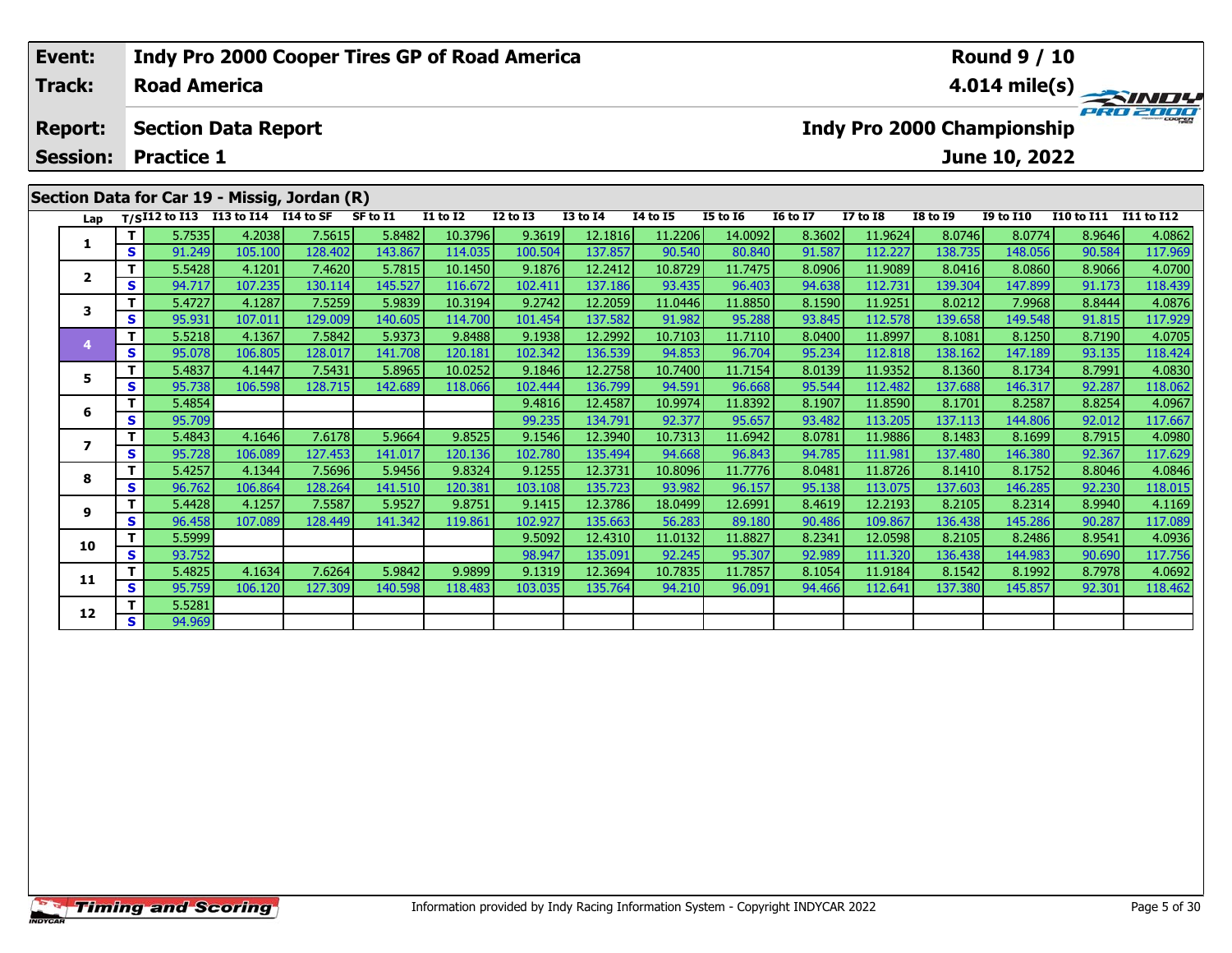| Event:                                       | <b>Indy Pro 2000 Cooper Tires GP of Road America</b> | <b>Round 9 / 10</b>                           |  |  |  |  |  |  |  |
|----------------------------------------------|------------------------------------------------------|-----------------------------------------------|--|--|--|--|--|--|--|
| <b>Track:</b>                                | <b>Road America</b>                                  | $4.014 \text{ mile(s)}$                       |  |  |  |  |  |  |  |
| <b>Report:</b>                               | <b>Section Data Report</b>                           | PRO 2000<br><b>Indy Pro 2000 Championship</b> |  |  |  |  |  |  |  |
|                                              | <b>Session: Practice 1</b>                           | June 10, 2022                                 |  |  |  |  |  |  |  |
| Section Data for Car 19 - Missig, Jordan (R) |                                                      |                                               |  |  |  |  |  |  |  |

|  | Lap                      | T/SLap |          | PI to PO | PO to SF | SF to PI | PIA to PO |
|--|--------------------------|--------|----------|----------|----------|----------|-----------|
|  |                          |        | 130.0453 |          | 130.8156 |          |           |
|  |                          | s      | 111 118  |          | 1በ4 በ2ነ  |          |           |
|  | $\overline{\phantom{a}}$ |        | .26.2043 |          |          |          |           |

|                | э | 111.110  |          | 104.027  |          |          |
|----------------|---|----------|----------|----------|----------|----------|
|                | т | 126.2043 |          |          |          |          |
| $\overline{2}$ | S | 114.500  |          |          |          |          |
| 3              | т | 126.8744 |          |          |          |          |
|                | S | 113.895  |          |          |          |          |
| 4              | т | 125.9054 |          |          |          |          |
|                | S | 114.772  |          |          |          |          |
| 5              | т | 126.1496 |          |          | 138.6008 |          |
|                | S | 114.550  |          |          | 103.138  |          |
| 6              | т | 392.1332 | 254.5016 | 125.2756 |          | 270.1676 |
|                | S | 36.851   | 3.895    | 108.628  |          | 5.633    |
| 7              | т | 126.3341 |          |          |          |          |
|                | s | 114.382  |          |          |          |          |
| 8              | т | 126.1196 |          |          |          |          |
|                | S | 114.577  |          |          |          |          |
| 9              | т | 135.4581 |          |          | 147.7755 |          |
|                | S | 106.678  |          |          | 96.735   |          |
| 10             | т | 209.7476 | 71.7843  | 125.7910 |          | 87.3894  |
|                | S | 68.894   | 13.810   | 108.183  |          | 17.414   |
| 11             | т | 126.5611 |          |          | 140.1798 |          |
|                | S | 114.177  |          |          | 101.976  |          |
|                | т |          |          |          |          |          |
| 12             | S |          |          |          |          |          |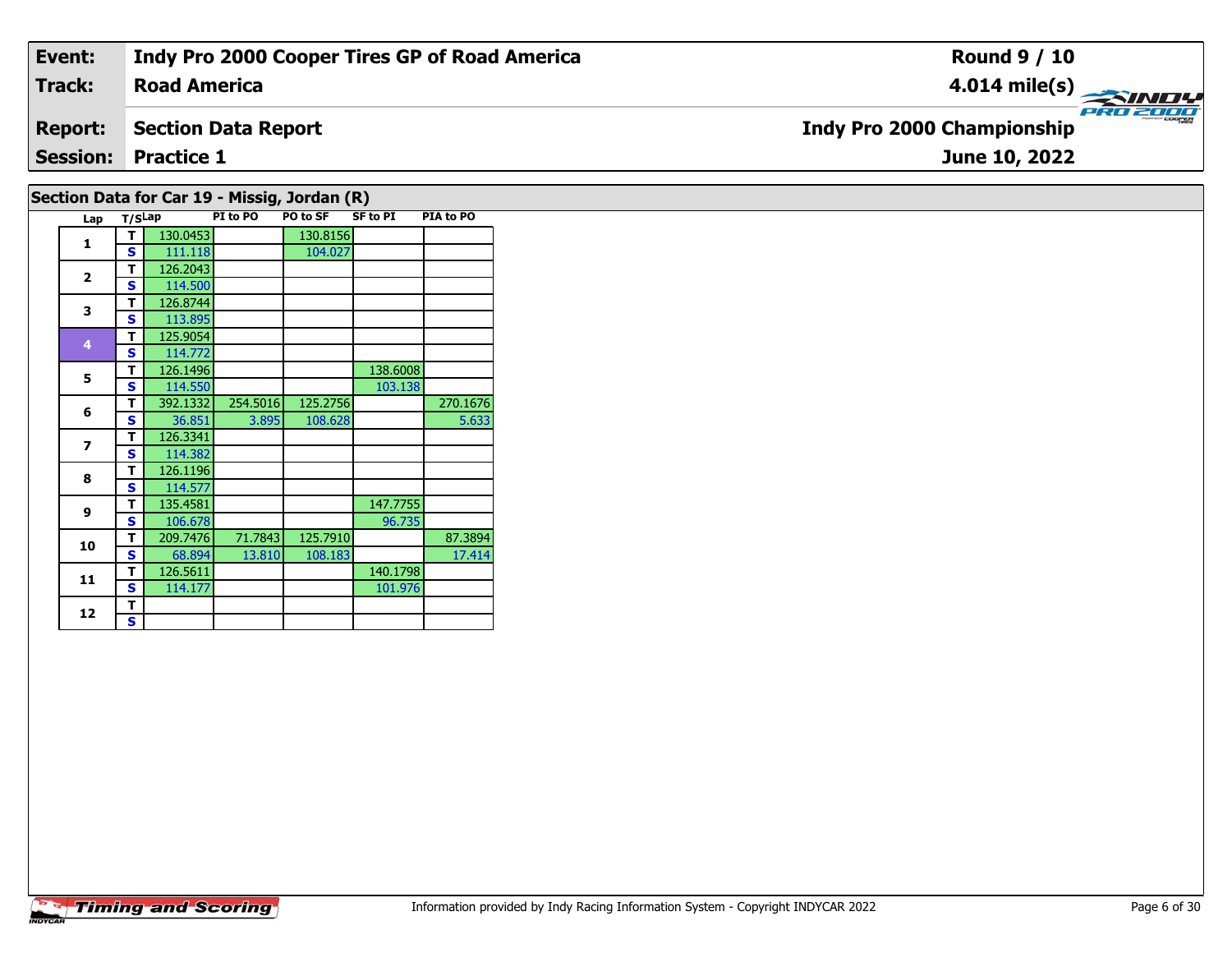| Event:          |    |                     |                                        | <b>Indy Pro 2000 Cooper Tires GP of Road America</b> |          |                 |              |                 |                 | <b>Round 9 / 10</b> |                 |              |                 |                            |                   |                         |
|-----------------|----|---------------------|----------------------------------------|------------------------------------------------------|----------|-----------------|--------------|-----------------|-----------------|---------------------|-----------------|--------------|-----------------|----------------------------|-------------------|-------------------------|
| <b>Track:</b>   |    | <b>Road America</b> |                                        |                                                      |          |                 |              |                 |                 |                     |                 |              |                 |                            |                   | $4.014 \text{ mile(s)}$ |
| <b>Report:</b>  |    |                     | <b>Section Data Report</b>             |                                                      |          |                 |              |                 |                 |                     |                 |              |                 | Indy Pro 2000 Championship |                   | PRO 2000                |
| <b>Session:</b> |    | <b>Practice 1</b>   |                                        |                                                      |          |                 |              |                 |                 |                     |                 |              |                 | June 10, 2022              |                   |                         |
|                 |    |                     |                                        | Section Data for Car 2 - Browne, Jonathan (R)        |          |                 |              |                 |                 |                     |                 |              |                 |                            |                   |                         |
|                 |    |                     | Lap T/SI12 to I13 I13 to I14 I14 to SF |                                                      | SF to I1 | <b>I1 to I2</b> | $I2$ to $I3$ | <b>I3 to I4</b> | <b>I4 to I5</b> | <b>I5 to 16</b>     | <b>16 to 17</b> | $I7$ to $I8$ | <b>I8 to 19</b> | <b>I9 to I10</b>           | <b>I10 to I11</b> | <b>I11 to I12</b>       |
|                 |    | 5.6195              | 4.3225                                 | 7.7425                                               | 6.0070   | 10.0805         | 9.2903       | 12.3890         | 10.8276         | 11.9316             | 8.1833          | 12.1390      | 8.1286          | 8.0963                     | 8.7941            | 4.0907                  |
|                 | S. | 93.425              | 102.214                                | 125.400                                              | 140.064  | 117.418         | 101.279      | 135.549         | 93.826          | 94.916              | 93.566          | 110.594      | 137.813         | 147.711                    | 92.340            | 117.839                 |
|                 |    | 5.4582              | 4.2594                                 | 7.6604                                               | 5.9635   | 10.0313         | 9.2683       | 12.4123         | 10.7557         | 11.8065             | 8.1314          | 12.0770      | 8.1254          | 8.1275                     | 8.9070            | 4.1035                  |
| $\mathbf{2}$    | S. | 96.186              | 103.728                                | 126,744                                              | 141.086  | 117.994         | 101.519      | 135.295         | 94.453          | 95.922              | 94.164          | 111.162      | 137.867         | 147.144                    | 91.169            | 117.472                 |

3 | T | 5.4878| 4.2442| 7.6672| 5.9693| 9.8999| 9.1730| 12.3179| 10.7759| 11.7793| 8.0934| 12.0886| 8.1181| 8.1206| 8.8357| 4.0896<br>| S | 95.667| 104.099| 126.632| 140.948| 119.560| 102.574| 136.332| 94.276| 96.143| 94.606|

**<sup>T</sup>** 7.6848 5.9463 9.9313 9.1586 12.2647 10.7653 11.7914 8.1783 12.0999 8.1211 8.0794 8.8242 4.0830 **<sup>S</sup>** 126.341 141.494 119.182 102.735 136.923 94.369 96.045 93.624 110.951 137.940 148.020 92.025 118.062

**<sup>T</sup>** 5.3903 4.2621 7.6124 5.9272 9.9183 9.1791 12.2739 10.7015 11.7716 8.2035 12.1735 8.0953 8.0503 8.7621 4.0808 **<sup>S</sup>** 97.397 103.662 127.543 141.950 119.339 102.506 136.820 94.931 96.206 93.336 110.281 138.380 148.555 92.677 118.125

**<sup>T</sup>** 5.4155 9.4000 12.4786 10.9268 11.9682 8.2544 12.7358 8.5469 8.3644 9.0238 4.1350 **<sup>S</sup>** 96.944 100.097 134.576 92.974 94.626 92.760 105.412 131.068 142.976 89.989 116.577

7 | T | 5.4725| 4.1869| 7.6545| 6.0004| 10.0048| 9.2034| 12.4465| 10.8944| 11.8375| 8.1679| 12.1473| 8.2060| 8.2284| 8.9200| 4.1098<br>7 | S | 95.934 105.524 126.842 140.218 118.307 102.235 134.923 93.251 95.671 93.743 110.51

8 T | 5.4303 4.1595 7.6223 5.9839 9.8952 9.1351 12.3406 10.6871 11.7436 8.1250 12.2389 8.2472 8.2121 9.0582 4.1274<br>8 S 96.680 106.219 127.377 140.605 119.617 102.999 136.081 95.059 96.436 94.238 109.691 135.831 145.628 89.

**<sup>T</sup>** 5.4740 4.1672 7.6403 6.0077 9.9482 9.1404 12.4530 10.8452 11.7714 8.2215 12.1824 8.2188 8.2428 8.8106 4.1099 **<sup>S</sup>** 95.908 106.023 127.077 140.048 118.980 102.940 134.852 93.674 96.208 93.132 110.200 136.301 145.085 92.167 117.289

0 T 5.4699 4.1693 7.6343 6.0043 9.9682 9.1577 12.4366 10.8245 11.8710 8.2002 12.2188 8.2721 8.2621 8.8589 4.1342<br>S 95.980 105.969 127.177 140.127 118.741 102.745 135.030 93.853 95.401 93.374 109.872 135.422 144.746 91.664

# **Timing and Scoring**

**<sup>T</sup>** 5.5108 **<sup>S</sup>** 95.267

**3**

**4**

**5**

**6**

**7**

**8**

**9**

**10**

**11**

118.06

117.292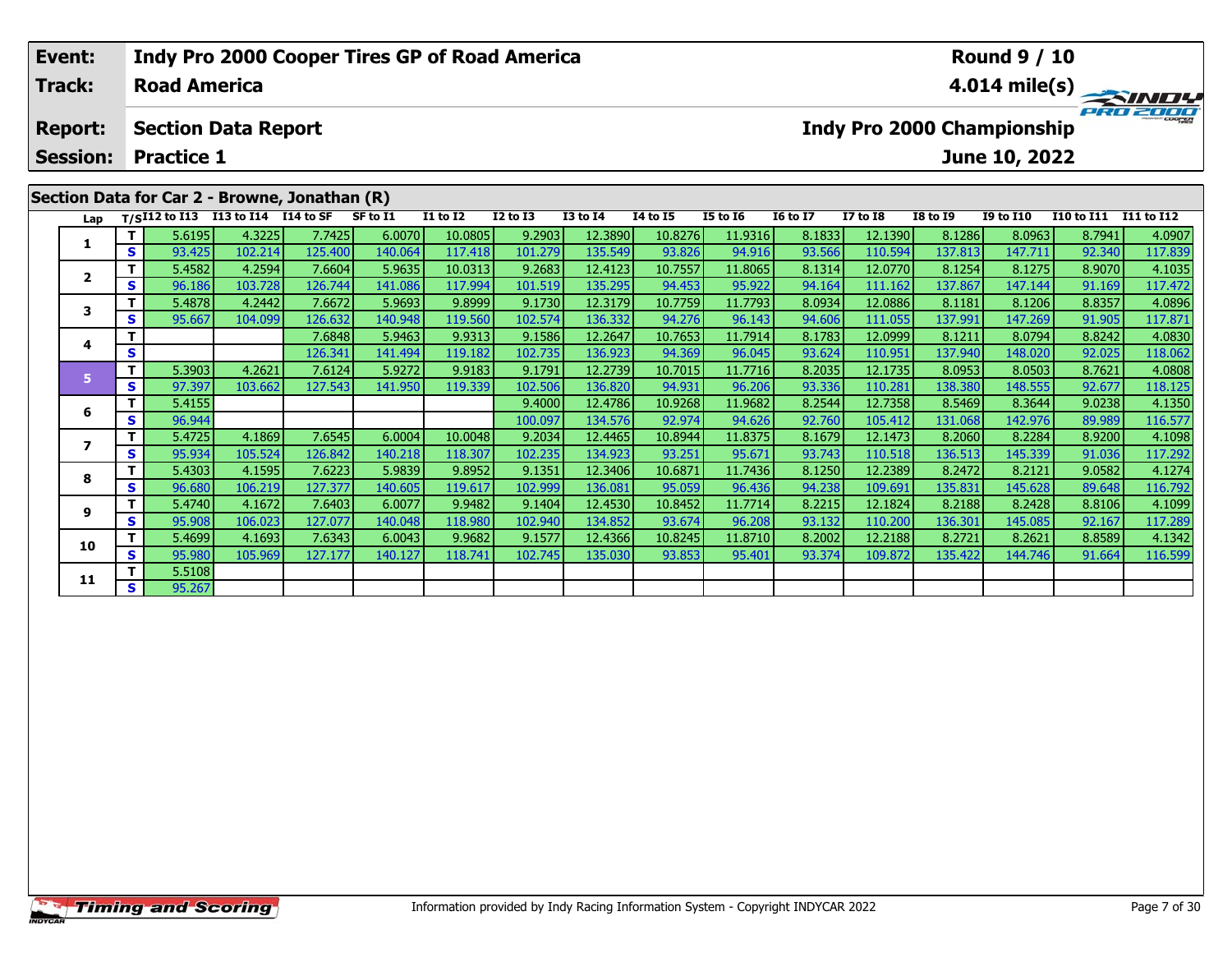| Event:                                        | Indy Pro 2000 Cooper Tires GP of Road America | <b>Round 9 / 10</b>                           |  |  |  |  |  |  |  |  |  |
|-----------------------------------------------|-----------------------------------------------|-----------------------------------------------|--|--|--|--|--|--|--|--|--|
| <b>Track:</b>                                 | <b>Road America</b>                           |                                               |  |  |  |  |  |  |  |  |  |
| <b>Report:</b>                                | Section Data Report                           | PRO 2000<br><b>Indy Pro 2000 Championship</b> |  |  |  |  |  |  |  |  |  |
|                                               | <b>Session: Practice 1</b><br>June 10, 2022   |                                               |  |  |  |  |  |  |  |  |  |
| Section Data for Car 2 - Browne, Jonathan (R) |                                               |                                               |  |  |  |  |  |  |  |  |  |

| Lap            | T/SLap |          | PI to PO | PO to SF | SF to PI | <b>PIA to PO</b> |
|----------------|--------|----------|----------|----------|----------|------------------|
| 1              | т      | 127.6425 |          | 131.4570 |          |                  |
|                | S      | 113.210  |          | 103.520  |          |                  |
| $\overline{2}$ | т      | 127.0874 |          |          |          |                  |
|                | S      | 113.704  |          |          |          |                  |
| 3              | т      | 126.6605 |          |          |          |                  |
|                | S      | 114.088  |          |          |          |                  |
| 4              | т      | 126.7634 |          |          |          |                  |
|                | S      | 113.995  |          |          |          |                  |
| 5              | т      | 126.4019 |          |          | 139.3420 |                  |
|                | S      | 114.321  |          |          | 102.589  |                  |
| 6              | т      | 418.5219 | 278.9897 | 126.6412 |          | 294.4767         |
|                | S      | 34.527   | 3.553    | 107.456  |          | 5.168            |
| 7              | т      | 127.4803 |          |          |          |                  |
|                | S      | 113.354  |          |          |          |                  |
| 8              | т      | 127.0064 |          |          |          |                  |
|                | s      | 113.777  |          |          |          |                  |
| 9              | т      | 127.2334 |          |          |          |                  |
|                | S      | 113.574  |          |          |          |                  |
| 10             | т      | 127.4821 |          |          | 140.1006 |                  |
|                | S      | 113.352  |          |          | 102.034  |                  |
| 11             | т      |          |          |          |          |                  |
|                | S      |          |          |          |          |                  |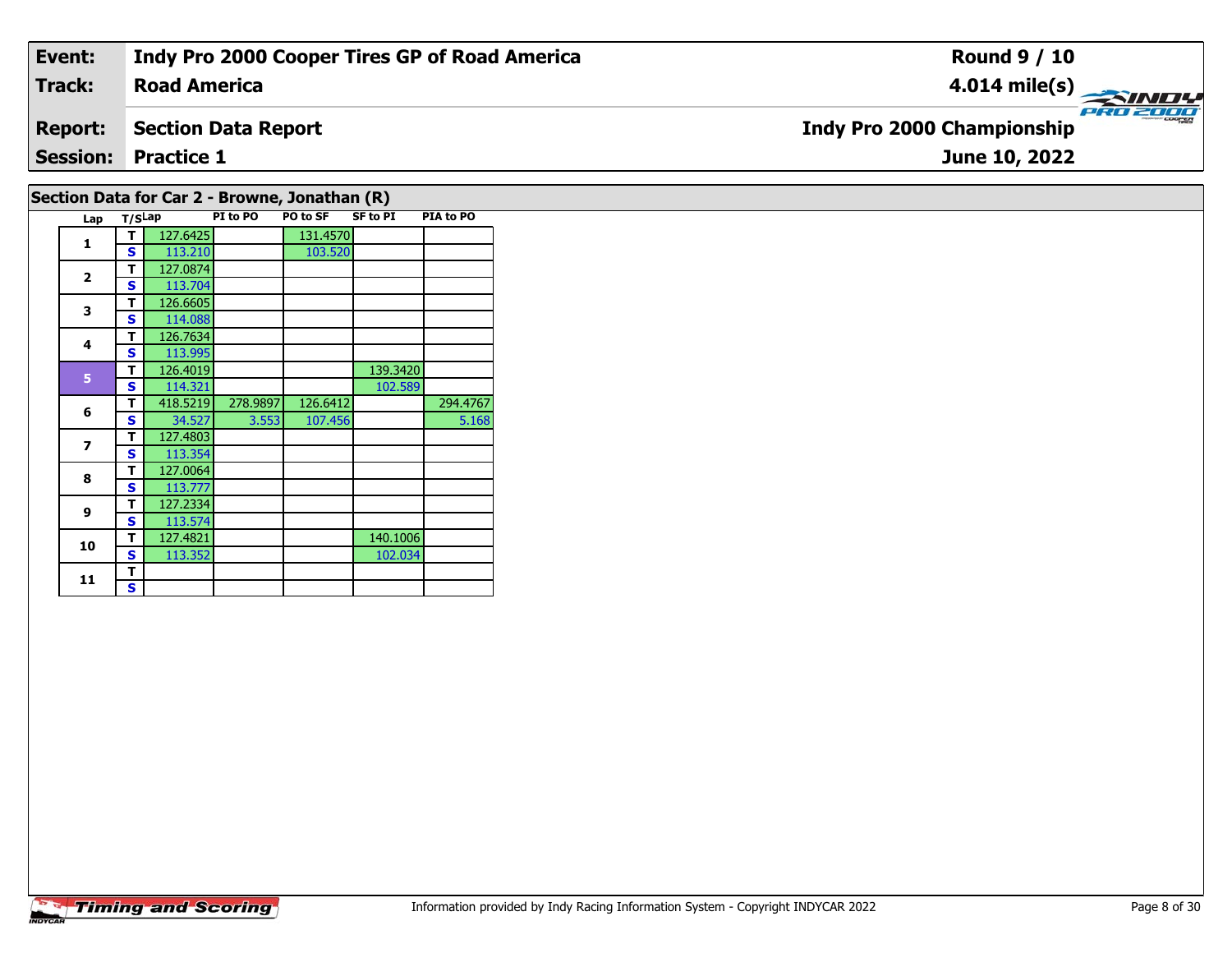| Event:          |            |                     | <b>Indy Pro 2000 Cooper Tires GP of Road America</b> |         |           |                 |              |                 |                 |          |                 |                 |                 | <b>Round 9 / 10</b>        |                   |                         |
|-----------------|------------|---------------------|------------------------------------------------------|---------|-----------|-----------------|--------------|-----------------|-----------------|----------|-----------------|-----------------|-----------------|----------------------------|-------------------|-------------------------|
| <b>Track:</b>   |            | <b>Road America</b> |                                                      |         |           |                 |              |                 |                 |          |                 |                 |                 |                            |                   | $4.014 \text{ mile(s)}$ |
| <b>Report:</b>  |            |                     | <b>Section Data Report</b>                           |         |           |                 |              |                 |                 |          |                 |                 |                 | Indy Pro 2000 Championship |                   |                         |
| <b>Session:</b> |            | <b>Practice 1</b>   |                                                      |         |           |                 |              |                 |                 |          |                 |                 |                 | June 10, 2022              |                   |                         |
|                 |            |                     | Section Data for Car 27 - Kaminsky, Colin            |         |           |                 |              |                 |                 |          |                 |                 |                 |                            |                   |                         |
| Lap             |            |                     | $T/SI12$ to I13 I13 to I14 I14 to SF                 |         | SF to I1  | <b>I1 to I2</b> | $I2$ to $I3$ | <b>I3 to I4</b> | <b>I4 to I5</b> | I5 to 16 | <b>16 to 17</b> | <b>I7 to I8</b> | <b>I8 to I9</b> | <b>I9 to I10</b>           | <b>I10 to I11</b> | I11 to I12              |
|                 |            | 5.7003              | 4.1699                                               | 7.4605  | 5.8372    | 10.9106         | 9.5185       | 13.7209         | 11.1981         | 12.0658  | 8.3531          | 12.1804         | 8.0663          | 8.1365                     | 9.1435            | 4.1268                  |
|                 | S I        | 92.100              | 105.954                                              | 130.140 | 144.138   | 108.485         | 98.851       | 122.391         | 90.722          | 93.860   | 91.664          | 110.218         | 138.877         | 146.981                    | 88.811            | 116.809                 |
|                 |            | 5.4635              | 4.1711                                               | 7.4527  | 5.7526    | 10.2278         | 9.3015       | 15.6539         | 17.4534         | 14.5245  | 8.4284          | 11.9464         | 8.1410          | 8.2704                     | 8.8537            | 4.0715                  |
| 2               | $\epsilon$ | ne non L            | $ADE$ $D2A$                                          | 120.27c | $14C$ 250 | 115721          | 101157       | 107.220         | <b>CO 207</b>   | 77021    | <b>OO OAEL</b>  | 11227           | $127$ cost      | 144.001                    | 01710             | 11020E                  |

| S.<br>90.722<br>130.140<br>98.851<br>122.391<br>93.860<br>138.877<br>146.981<br>88.811<br>116.809<br>92.100<br>105.954<br>144.138<br>108.4851<br>91.664<br>110.218<br>5.4635<br>5.7526<br>9.3015<br>15.6539<br>14.5245<br>7.4527<br>10.2278<br>17.4534<br>8.4284<br>8.2704<br>8.8537<br>4.0715<br>4.1711<br>11.9464<br>8.1410<br>$\overline{\mathbf{2}}$<br>77.972<br>137.603<br>96.092<br>130.276<br>146.258<br>115.727<br>101.157<br>107.278<br>58.207<br>112.377<br>91.718<br>118.395<br>S.<br>105.924<br>90.845<br>144.601<br>7.6223<br>5.9563<br>9.9918<br>9.1343<br>12.3617<br>11.7680<br>8.0867<br>8.7867<br>4.0587<br>5.4645<br>4.1580<br>10.7868<br>8.2414<br>11.8603<br>8.1901<br>3<br>S<br>96.075<br>127.377<br>103.008<br>135.848<br>96.236<br>92.907<br>138.527<br>106.257<br>141.256<br>118.461<br>94.181<br>113.193<br>146.019 <br>92.418<br>118.768<br>5.4217<br>7.5864<br>5.9614<br>9.9250<br>9.0667<br>12.3101<br>8.0521<br>8.7772<br>4.0531<br>4.1290<br>10.9191<br>11.6916<br>8.0685<br>11.7461<br>8.1088<br>96.833<br>92.518<br>118.933<br>S.<br>107.004<br>127.980<br>141.135<br>119.258<br>103.776<br>93.040<br>96.864<br>94.898<br>114.293<br>139.122<br>147.483<br>136.418<br>5.5123<br>9.4187<br>8.0750<br>8.8437<br>12.4318<br>11.0897<br>11.8479<br>8.1367<br>11.8184<br>8.1584<br>4.0856<br>5.<br>95.242<br>S.<br>99.898<br>135.082<br>91.608<br>95.587<br>138.728<br>91.822<br>117.986<br>94.102<br>113.594<br>146.586<br>5.4462<br>7.6277<br>5.9687<br>9.8875<br>9.0953<br>12.3641<br>11.7520<br>8.0670<br>8.7758<br>4.0660<br>10.8837<br>8.0861<br>11.8593<br>8.1511<br>4.1911<br>6<br>S<br>118.555<br>96.397<br>127.287<br>103.450<br>135.822<br>93.342<br>96.367<br>138.865<br>92.532<br>105.418<br>140.963<br>119.710<br>94.691<br>113.202<br>146.718<br>5.9635<br>5.4164<br>4.1379<br>7.5756<br>9.1372<br>12.3669<br>11.9592<br>11.8512<br>8.1130<br>8.7992<br>4.0608<br>9.8114<br>11.8391<br>8.1670<br>8.1409<br>7<br>S<br>96.928<br>102.976<br>135.791<br>94.697<br>93.753<br>92.286<br>118.707<br>106.774<br>128.163<br>141.086<br>120.639<br>85.810<br>113.280<br>138.078<br>146.901<br>5.3969<br>9.3372<br>13.0190<br>8.2328<br>11.8696<br>8.1054<br>8.8545<br>4.0783<br>13.2862<br>12.4571<br>8.1618<br>8<br>97.278<br>100.770<br>76.463<br>90.912<br>138.208<br>91.710<br>S.<br>128.990<br>93.004<br>113.104<br>146.525<br>118.198<br>5.3851<br>8.8475<br>7.5995<br>5.9606<br>9.8958<br>9.1646<br>12.3546<br>10.9036<br>11.7935<br>11.9336<br>8.1210<br>8.1394<br>4.1741<br>8.1044<br>4.0686<br>9<br>S.<br>127.760<br>102.668<br>135.927<br>96.027<br>137.942<br>91.782<br>97.491<br>105.848<br>141.154<br>93.172<br>112.497<br>146.928<br>118.479<br>119.610<br>94.477<br>5.4098<br>10<br>S.<br>97.046 |  | <u>,,,,,,</u> | <br>1.1003 | ------ | 10.JIVV | ,,,,,, | -- <i>--</i> -- | ------- | 14.00JU | <br>14.100 L | <u></u> | <br>- - - | . |
|----------------------------------------------------------------------------------------------------------------------------------------------------------------------------------------------------------------------------------------------------------------------------------------------------------------------------------------------------------------------------------------------------------------------------------------------------------------------------------------------------------------------------------------------------------------------------------------------------------------------------------------------------------------------------------------------------------------------------------------------------------------------------------------------------------------------------------------------------------------------------------------------------------------------------------------------------------------------------------------------------------------------------------------------------------------------------------------------------------------------------------------------------------------------------------------------------------------------------------------------------------------------------------------------------------------------------------------------------------------------------------------------------------------------------------------------------------------------------------------------------------------------------------------------------------------------------------------------------------------------------------------------------------------------------------------------------------------------------------------------------------------------------------------------------------------------------------------------------------------------------------------------------------------------------------------------------------------------------------------------------------------------------------------------------------------------------------------------------------------------------------------------------------------------------------------------------------------------------------------------------------------------------------------------------------------------------------------------------------------------------------------------------------------------------------------------------------------------------------------------------------------------------------------------------------------------------------------------------------------------------------------------------------------------------------------------------------------------------------------------------|--|---------------|------------|--------|---------|--------|-----------------|---------|---------|--------------|---------|-----------|---|
|                                                                                                                                                                                                                                                                                                                                                                                                                                                                                                                                                                                                                                                                                                                                                                                                                                                                                                                                                                                                                                                                                                                                                                                                                                                                                                                                                                                                                                                                                                                                                                                                                                                                                                                                                                                                                                                                                                                                                                                                                                                                                                                                                                                                                                                                                                                                                                                                                                                                                                                                                                                                                                                                                                                                                    |  |               |            |        |         |        |                 |         |         |              |         |           |   |
|                                                                                                                                                                                                                                                                                                                                                                                                                                                                                                                                                                                                                                                                                                                                                                                                                                                                                                                                                                                                                                                                                                                                                                                                                                                                                                                                                                                                                                                                                                                                                                                                                                                                                                                                                                                                                                                                                                                                                                                                                                                                                                                                                                                                                                                                                                                                                                                                                                                                                                                                                                                                                                                                                                                                                    |  |               |            |        |         |        |                 |         |         |              |         |           |   |
|                                                                                                                                                                                                                                                                                                                                                                                                                                                                                                                                                                                                                                                                                                                                                                                                                                                                                                                                                                                                                                                                                                                                                                                                                                                                                                                                                                                                                                                                                                                                                                                                                                                                                                                                                                                                                                                                                                                                                                                                                                                                                                                                                                                                                                                                                                                                                                                                                                                                                                                                                                                                                                                                                                                                                    |  |               |            |        |         |        |                 |         |         |              |         |           |   |
|                                                                                                                                                                                                                                                                                                                                                                                                                                                                                                                                                                                                                                                                                                                                                                                                                                                                                                                                                                                                                                                                                                                                                                                                                                                                                                                                                                                                                                                                                                                                                                                                                                                                                                                                                                                                                                                                                                                                                                                                                                                                                                                                                                                                                                                                                                                                                                                                                                                                                                                                                                                                                                                                                                                                                    |  |               |            |        |         |        |                 |         |         |              |         |           |   |
|                                                                                                                                                                                                                                                                                                                                                                                                                                                                                                                                                                                                                                                                                                                                                                                                                                                                                                                                                                                                                                                                                                                                                                                                                                                                                                                                                                                                                                                                                                                                                                                                                                                                                                                                                                                                                                                                                                                                                                                                                                                                                                                                                                                                                                                                                                                                                                                                                                                                                                                                                                                                                                                                                                                                                    |  |               |            |        |         |        |                 |         |         |              |         |           |   |
|                                                                                                                                                                                                                                                                                                                                                                                                                                                                                                                                                                                                                                                                                                                                                                                                                                                                                                                                                                                                                                                                                                                                                                                                                                                                                                                                                                                                                                                                                                                                                                                                                                                                                                                                                                                                                                                                                                                                                                                                                                                                                                                                                                                                                                                                                                                                                                                                                                                                                                                                                                                                                                                                                                                                                    |  |               |            |        |         |        |                 |         |         |              |         |           |   |
|                                                                                                                                                                                                                                                                                                                                                                                                                                                                                                                                                                                                                                                                                                                                                                                                                                                                                                                                                                                                                                                                                                                                                                                                                                                                                                                                                                                                                                                                                                                                                                                                                                                                                                                                                                                                                                                                                                                                                                                                                                                                                                                                                                                                                                                                                                                                                                                                                                                                                                                                                                                                                                                                                                                                                    |  |               |            |        |         |        |                 |         |         |              |         |           |   |
|                                                                                                                                                                                                                                                                                                                                                                                                                                                                                                                                                                                                                                                                                                                                                                                                                                                                                                                                                                                                                                                                                                                                                                                                                                                                                                                                                                                                                                                                                                                                                                                                                                                                                                                                                                                                                                                                                                                                                                                                                                                                                                                                                                                                                                                                                                                                                                                                                                                                                                                                                                                                                                                                                                                                                    |  |               |            |        |         |        |                 |         |         |              |         |           |   |
|                                                                                                                                                                                                                                                                                                                                                                                                                                                                                                                                                                                                                                                                                                                                                                                                                                                                                                                                                                                                                                                                                                                                                                                                                                                                                                                                                                                                                                                                                                                                                                                                                                                                                                                                                                                                                                                                                                                                                                                                                                                                                                                                                                                                                                                                                                                                                                                                                                                                                                                                                                                                                                                                                                                                                    |  |               |            |        |         |        |                 |         |         |              |         |           |   |
|                                                                                                                                                                                                                                                                                                                                                                                                                                                                                                                                                                                                                                                                                                                                                                                                                                                                                                                                                                                                                                                                                                                                                                                                                                                                                                                                                                                                                                                                                                                                                                                                                                                                                                                                                                                                                                                                                                                                                                                                                                                                                                                                                                                                                                                                                                                                                                                                                                                                                                                                                                                                                                                                                                                                                    |  |               |            |        |         |        |                 |         |         |              |         |           |   |
|                                                                                                                                                                                                                                                                                                                                                                                                                                                                                                                                                                                                                                                                                                                                                                                                                                                                                                                                                                                                                                                                                                                                                                                                                                                                                                                                                                                                                                                                                                                                                                                                                                                                                                                                                                                                                                                                                                                                                                                                                                                                                                                                                                                                                                                                                                                                                                                                                                                                                                                                                                                                                                                                                                                                                    |  |               |            |        |         |        |                 |         |         |              |         |           |   |
|                                                                                                                                                                                                                                                                                                                                                                                                                                                                                                                                                                                                                                                                                                                                                                                                                                                                                                                                                                                                                                                                                                                                                                                                                                                                                                                                                                                                                                                                                                                                                                                                                                                                                                                                                                                                                                                                                                                                                                                                                                                                                                                                                                                                                                                                                                                                                                                                                                                                                                                                                                                                                                                                                                                                                    |  |               |            |        |         |        |                 |         |         |              |         |           |   |
|                                                                                                                                                                                                                                                                                                                                                                                                                                                                                                                                                                                                                                                                                                                                                                                                                                                                                                                                                                                                                                                                                                                                                                                                                                                                                                                                                                                                                                                                                                                                                                                                                                                                                                                                                                                                                                                                                                                                                                                                                                                                                                                                                                                                                                                                                                                                                                                                                                                                                                                                                                                                                                                                                                                                                    |  |               |            |        |         |        |                 |         |         |              |         |           |   |
|                                                                                                                                                                                                                                                                                                                                                                                                                                                                                                                                                                                                                                                                                                                                                                                                                                                                                                                                                                                                                                                                                                                                                                                                                                                                                                                                                                                                                                                                                                                                                                                                                                                                                                                                                                                                                                                                                                                                                                                                                                                                                                                                                                                                                                                                                                                                                                                                                                                                                                                                                                                                                                                                                                                                                    |  |               |            |        |         |        |                 |         |         |              |         |           |   |
|                                                                                                                                                                                                                                                                                                                                                                                                                                                                                                                                                                                                                                                                                                                                                                                                                                                                                                                                                                                                                                                                                                                                                                                                                                                                                                                                                                                                                                                                                                                                                                                                                                                                                                                                                                                                                                                                                                                                                                                                                                                                                                                                                                                                                                                                                                                                                                                                                                                                                                                                                                                                                                                                                                                                                    |  |               |            |        |         |        |                 |         |         |              |         |           |   |
|                                                                                                                                                                                                                                                                                                                                                                                                                                                                                                                                                                                                                                                                                                                                                                                                                                                                                                                                                                                                                                                                                                                                                                                                                                                                                                                                                                                                                                                                                                                                                                                                                                                                                                                                                                                                                                                                                                                                                                                                                                                                                                                                                                                                                                                                                                                                                                                                                                                                                                                                                                                                                                                                                                                                                    |  |               |            |        |         |        |                 |         |         |              |         |           |   |
|                                                                                                                                                                                                                                                                                                                                                                                                                                                                                                                                                                                                                                                                                                                                                                                                                                                                                                                                                                                                                                                                                                                                                                                                                                                                                                                                                                                                                                                                                                                                                                                                                                                                                                                                                                                                                                                                                                                                                                                                                                                                                                                                                                                                                                                                                                                                                                                                                                                                                                                                                                                                                                                                                                                                                    |  |               |            |        |         |        |                 |         |         |              |         |           |   |
|                                                                                                                                                                                                                                                                                                                                                                                                                                                                                                                                                                                                                                                                                                                                                                                                                                                                                                                                                                                                                                                                                                                                                                                                                                                                                                                                                                                                                                                                                                                                                                                                                                                                                                                                                                                                                                                                                                                                                                                                                                                                                                                                                                                                                                                                                                                                                                                                                                                                                                                                                                                                                                                                                                                                                    |  |               |            |        |         |        |                 |         |         |              |         |           |   |
|                                                                                                                                                                                                                                                                                                                                                                                                                                                                                                                                                                                                                                                                                                                                                                                                                                                                                                                                                                                                                                                                                                                                                                                                                                                                                                                                                                                                                                                                                                                                                                                                                                                                                                                                                                                                                                                                                                                                                                                                                                                                                                                                                                                                                                                                                                                                                                                                                                                                                                                                                                                                                                                                                                                                                    |  |               |            |        |         |        |                 |         |         |              |         |           |   |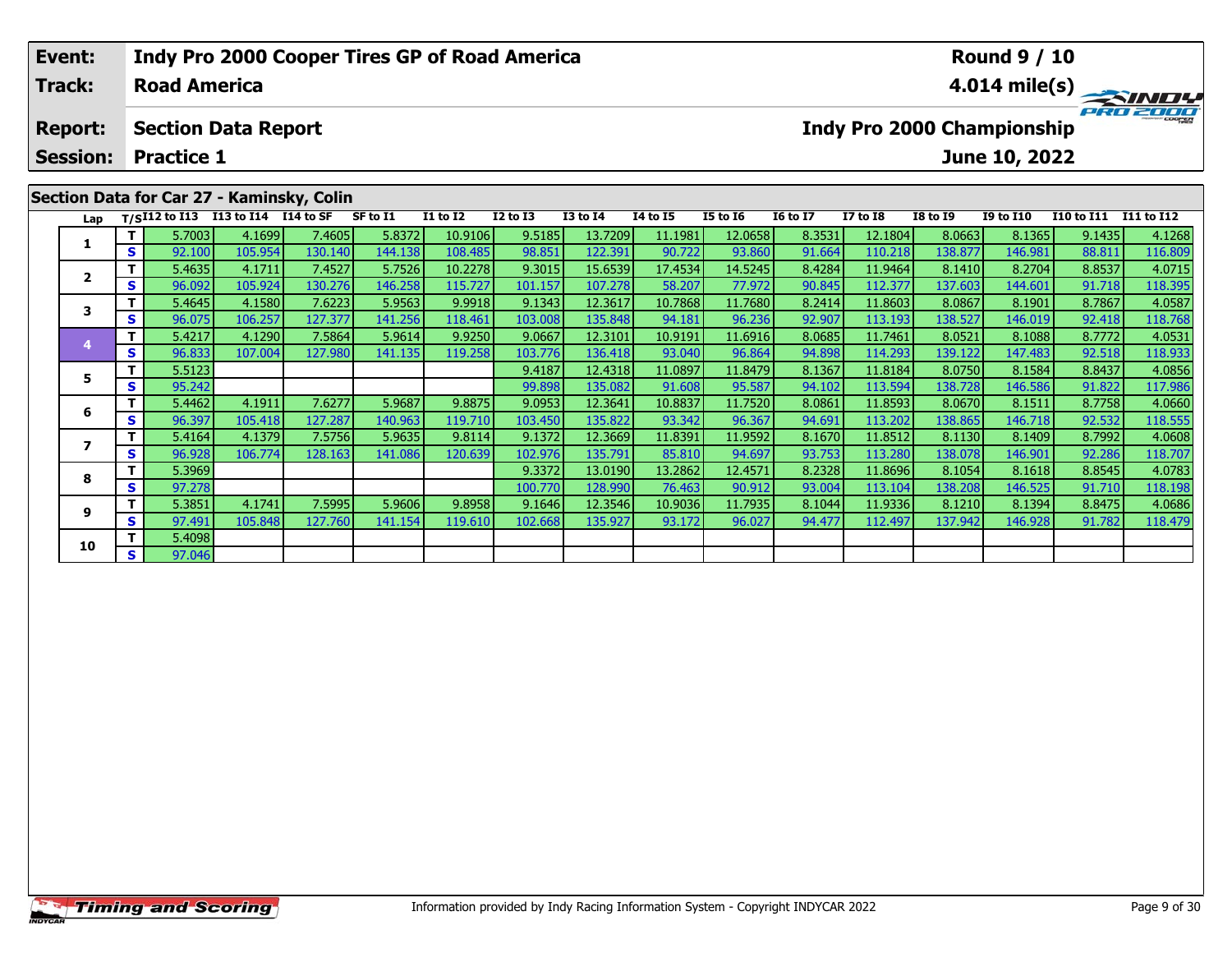| Event:                                    | Indy Pro 2000 Cooper Tires GP of Road America | <b>Round 9 / 10</b>                           |  |  |  |  |  |  |  |  |
|-------------------------------------------|-----------------------------------------------|-----------------------------------------------|--|--|--|--|--|--|--|--|
| <b>Track:</b>                             | <b>Road America</b>                           |                                               |  |  |  |  |  |  |  |  |
| <b>Report:</b>                            | Section Data Report                           | PRO 2000<br><b>Indy Pro 2000 Championship</b> |  |  |  |  |  |  |  |  |
|                                           | <b>Session: Practice 1</b>                    | June 10, 2022                                 |  |  |  |  |  |  |  |  |
| Section Data for Car 27 - Kaminsky, Colin |                                               |                                               |  |  |  |  |  |  |  |  |

| Lap          | T/SLap |          | PI to PO | <b>PO to SF</b> | SF to PI | <b>PIA to PO</b> |
|--------------|--------|----------|----------|-----------------|----------|------------------|
| 1            | т      | 130.5884 |          | 129.7169        |          |                  |
|              | S      | 110.656  |          | 104.909         |          |                  |
|              | т      | 139.7124 |          |                 |          |                  |
| $\mathbf{2}$ | S      | 103.430  |          |                 |          |                  |
| 3            | т      | 126.4676 |          |                 |          |                  |
|              | S      | 114.262  |          |                 |          |                  |
| 4            | т      | 125.8168 |          |                 | 138.2568 |                  |
|              | S      | 114.853  |          |                 | 103.395  |                  |
| 5            | т      | 457.4106 | 319.8438 | 125.2547        |          | 335.4878         |
|              | S      | 31.592   | 3.100    | 108.646         |          | 4.536            |
| 6            | т      | 126.2216 |          |                 |          |                  |
|              | s      | 114.484  |          |                 |          |                  |
| 7            | т      | 127.3393 |          |                 | 140.2043 |                  |
|              | S      | 113.479  |          |                 | 101.958  |                  |
| 8            | т      | 291.7550 | 150.5574 | 128.3614        |          | 166.7741         |
|              | S      | 49.529   | 6.585    | 106.016         |          | 9.125            |
| 9            | т      | 126.4459 |          |                 | 140.8207 |                  |
|              | S      | 114.281  |          |                 | 101.512  |                  |
| 10           | т      |          |          |                 |          |                  |
|              | S      |          |          |                 |          |                  |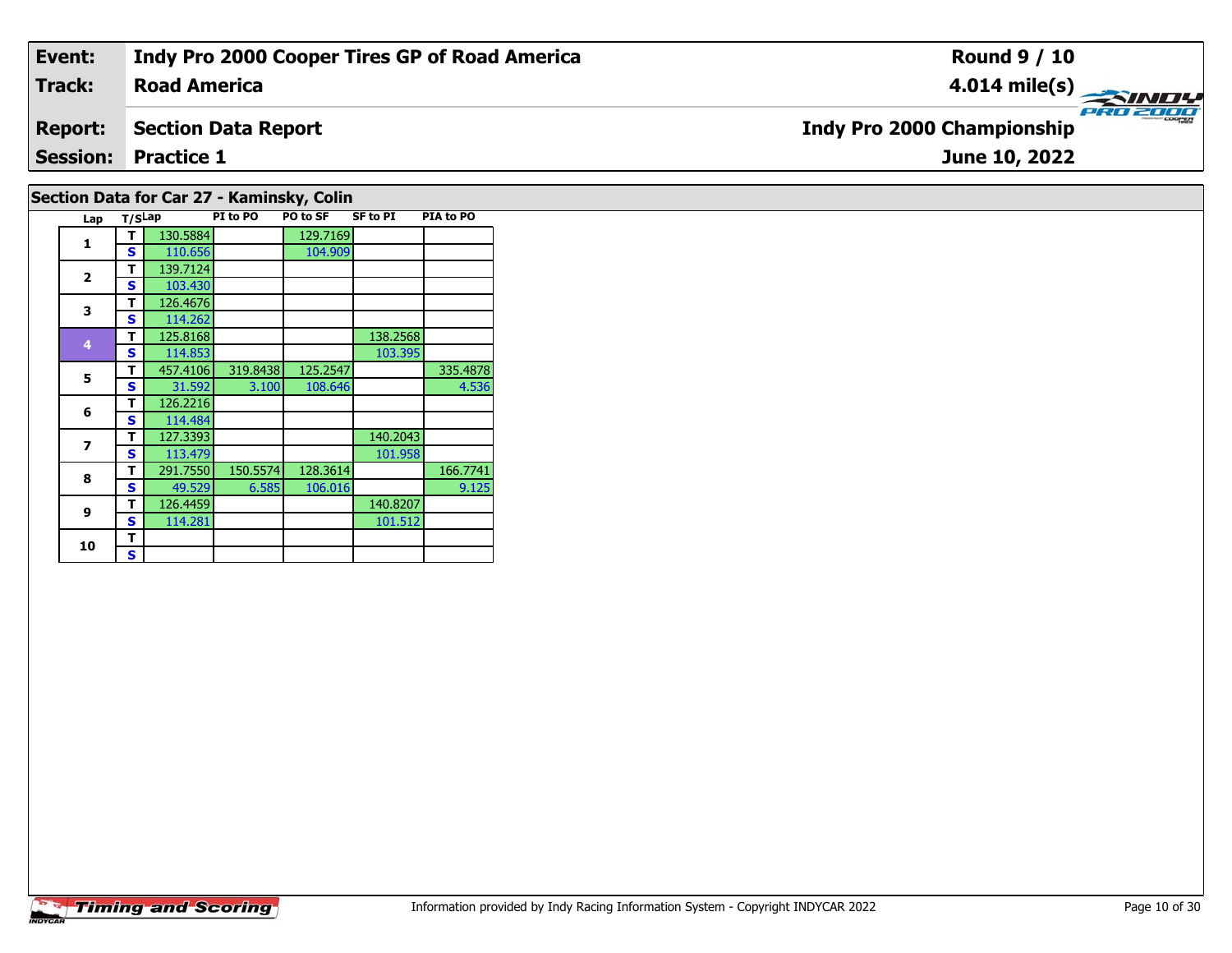| Event:          |    |                     |                                          |         |          |              | <b>Indy Pro 2000 Cooper Tires GP of Road America</b> |                 |          |                 |                 |                            |                 | <b>Round 9 / 10</b> |                   |                         |
|-----------------|----|---------------------|------------------------------------------|---------|----------|--------------|------------------------------------------------------|-----------------|----------|-----------------|-----------------|----------------------------|-----------------|---------------------|-------------------|-------------------------|
| Track:          |    | <b>Road America</b> |                                          |         |          |              |                                                      |                 |          |                 |                 |                            |                 |                     |                   | $4.014 \text{ mile(s)}$ |
| <b>Report:</b>  |    |                     | <b>Section Data Report</b>               |         |          |              |                                                      |                 |          |                 |                 | Indy Pro 2000 Championship |                 |                     |                   | PRO 2000                |
| <b>Session:</b> |    | <b>Practice 1</b>   |                                          |         |          |              |                                                      |                 |          |                 |                 |                            |                 | June 10, 2022       |                   |                         |
|                 |    |                     | Section Data for Car 3 - Green, Josh (R) |         |          |              |                                                      |                 |          |                 |                 |                            |                 |                     |                   |                         |
| Lap             |    |                     | $T/SI12$ to I13 I13 to I14 I14 to SF     |         | SF to I1 | $I1$ to $I2$ | <b>I2 to I3</b>                                      | <b>I3 to I4</b> | 14 to 15 | <b>I5 to 16</b> | <b>16 to 17</b> | <b>I7 to I8</b>            | <b>I8 to I9</b> | <b>I9 to I10</b>    | <b>I10 to I11</b> | I11 to I12              |
|                 |    | 5.4773              | 4.2877                                   | 7.7208  | 5.9783   | 9.9856       | 9.2898                                               | 12.3798         | 10.7779  | 11.8218         | 8.2108          | 12.0398                    | 8.0103          | 7.8503              | 8.9338            | 4.0967                  |
| л.              | S. | 95.850              | 103.043                                  | 125.752 | 140.736  | 118.534      | 101.284                                              | 135.650         | 94.259   | 95.798          | 93.253          | 111.505                    | 139.848         | 152.339             | 90.896            | 117.667                 |
|                 |    | 5.4993              | 4.1722                                   | 7.5363  | 5.8518   | 9.9717       | 9.1789                                               | 12.2962         | 10.8659  | 11.7692         | 8.1025          | 12.1325                    | 8.1283          | 8.0671              | 8.7660            | 4.0908                  |
| $\mathbf{2}$    | S. | 95.467              | 105.896                                  | 128.831 | 143.779  | 118.700      | 102.508                                              | 136.572         | 93.495   | 96.226          | 94.499          | 110.653                    | 137.818         | 148.245             | 92.636            | 117.836                 |
|                 |    | 5.4421              | 4.1364                                   | 7.5339  | 5.8562   | 9.9425       | 9.3689                                               | 12.2475         | 10.8902  | 11.8398         | 8.2916          | 12.1710                    | 8.1273          | 8.0993              | 8.7871            | 4.0600                  |
|                 | S. | 96.470              | 106.812                                  | 128.872 | 143.671  | 119.048      | 100.429                                              | 137.115         | 93.287   | 95.652          | 92.344          | 110.303                    | 137.835         | 147.656             | 92.413            | 118.730                 |

**<sup>T</sup>** 5.5156 4.1980 7.4929 5.7670 10.0121 9.2610 12.2441 10.7002 11.7171 8.1395 12.1742 8.1292 8.1134 8.7401 4.0680 **<sup>S</sup>** 95.185 105.245 129.577 145.893 118.221 101.599 137.153 94.943 96.654 94.070 110.274 137.803 147.399 92.910 118.497

**<sup>T</sup>** 5.4160 4.3029 7.6641 5.9504 9.9164 9.3163 12.3881 10.7783 11.7888 8.1573 12.0241 8.0796 8.0427 8.7984 4.0787 **<sup>S</sup>** 96.935 102.679 126.683 141.396 119.361 100.996 135.559 94.255 96.066 93.865 111.651 138.649 148.695 92.295 118.186

**<sup>T</sup>** 5.4834 9.4594 12.7766 11.0099 11.8296 8.2302 12.0676 8.2217 8.2529 8.8982 4.1357 **<sup>S</sup>** 95.744 99.468 131.437 92.272 95.734 93.033 111.248 136.253 144.908 91.260 116.557

7 | T | 5.4411 | 4.1949 | 7.6873 | 6.0176 | 9.9318 | 9.2296 | 12.4562 | 10.7657 | 11.7492 | 8.1527 | 12.1136 | 8.2217 | 8.2248 | 8.7602 | 4.0959<br>7 | S | 96.488 | 105.323 | 126.300 | 139.817 | 119.176 | 101.945 | 134.818 |

8 T 5.4122 4.1871 7.6470 5.9859 9.8557 9.1796 12.4223 10.8335 11.7893 8.0480 12.0126 8.9233 10.1501 9.8009 4.4746<br>8 S 97.003 105.519 126.966 140.558 120.097 102.500 135.186 93.775 96.062 95.139 111.758 125.540 117.822 82.8

1.9236 1.19236 1.19236 1.19236 1.19236 1.19232 1.19232 1.19232 1.19232 1.5472 1.5472 1.19236 1.19236 1.19236 4<br>S 96.555 105.749 127.918 141.282 119.539 102.678 136.032 94.457 94.983 90.819 106.996 137.409 116.551 68.104 1

**<sup>T</sup>** 5.4354 4.1804 7.6255 5.9757 9.9157 9.2175 12.3469 10.8133 11.8054 8.1169 12.0164 8.1493 8.1514 8.8439 4.0846 **<sup>S</sup>** 96.589 105.688 127.324 140.798 119.370 102.079 136.011 93.950 95.931 94.332 111.722 137.463 146.712 91.820 118.015

**4**

**5**

**6**

**7**

**8**

**9**

**10**

**11**

**<sup>T</sup>** 5.5746 **<sup>S</sup>** 94.177

118.497

117.690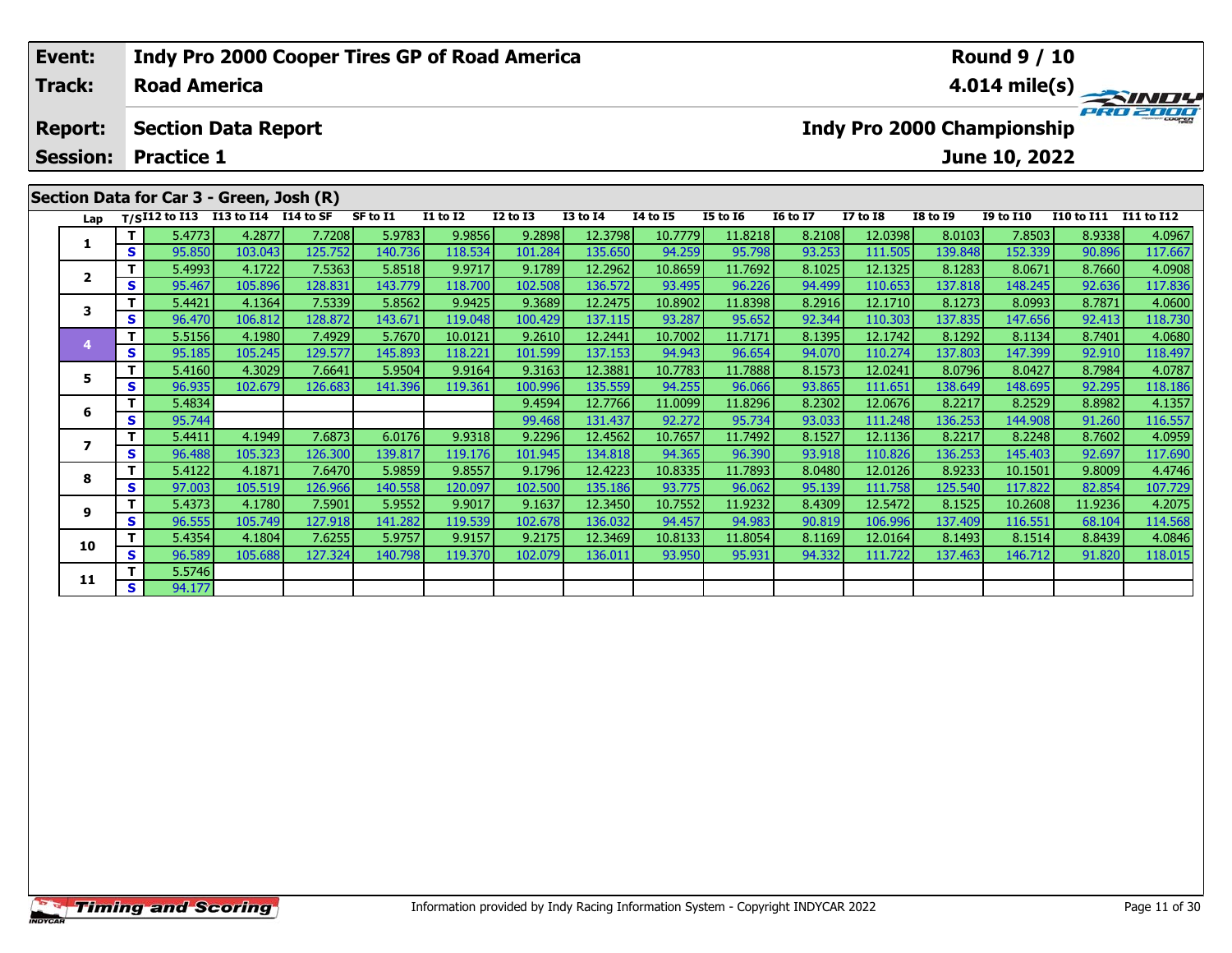| Event:                                   | Indy Pro 2000 Cooper Tires GP of Road America | <b>Round 9 / 10</b>                           |  |  |  |  |  |  |  |
|------------------------------------------|-----------------------------------------------|-----------------------------------------------|--|--|--|--|--|--|--|
| <b>Track:</b>                            | <b>Road America</b>                           | 4.014 mile(s) $\rightarrow$                   |  |  |  |  |  |  |  |
| <b>Report:</b>                           | <b>Section Data Report</b>                    | PRO 2000<br><b>Indy Pro 2000 Championship</b> |  |  |  |  |  |  |  |
|                                          | <b>Session: Practice 1</b>                    | June 10, 2022                                 |  |  |  |  |  |  |  |
| Section Data for Car 3 - Green, Josh (R) |                                               |                                               |  |  |  |  |  |  |  |

| Lap            | T/SLap |          | PI to PO | <b>PO to SF</b> | <b>SF to PI</b> | PIA to PO |
|----------------|--------|----------|----------|-----------------|-----------------|-----------|
| 1              | т      | 126.8607 |          | 130.5083        |                 |           |
|                | S      | 113.908  |          | 104.272         |                 |           |
| $\overline{2}$ | т      | 126.4287 |          |                 |                 |           |
|                | S      | 114.297  |          |                 |                 |           |
| 3              | т      | 126.7938 |          |                 |                 |           |
|                | S      | 113.968  |          |                 |                 |           |
| 4              | T      | 126.2724 |          |                 |                 |           |
|                | S      | 114.438  |          |                 |                 |           |
| 5              | т      | 126.7021 |          |                 | 138.6992        |           |
|                | S      | 114.050  |          |                 | 103.065         |           |
| 6              | т      | 419.2889 | 281.7076 | 125.5245        |                 | 297.2951  |
|                | S      | 34.464   | 3.519    | 108.412         |                 | 5.119     |
| 7              | т      | 127.0423 |          |                 |                 |           |
|                | S      | 113.745  |          |                 |                 |           |
| 8              | т      | 130.7221 |          |                 |                 |           |
|                | S      | 110.543  |          |                 |                 |           |
| 9              | т      | 132.7719 |          |                 |                 |           |
|                | s      | 108.836  |          |                 |                 |           |
| 10             | т      | 126.6783 |          |                 | 138.8659        |           |
|                | S      | 114.072  |          |                 | 102.941         |           |
| 11             | т      |          |          |                 |                 |           |
|                | S      |          |          |                 |                 |           |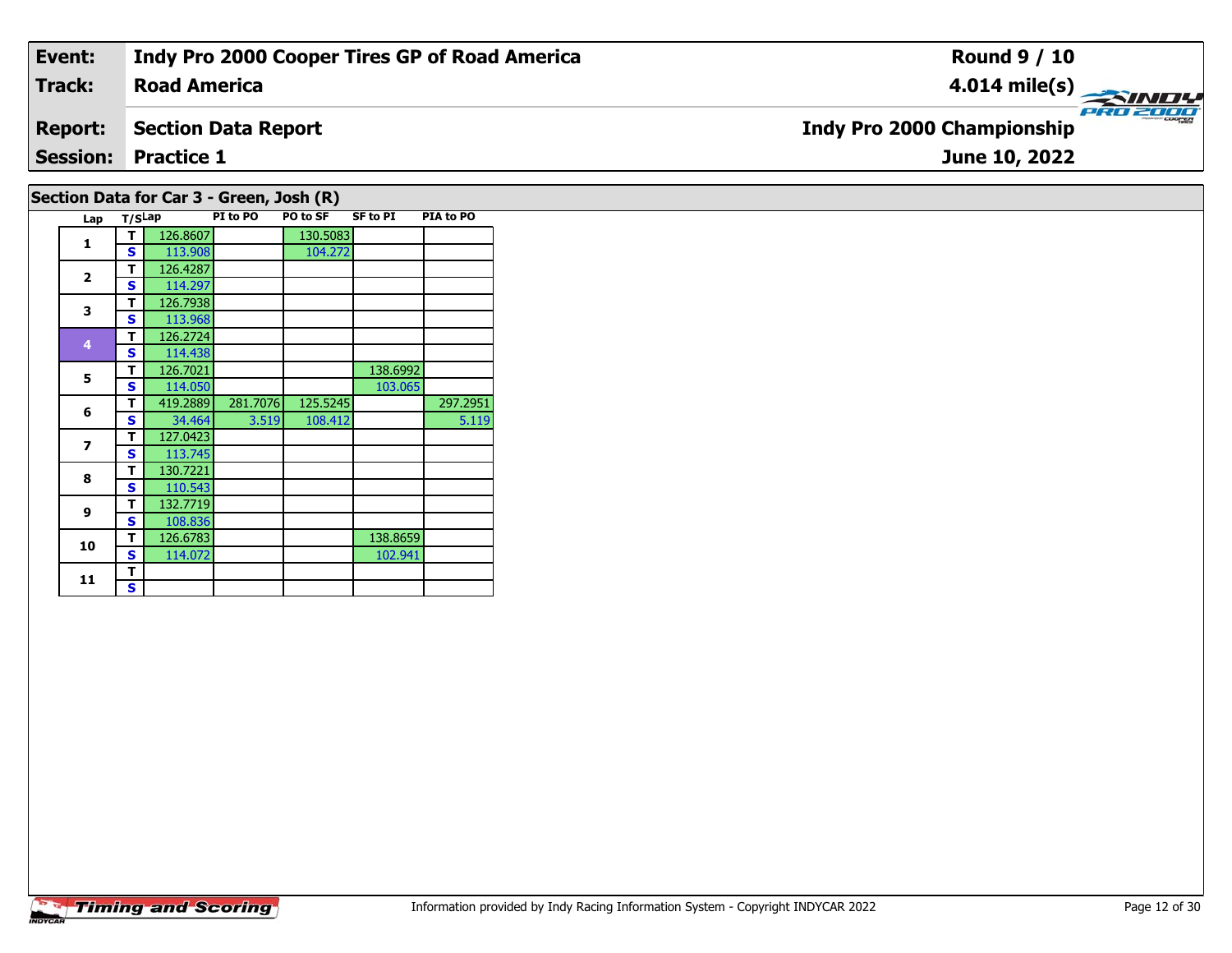| <b>Track:</b>  |                                                                                   |                     |                             |                                                                               |         |        | Indy Pro 2000 Cooper Tires GP of Road America |                     |                            |                           |                                                                                                                                                             |                      | <b>Round 9 / 10</b> |                             |                                                                                                                  |
|----------------|-----------------------------------------------------------------------------------|---------------------|-----------------------------|-------------------------------------------------------------------------------|---------|--------|-----------------------------------------------|---------------------|----------------------------|---------------------------|-------------------------------------------------------------------------------------------------------------------------------------------------------------|----------------------|---------------------|-----------------------------|------------------------------------------------------------------------------------------------------------------|
|                |                                                                                   | <b>Road America</b> |                             |                                                                               |         |        |                                               |                     |                            |                           |                                                                                                                                                             |                      |                     |                             | $4.014 \text{ mile(s)}$                                                                                          |
| <b>Report:</b> |                                                                                   |                     |                             |                                                                               |         |        |                                               |                     |                            |                           |                                                                                                                                                             |                      |                     |                             | PRO 2000                                                                                                         |
| Lap            | SF to I1<br><b>I1 to I2</b><br>$I2$ to $I3$<br><b>I3 to I4</b><br><b>I4 to I5</b> |                     |                             |                                                                               |         |        |                                               |                     |                            |                           |                                                                                                                                                             |                      |                     |                             | <b>SF to PI</b>                                                                                                  |
|                |                                                                                   |                     |                             |                                                                               |         |        |                                               |                     |                            |                           |                                                                                                                                                             |                      |                     |                             |                                                                                                                  |
|                | <b>Session:</b>                                                                   | $T/SI14$ to SF      | <b>Practice 1</b><br>7.6533 | <b>Section Data Report</b><br>Section Data for Car 4 - Eves, Braden<br>5.9545 | 10.0453 | 9.2971 | 12.3973                                       | I5 to 16<br>10.8434 | <b>16 to 17</b><br>11.8622 | <b>I7 to I8</b><br>8.1236 | <b>I8 to I9</b><br>8.1571<br>12.0994<br>126.861<br>137.332<br>135.458<br>141.299<br>101.205<br>93.689<br>94.254<br>110.956<br>117.830<br>95.471<br><b>S</b> | I9 to I10<br>147.279 | 8.1200              | 8.7251<br>93.070<br>117.552 | <b>Indy Pro 2000 Championship</b><br>June 10, 2022<br>I10 to I11 I11 to I12 Lap<br>4.1007<br>127.1901<br>113.613 |

2 | T | 7.5623| 5.9216| 9.9316| 9.1720| 12.3357| 10.6756| 11.7988| 8.0960| 11.8884| 8.1203| 8.0922| 8.8211| 4.1011| 126.0764<br>| S | 128.388| 142.084| 119.179| 102.585| 136.135| 95.162| 95.984| 94.575| 112.925| 137.954| 147.

**<sup>T</sup>** 9.5129 12.4178 10.8878 11.8007 8.1010 11.9204 8.1382 8.1255 8.9871 4.1270 473.7112 **<sup>S</sup>** 98.909 135.235 93.307 95.969 94.517 112.622 137.650 147.180 90.357 116.803 30.505

5 TT 7.5695| 5.9715| 9.8159| 9.0892| 12.3143| 10.6935| 11.6593| 7.9806| 11.8416| 8.1227| 8.1310| 8.6807| 4.0734| 125.4166<br>5 ST 128.266| 140.897| 120.584| 103.519| 136.371| 95.002| 97.133| 95.943| 113.372| 137.913| 147.080|

**<sup>T</sup>** 7.5837 5.9600 9.8105 9.1470 12.3586 10.6590 11.6267 7.9483 11.9239 8.1761 8.1717 8.7017 4.0717 125.5842 **<sup>S</sup>** 128.026 141.168 120.650 102.865 135.883 95.310 97.405 96.333 112.589 137.012 146.348 93.320 118.389 115.065

3 T 7.5851 5.9279 9.8172 9.1500 12.3259 10.6654 11.7366 7.9318 11.8905 8.1253 8.1034 8.6607 4.0543 125.4503 137.8587<br>S S 128.002 141.933 120.568 102.832 136.243 95.253 96.493 96.533 112.905 137.869 147.581 93.762 118.897 1

7 | T | 7.6197| 5.9720| 9.7782| 9.0362| 12.3044| 10.6590| 11.6921| 7.9763| 11.8415| 8.1750| 8.1610| 8.6423| 4.0731| 125.4386| 138.0263<br>7 | S | 127.421 140.885 121.048 104.127 136.481 95.310 96.860 95.995 113.372 137.031 14

**2**

**3**

**4**

**5**

**6**

**7**

114.616

30.505

103.693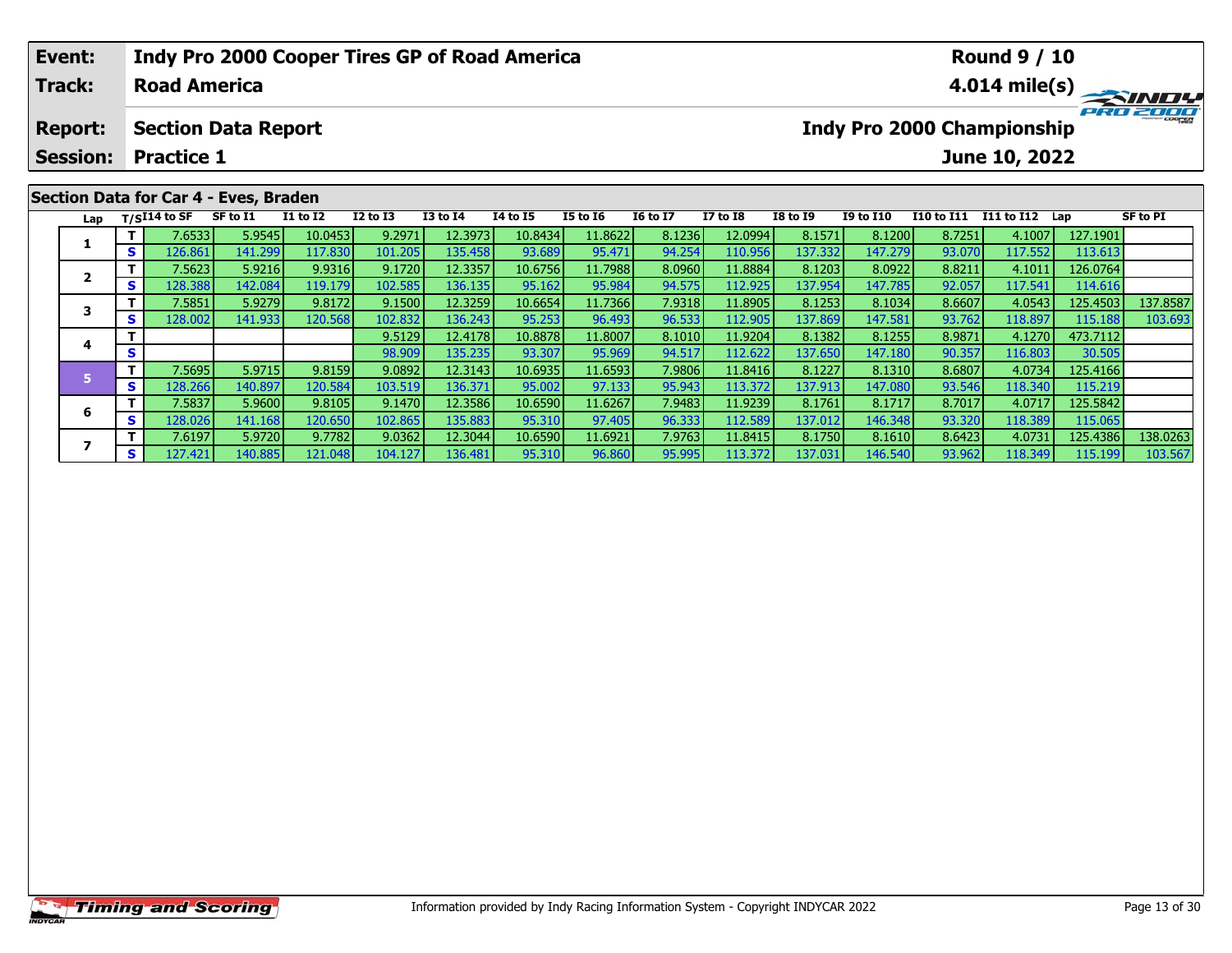| Event:                            |              |                     |                                                |         |          | Indy Pro 2000 Cooper Tires GP of Road America |                 |              |                 |                 |                 |                                   |                 | <b>Round 9 / 10</b> |                       |                         |
|-----------------------------------|--------------|---------------------|------------------------------------------------|---------|----------|-----------------------------------------------|-----------------|--------------|-----------------|-----------------|-----------------|-----------------------------------|-----------------|---------------------|-----------------------|-------------------------|
| Track:                            |              | <b>Road America</b> |                                                |         |          |                                               |                 |              |                 |                 |                 |                                   |                 |                     |                       | $4.014 \text{ mile(s)}$ |
| <b>Report:</b><br><b>Session:</b> |              | <b>Practice 1</b>   | <b>Section Data Report</b>                     |         |          |                                               |                 |              |                 |                 |                 | <b>Indy Pro 2000 Championship</b> |                 | June 10, 2022       |                       | PRO 2000                |
|                                   |              |                     |                                                |         |          |                                               |                 |              |                 |                 |                 |                                   |                 |                     |                       |                         |
|                                   |              |                     | Section Data for Car 40 - Miller, Jack William |         |          |                                               |                 |              |                 |                 |                 |                                   |                 |                     |                       |                         |
| Lap                               |              |                     | T/SI12 to I13 I13 to I14 I14 to SF             |         | SF to I1 | <b>I1 to I2</b>                               | <b>I2 to I3</b> | $I3$ to $I4$ | <b>I4 to I5</b> | <b>I5 to I6</b> | <b>16 to 17</b> | <b>I7 to I8</b>                   | <b>I8 to 19</b> | <b>I9 to I10</b>    | I10 to I11 I11 to I12 |                         |
|                                   |              | 5.6794              | 4.4075                                         | 7.6831  | 5.9073   | 10.1418                                       | 9.3890          | 12.3042      | 10.8391         | 12.0789         | 8.3304          | 12.1549                           | 8.1339          | 8.1518              | 8.8074                | 4.0951                  |
| 1                                 | $\mathbf{s}$ | 92.439              | 100.2421                                       | 126.369 | 142.428  | 116.709                                       | 100.214         | 136,483      | 93.726          | 93.759          | 91.914          | 110.449                           | 137.723         | 146.705             | 92.200                | 117.713                 |

|                          | Τ. | 5.6794 | 4.4075  | 7.6831  | 5.9073  | 10.1418 | 9.3890  | 12.3042 | 10.8391 | 12.0789 | 8.3304  | 12.1549 | 8.1339  | 8.1518  | 8.8074 | 4.0951  |
|--------------------------|----|--------|---------|---------|---------|---------|---------|---------|---------|---------|---------|---------|---------|---------|--------|---------|
|                          | S  | 92.439 | 100.242 | 126.369 | 142.428 | 116.709 | 100.214 | 136.483 | 93.726  | 93.759  | 91.914  | 110.449 | 137.723 | 146.705 | 92.200 | 117.713 |
| $\mathbf{2}$             |    | 5.3940 | 4.1895  | 7.6137  | 5.9439  | 9.8891  | 9.1982  | 12.3853 | 10.8016 | 11.8611 | 8.2667  | 12.0867 | 8.1406  | 8.1116  | 8.8325 | 4.1145  |
|                          | S  | 97.330 | 105.458 | 127.521 | 141.551 | 119.691 | 102.293 | 135.590 | 94.052  | 95.480  | 92.622  | 111.073 | 137.610 | 147.432 | 91.938 | 117.158 |
| 3                        |    | 5.3875 | 4.2210  | 7.6550  | 5.9572  | 9.7757  | 9.1524  | 12.4407 | 10.8434 | 11.8192 | 8.2338  | 12.2554 | 8.1322  | 8.1289  | 9.1633 | 4.1566  |
|                          | S. | 97.448 | 104.671 | 126.833 | 141.235 | 121.079 | 102.805 | 134.986 | 93.689  | 95.819  | 92.993  | 109.544 | 137.752 | 147.118 | 88.619 | 115.971 |
| 4                        | T. | 5.3379 | 4.2463  | 7.6750  | 5.9730  | 9.6863  | 9.1701  | 12.4784 | 10.8456 | 11.8931 | 8.1919  | 12.0075 | 8.1194  | 8.1339  | 8.7329 | 4.0914  |
|                          | S. | 98.353 | 104.048 | 126.503 | 140.861 | 122.197 | 102.606 | 134.578 | 93.670  | 95.223  | 93.468  | 111.805 | 137.969 | 147.028 | 92.987 | 117.819 |
| 5                        | т  | 5.3830 | 4.2392  | 7.6478  | 5.9728  | 9.7665  | 9.0894  | 12.4425 | 10.7574 | 11.8918 | 8.1895  | 12.0228 | 8.1183  | 8.0795  | 8.7580 | 4.1065  |
|                          | S. | 97.529 | 104.222 | 126.953 | 140.866 | 121.194 | 103.517 | 134.966 | 94.438  | 95.234  | 93.496  | 111.663 | 137.988 | 148.018 | 92.720 | 117.386 |
| 6                        | т  | 5.3883 | 4.2862  | 7.6550  | 5.9470  | 9.7730  | 9.0785  | 12.1946 | 10.9132 | 11.9131 | 8.1778  | 12.1354 | 8.0887  | 8.0724  | 9.0095 | 4.0766  |
|                          | S. | 97.433 | 103.079 | 126.833 | 141.477 | 121.113 | 103.641 | 137.710 | 93.090  | 95.063  | 93.629  | 110.627 | 138.493 | 148.148 | 90.132 | 118.247 |
| $\overline{\phantom{a}}$ | т  | 5.9383 |         |         |         |         | 9.3095  | 12.4800 | 11.0554 | 11.9430 | 8.1467  | 11.9911 | 8.1805  | 8.2007  | 8.7777 | 4.1128  |
|                          | S. | 88.409 |         |         |         |         | 101.070 | 134.561 | 91.893  | 94.825  | 93.987  | 111.958 | 136.939 | 145.830 | 92.512 | 117.206 |
| 8                        |    | 5.2768 | 4.4148  | 7.7725  | 6.0422  | 9.8173  | 9.0448  | 12.4184 | 10.9000 | 11.7510 | 8.1006  | 11.9643 | 8.1650  | 8.1783  | 8.7569 | 4.1018  |
|                          | S. | 99.492 | 100.077 | 124.916 | 139.248 | 120.566 | 104.028 | 135.228 | 93.203  | 96.375  | 94.522  | 112.209 | 137.199 | 146.230 | 92.732 | 117.520 |
| 9                        |    | 5.4150 | 4.2883  | 7.6889  | 5.9993  | 9.8129  | 9.1146  | 12.3305 | 10.7778 | 14.7736 | 10.0277 | 12.2581 | 8.1363  | 9.3083  | 8.8636 | 4.0909  |
|                          | S  | 96.953 | 103.029 | 126.274 | 140.244 | 120.620 | 103.231 | 136.192 | 94.259  | 76.657  | 76.357  | 109.519 | 137.683 | 128.478 | 91.616 | 117.834 |
| 10                       |    |        |         | 7.7691  | 6.0035  | 9.8772  | 9.0095  | 12.3550 | 10.8407 | 11.8006 | 8.2257  | 12.1877 | 8.1494  | 8.1202  | 8.7548 | 4.0783  |
|                          | S. |        |         | 124.971 | 140.146 | 119.835 | 104.435 | 135.922 | 93.712  | 95.970  | 93.084  | 110.152 | 137.461 | 147.276 | 92.754 | 118.198 |
| 11                       |    |        |         | 10.4636 | 6.3416  | 10.3385 | 9.2335  | 12.3863 | 10.9121 | 11.7165 | 8.0877  | 12.0101 | 8.1720  | 8.1639  | 8.8327 | 4.1028  |
|                          | S  |        |         | 92.789  | 132.674 | 114.488 | 101.902 | 135.579 | 93.099  | 96.659  | 94.672  | 111.781 | 137.081 | 146.487 | 91.936 | 117.492 |
| 12                       | т  | 5.4068 | 4.2572  | 7.6691  | 6.0006  | 9.8464  | 9.0487  | 12.3512 | 10.8063 | 11.8486 | 8.1550  | 11.9851 | 8.1615  | 8.1540  | 8.8495 | 4.1029  |
|                          | S. | 97.100 | 103.781 | 126.600 | 140.213 | 120.210 | 103.983 | 135.964 | 94.011  | 95.581  | 93.891  | 112.014 | 137.258 | 146.665 | 91.762 | 117.489 |
| 13                       |    | 5.7867 |         |         |         |         |         |         |         |         |         |         |         |         |        |         |
|                          | S. | 90.725 |         |         |         |         |         |         |         |         |         |         |         |         |        |         |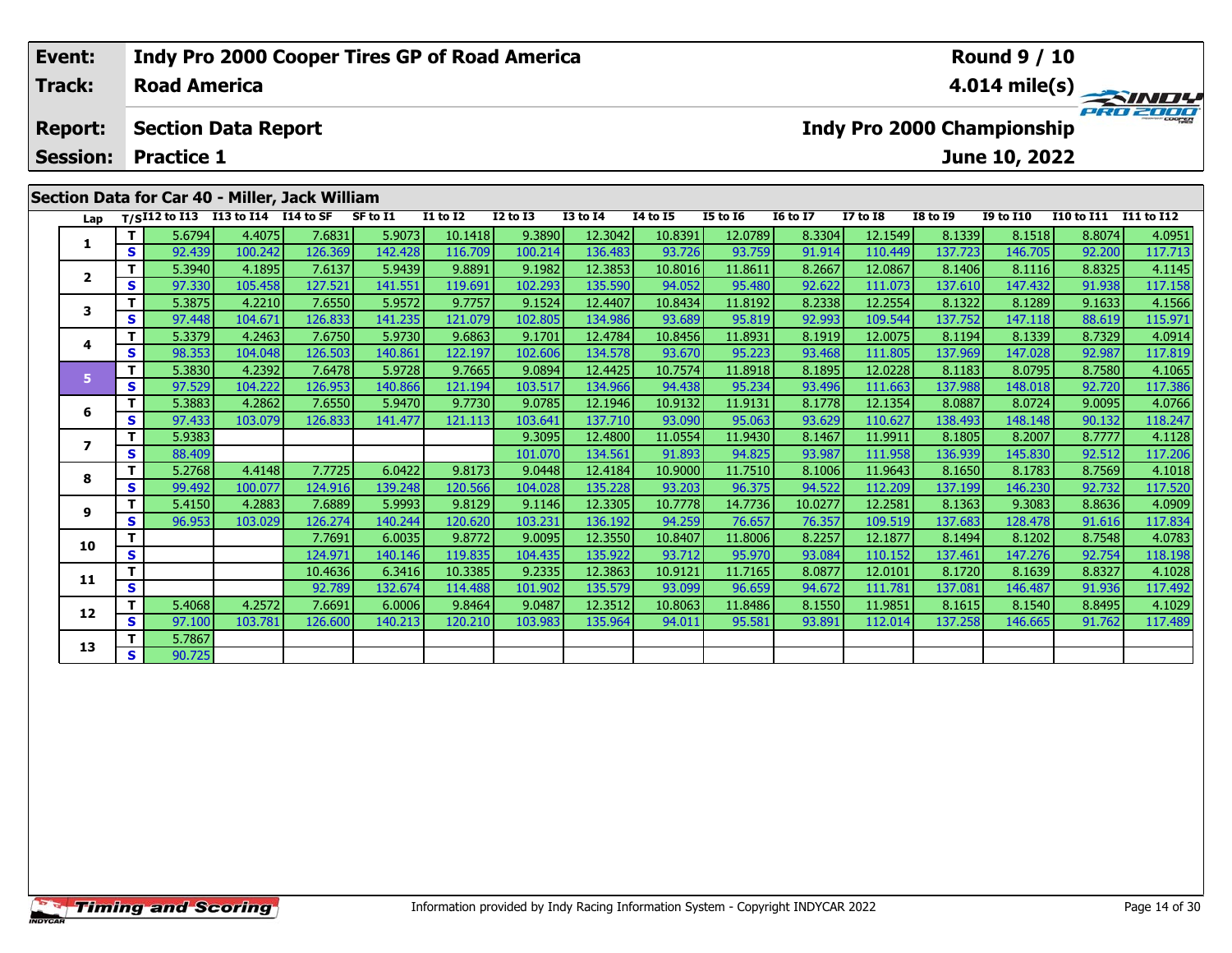| Event:         | Indy Pro 2000 Cooper Tires GP of Road America | <b>Round 9 / 10</b>                           |
|----------------|-----------------------------------------------|-----------------------------------------------|
| <b>Track:</b>  | <b>Road America</b>                           | 4.014 mile(s) $\rightarrow$                   |
| <b>Report:</b> | Section Data Report                           | PRO 2000<br><b>Indy Pro 2000 Championship</b> |
|                | <b>Session: Practice 1</b>                    | June 10, 2022                                 |
|                |                                               |                                               |

## **Section Data for Car 40 - Miller, Jack William**

|  | Lap                     | T/SLap |          | PI to PO | PO to SF | <b>SF to PI</b> | PIA to PO |
|--|-------------------------|--------|----------|----------|----------|-----------------|-----------|
|  | 1                       | T      | 128.1038 |          | 131.6575 |                 |           |
|  |                         | S      | 112.802  |          | 103.362  |                 |           |
|  | $\overline{2}$          | T      | 126.8290 |          |          |                 |           |
|  |                         | S      | 113.936  |          |          |                 |           |
|  | 3                       | T      | 127.3223 |          |          |                 |           |
|  |                         | S      | 113.495  |          |          |                 |           |
|  | 4                       | T      | 126.5827 |          |          |                 |           |
|  |                         | S      | 114.158  |          |          |                 |           |
|  | 5                       | T      | 126.4650 |          |          |                 |           |
|  |                         | S      | 114.264  |          |          |                 |           |
|  | 6                       | т      | 126.7093 |          |          | 141.3586        |           |
|  |                         | S      | 114.044  |          |          | 101.126         |           |
|  | $\overline{\mathbf{z}}$ | T      | 298.2344 | 158.4091 | 125.3106 |                 | 174.0841  |
|  |                         | S      | 48.453   | 6.258    | 108.597  |                 | 8.742     |
|  | 8                       | T      | 126.7047 |          |          |                 |           |
|  |                         | S      | 114.048  |          |          |                 |           |
|  | $\mathbf{9}$            | T      | 132.8858 |          |          |                 |           |
|  |                         | S      | 108.743  |          |          |                 |           |
|  | 10                      | T      | 126.9194 |          |          |                 |           |
|  |                         | S      | 113.855  |          |          |                 |           |
|  |                         | T      | 133.3845 |          |          |                 |           |
|  | 11<br>12                | S      | 108.336  |          |          |                 |           |
|  |                         | T      | 126.6429 |          |          | 142.9841        |           |
|  |                         | S      | 114.104  |          |          | 99.976          |           |
|  | 13                      | T      |          |          |          |                 |           |
|  |                         | S      |          |          |          |                 |           |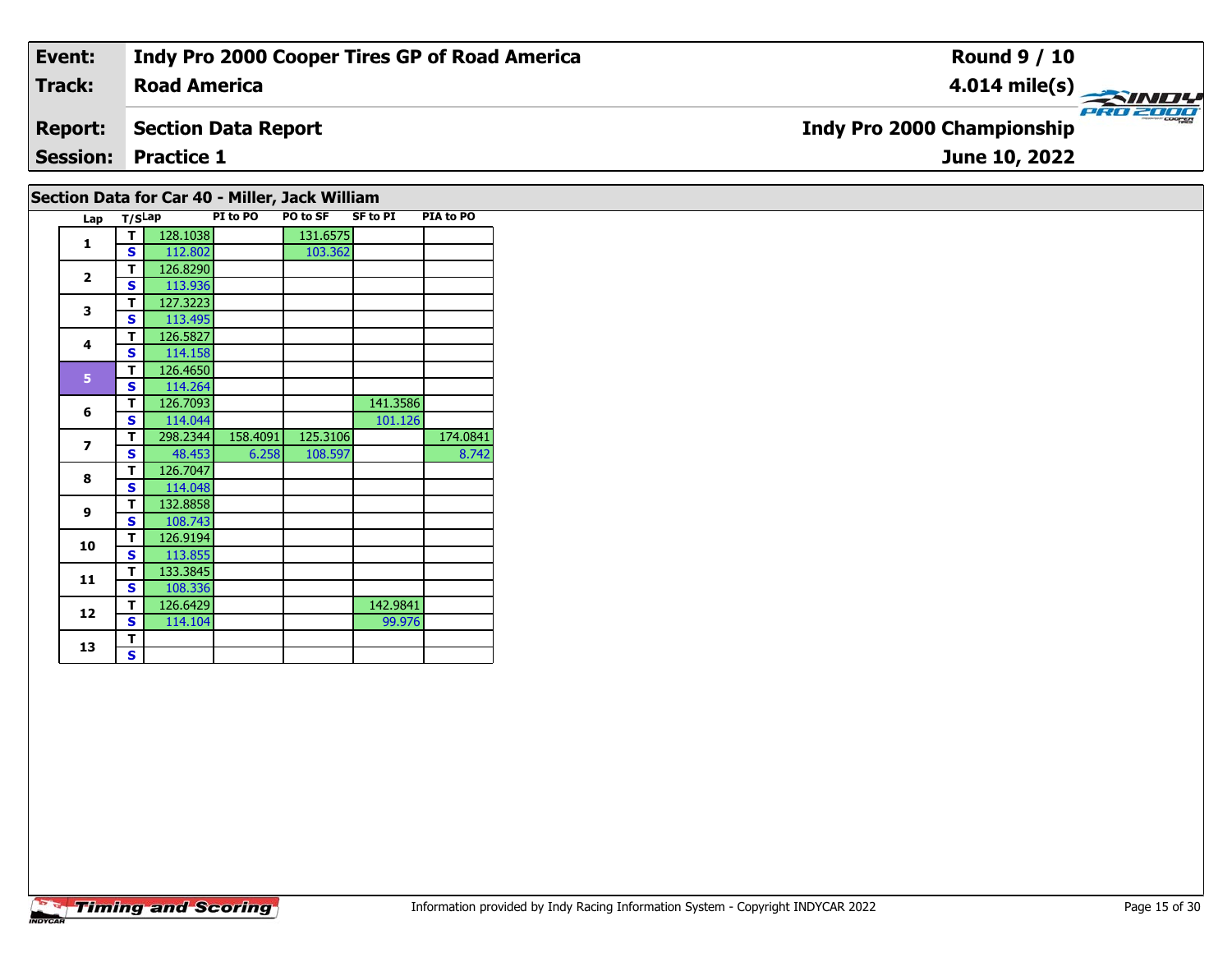| Event:          |                                    |                     | <b>Indy Pro 2000 Cooper Tires GP of Road America</b> |         |          |                 |              |                 |          |                 |                 | <b>Round 9 / 10</b> |                            |                  |                       |                         |
|-----------------|------------------------------------|---------------------|------------------------------------------------------|---------|----------|-----------------|--------------|-----------------|----------|-----------------|-----------------|---------------------|----------------------------|------------------|-----------------------|-------------------------|
| Track:          |                                    | <b>Road America</b> |                                                      |         |          |                 |              |                 |          |                 |                 |                     |                            |                  |                       | $4.014 \text{ mile(s)}$ |
| <b>Report:</b>  |                                    |                     | <b>Section Data Report</b>                           |         |          |                 |              |                 |          |                 |                 |                     | Indy Pro 2000 Championship |                  |                       | PRO 2000                |
| <b>Session:</b> | <b>Practice 1</b><br>June 10, 2022 |                     |                                                      |         |          |                 |              |                 |          |                 |                 |                     |                            |                  |                       |                         |
|                 |                                    |                     | Section Data for Car 47 - Ahmed, Enaam               |         |          |                 |              |                 |          |                 |                 |                     |                            |                  |                       |                         |
| Lap             |                                    |                     | T/SI12 to I13 I13 to I14 I14 to SF                   |         | SF to I1 | <b>I1 to I2</b> | $I2$ to $I3$ | <b>I3 to I4</b> | 14 to 15 | <b>I5 to 16</b> | <b>I6 to I7</b> | <b>I7 to I8</b>     | <b>I8 to I9</b>            | <b>I9 to I10</b> | I10 to I11 I11 to I12 |                         |
|                 |                                    | 5.4428              | 4.1683                                               | 7.6278  | 5.9984   | 9.9475          | 9.1618       | 12.4861         | 10.9395  | 11.9155         | 8.1497          | 11.9738             | 8.1442                     | 8.1432           | 8.7868                | 4.0904                  |
|                 | S.                                 | 96.458              | 105.995                                              | 127.286 | 140.265  | 118.988         | 102.699      | 134.495         | 92.866   | 95.044          | 93.952          | 112.120             | 137.549                    | 146.860          | 92.417                | 117.848                 |

| Lap                     |    |         | T/SI12 to I13 I13 to I14 $\overline{114}$ to SF |         | SF to I1 | <b>I1 to I2</b> | <b>I2 to I3</b> | <b>I3 to I4</b> | <b>I4 to I5</b> | <b>I5 to 16</b> | <b>16 to 17</b> | <b>I7 to I8</b> | <b>I8 to I9</b> | <b>I9 to I10</b> | I10 to I11 | I11 to I12 |
|-------------------------|----|---------|-------------------------------------------------|---------|----------|-----------------|-----------------|-----------------|-----------------|-----------------|-----------------|-----------------|-----------------|------------------|------------|------------|
|                         |    | 5.4428  | 4.1683                                          | 7.6278  | 5.9984   | 9.9475          | 9.1618          | 12.4861         | 10.9395         | 11.9155         | 8.1497          | 11.9738         | 8.1442          | 8.1432           | 8.7868     | 4.0904     |
|                         | S  | 96.458  | 105.995                                         | 127.286 | 140.265  | 118.988         | 102.699         | 134.495         | 92.866          | 95.044          | 93.952          | 112.120         | 137.549         | 146.860          | 92.417     | 117.848    |
| $\overline{\mathbf{2}}$ |    | 5.3233  | 4.1152                                          | 7.5680  | 5.9514   | 9.7650          | 9.0244          | 12.4387         | 10.7143         | 11.8026         | 8.1719          | 11.8592         | 8.1228          | 8.1240           | 8.8100     | 4.1042     |
|                         | S  | 98.623  | 107.363                                         | 128.291 | 141.372  | 121.212         | 104.263         | 135.008         | 94.818          | 95.953          | 93.697          | 113.203         | 137.911         | 147.207          | 92.173     | 117.452    |
| 3                       |    | 5.2416  | 4.2054                                          | 7.6497  | 5.9844   | 9.7765          | 9.0207          | 12.3711         | 10.8850         | 11.7318         | 8.0410          | 11.8638         | 8.1275          | 8.1248           | 8.9945     | 4.1477     |
|                         | S  | 100.160 | 105.060                                         | 126.921 | 140.593  | 121.070         | 104.306         | 135.745         | 93.331          | 96.533          | 95.222          | 113.159         | 137.832         | 147.192          | 90.282     | 116.220    |
| 4                       |    | 5.2350  | 4.3427                                          | 7.7047  | 5.9739   | 9.8544          | 9.0633          | 12.3791         | 10.8691         | 11.7992         | 8.1105          | 11.9610         | 8.1768          | 8.1109           | 8.7550     | 4.0877     |
|                         | S  | 100.287 | 101.738                                         | 126.015 | 140.840  | 120.112         | 103.815         | 135.658         | 93.468          | 95.981          | 94.406          | 112.240         | 137.001         | 147.445          | 92.752     | 117.926    |
| 5                       |    | 5.5570  |                                                 |         |          |                 | 9.4015          | 12.4339         | 10.9547         | 11.7991         | 8.2512          | 11.9351         | 8.1888          | 8.1878           | 8.7857     | 4.0941     |
|                         | S  | 94.475  |                                                 |         |          |                 | 100.081         | 135.060         | 92.737          | 95.982          | 92.796          | 112.483         | 136.800         | 146.060          | 92.428     | 117.741    |
| 6                       |    | 5.3326  | 4.1643                                          | 7.6138  | 6.0156   | 9.8243          | 9.0570          | 12.3680         | 10.7734         | 11.7932         | 8.0829          | 11.8176         | 8.1445          | 8.1572           | 8.7552     | 4.0808     |
|                         | S  | 98.451  | 106.097                                         | 127.520 | 139.864  | 120.480         | 103.888         | 135.779         | 94.298          | 96.030          | 94.729          | 113.602         | 137.544         | 146.608          | 92.750     | 118.125    |
| $\overline{7}$          |    |         |                                                 | 7.6121  | 5.9908   | 9.7590          | 9.0143          | 12.4016         | 10.7268         | 11.6605         | 8.0960          | 11.8334         | 8.1435          | 8.1506           | 8.7834     | 4.0985     |
|                         | S  |         |                                                 | 127.548 | 140.443  | 121.287         | 104.380         | 135.411         | 94.708          | 97.123          | 94.575          | 113.450         | 137.561         | 146.727          | 92.452     | 117.615    |
| 8                       |    | 5.2960  | 4.1702                                          | 7.6100  | 5.9777   | 9.6809          | 9.0821          | 12.3939         | 10.9214         | 11.7317         | 8.0642          | 11.8736         | 8.1518          | 8.1143           | 8.7908     | 4.0861     |
|                         | S  | 99.131  | 105.947                                         | 127.583 | 140.750  | 122.265         | 103.600         | 135.496         | 93.020          | 96.533          | 94.948          | 113.066         | 137.421         | 147.383          | 92.374     | 117.972    |
| 9                       |    | 5.3532  |                                                 |         |          |                 | 9.4473          | 12.4718         | 10.9181         | 11.7704         | 8.1919          | 12.0349         | 8.2103          | 8.1463           | 8.9158     | 4.1251     |
|                         | S. | 98.072  |                                                 |         |          |                 | 99.596          | 134.649         | 93.048          | 96.216          | 93.468          | 111.551         | 136.442         | 146.804          | 91.079     | 116.857    |
| 10                      |    | 5.2662  | 4.1613                                          | 7.6123  | 5.9999   | 9.8928          | 9.0302          | 12.3847         | 10.7884         | 11.8133         | 8.0905          | 11.9119         | 8.1991          | 8.1830           | 8.7913     | 4.0883     |
|                         | S  | 99.692  | 106.173                                         | 127.545 | 140.230  | 119.646         | 104.196         | 135.596         | 94.167          | 95.867          | 94.640          | 112.702         | 136.628         | 146.146          | 92.369     | 117.909    |
| 11                      |    | 5.3047  | 4.1687                                          | 7.6240  | 6.0001   | 9.8317          | 9.0614          | 12.4041         | 10.8002         | 11.7301         | 8.0901          | 11.8836         | 8.1654          | 8.1399           | 8.8217     | 4.0985     |
|                         | s  | 98.969  | 105.985                                         | 127.349 | 140.225  | 120.390         | 103.837         | 135.384         | 94.064          | 96.546          | 94.644          | 112.971         | 137.192         | 146.919          | 92.051     | 117.615    |
| 12                      |    | 5.3840  |                                                 |         |          |                 |                 |                 |                 |                 |                 |                 |                 |                  |            |            |
|                         | S. | 97.511  |                                                 |         |          |                 |                 |                 |                 |                 |                 |                 |                 |                  |            |            |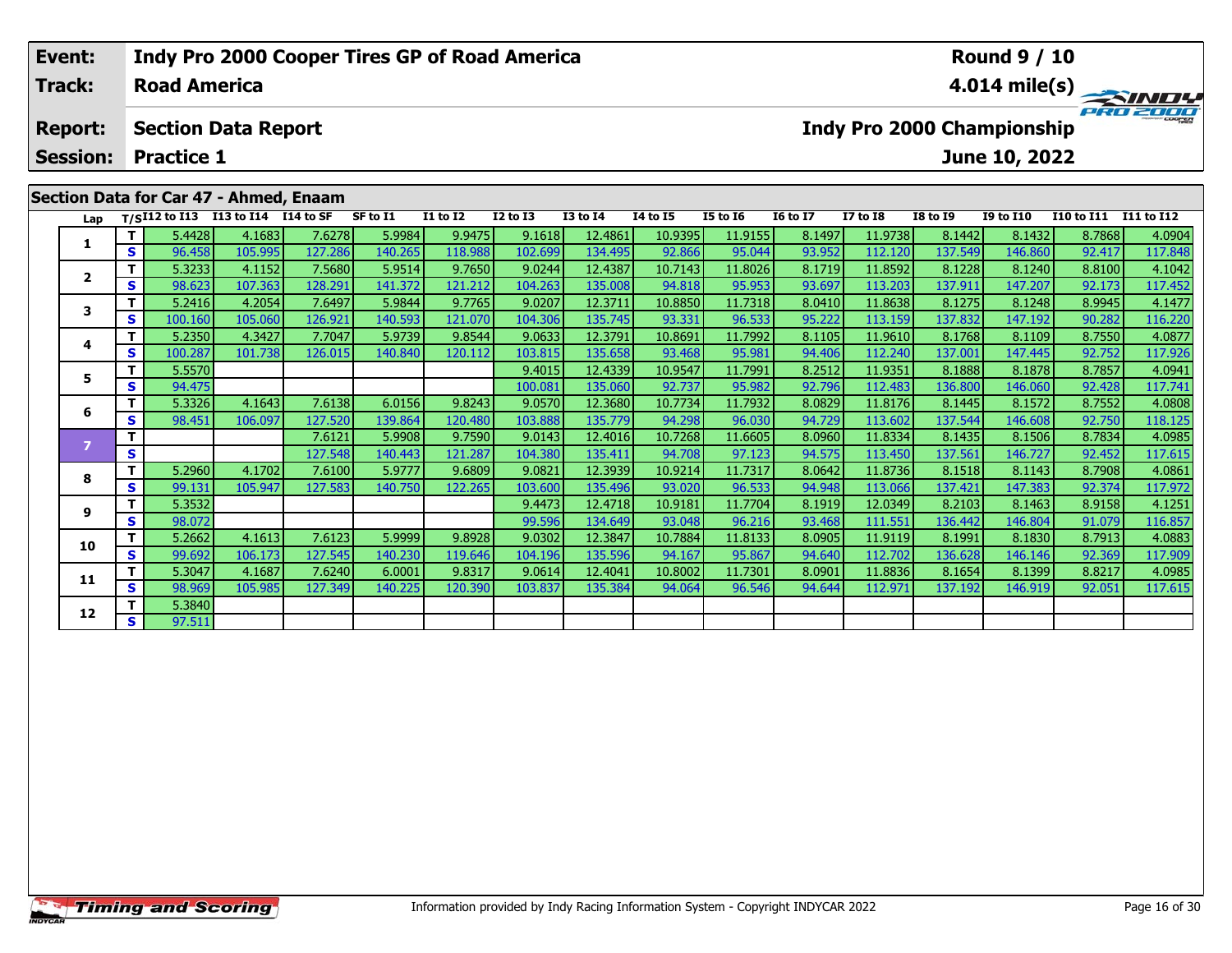| Event:         | Indy Pro 2000 Cooper Tires GP of Road America | <b>Round 9 / 10</b>                                 |
|----------------|-----------------------------------------------|-----------------------------------------------------|
| Track:         | <b>Road America</b>                           | $\frac{4.014 \text{ mile(s)}}{4.014 \text{ miles}}$ |
| <b>Report:</b> | Section Data Report                           | <b>Indy Pro 2000 Championship</b>                   |
|                | <b>Session: Practice 1</b>                    | June 10, 2022                                       |
|                |                                               |                                                     |

# **Section Data for Car 47 - Ahmed, Enaam**

|  | Lap            | T/SLap |          | PI to PO | PO to SF | <b>SF to PI</b> | PIA to PO |
|--|----------------|--------|----------|----------|----------|-----------------|-----------|
|  | 1              | т      | 126.9758 |          | 130.4511 |                 |           |
|  |                | S      | 113.804  |          | 104.318  |                 |           |
|  | $\overline{2}$ | т      | 125.8950 |          |          |                 |           |
|  |                | S      | 114.781  |          |          |                 |           |
|  | 3              | т      | 126.1655 |          |          |                 |           |
|  |                | S      | 114.535  |          |          |                 |           |
|  | 4              | т      | 126.4233 |          |          | 139.0457        |           |
|  |                | S      | 114.302  |          |          | 102.808         |           |
|  | 5              | т      | 326.1104 | 188.1279 | 125.1884 |                 | 203.6551  |
|  |                | S      | 44.311   | 5.270    | 108.703  |                 | 7.472     |
|  | 6              | т      | 125.9804 |          |          |                 |           |
|  |                | Ś      | 114.704  |          |          |                 |           |
|  | $\overline{z}$ | т      | 125.7031 |          |          |                 |           |
|  |                | Ś      | 114.957  |          |          |                 |           |
|  | 8              | т      | 125.9447 |          |          | 137.6757        |           |
|  |                | S      | 114.736  |          |          | 103.831         |           |
|  | 9              | т      | 282.4360 | 145.4947 | 125.1739 |                 | 160.8704  |
|  |                | S      | 51.163   | 6.814    | 108.716  |                 | 9.460     |
|  | 10             | т      | 126.2132 |          |          |                 |           |
|  |                | S      | 114.492  |          |          |                 |           |
|  | 11             | т      | 126.1242 |          |          | 141.7751        |           |
|  |                | S      | 114.573  |          |          | 100.829         |           |
|  | 12             | т      |          |          |          |                 |           |
|  |                | S      |          |          |          |                 |           |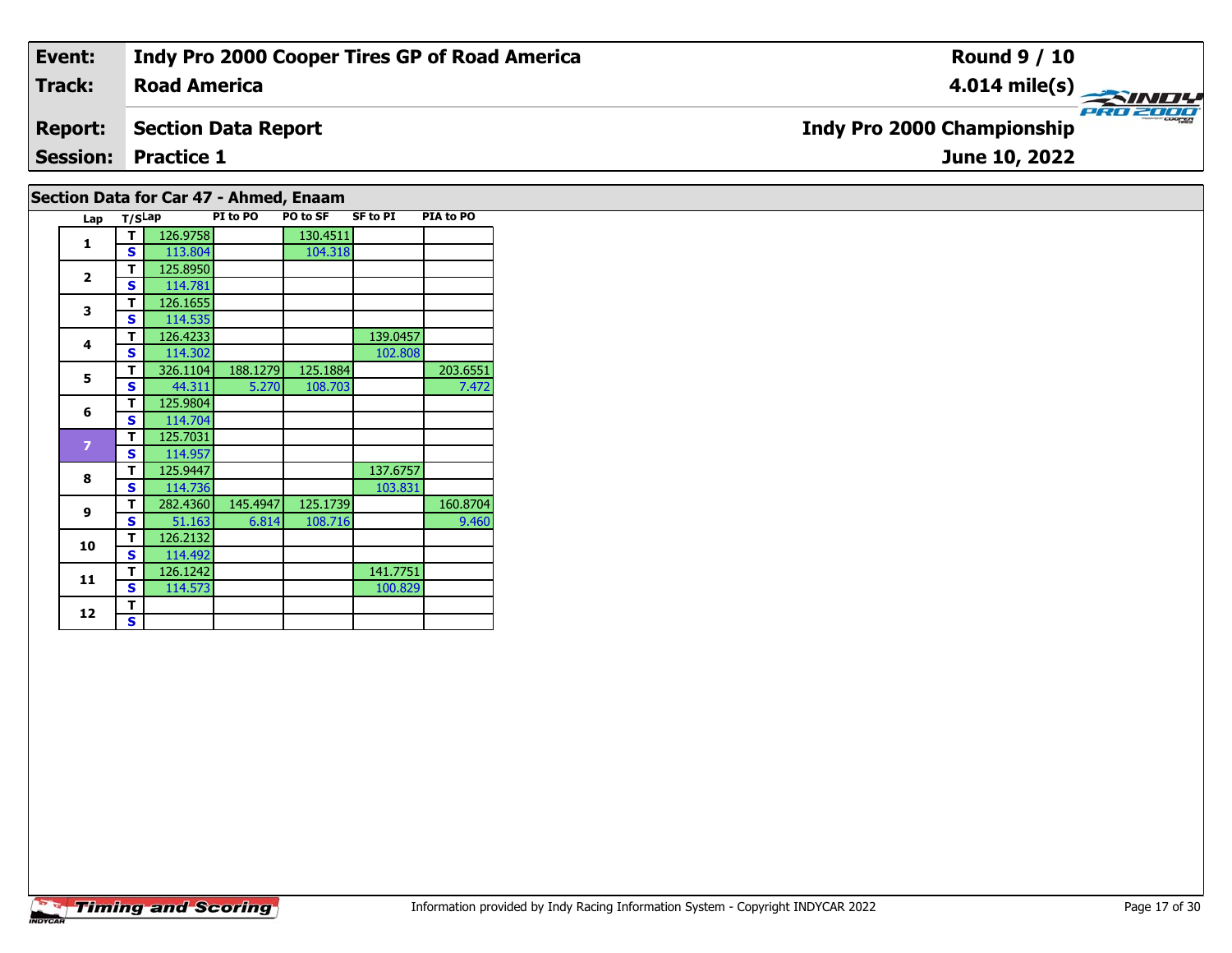| Event:          |    |                     |                                       | Indy Pro 2000 Cooper Tires GP of Road America |          |                 |              |                 | <b>Round 9 / 10</b> |                 |                 |                                   |                 |                  |            |            |
|-----------------|----|---------------------|---------------------------------------|-----------------------------------------------|----------|-----------------|--------------|-----------------|---------------------|-----------------|-----------------|-----------------------------------|-----------------|------------------|------------|------------|
| Track:          |    | <b>Road America</b> |                                       |                                               |          |                 |              |                 | 4.014 mile(s)       |                 |                 |                                   |                 |                  |            |            |
| <b>Report:</b>  |    |                     | <b>Section Data Report</b>            |                                               |          |                 |              |                 |                     |                 |                 | <b>Indy Pro 2000 Championship</b> |                 |                  |            | PRO 2000   |
| <b>Session:</b> |    | <b>Practice 1</b>   |                                       |                                               |          |                 |              |                 |                     |                 |                 |                                   |                 | June 10, 2022    |            |            |
|                 |    |                     | Section Data for Car 55 - Gold, Reece |                                               |          |                 |              |                 |                     |                 |                 |                                   |                 |                  |            |            |
| Lap             |    | T/SI12 to I13       | I13 to I14 I14 to SF                  |                                               | SF to I1 | <b>I1 to I2</b> | $I2$ to $I3$ | <b>I3 to I4</b> | <b>I4 to I5</b>     | <b>I5 to 16</b> | <b>16 to 17</b> | $I7$ to $I8$                      | <b>I8 to I9</b> | <b>I9 to I10</b> | I10 to I11 | I11 to I12 |
|                 |    | 5.4797              | 4.1303                                | 7.6102                                        | 5.9831   | 9.9579          | 9.2807       | 12.4611         | 11.0021             | 11.7754         | 8.0904          | 11.8481                           | 8.1221          | 8.1603           | 8.7599     | 4.0718     |
| л.              | S. | 95.808              | 106.970                               | 127.580                                       | 140.623  | 118.864         | 101.383      | 134.765         | 92.338              | 96.175          | 94.641          | 113.309                           | 137.923         | 146.552          | 92.700     | 118.386    |
| $\overline{2}$  |    | 5.3525              | 4.1104                                | 7.5579                                        | 5.9567   | 9.8210          | 9.1359       | 12.4258         | 10.8821             | 11.7332         | 8.0009          | 11.8463                           | 8.1236          | 8.1574           | 8.7587     | 4.0636     |
|                 | S. | 98.085              | 107.488                               | 128.463                                       | 141.247  | 120.521         | 102.990      | 135.148         | 93.356              | 96.521          | 95.699          | 113.327                           | 137.898         | 146.604          | 92.713     | 118.625    |

| Lap       |                | $T/SI12$ to I13 | I13 to I14 I14 to SF |         | SF to I1 | <b>I1 to I2</b> | <b>I2 to I3</b> | <b>I3 to I4</b> | 14 to 15 | <b>I5 to 16</b> | <b>16 to 17</b> | <b>I7 to I8</b> | <b>I8 to 19</b> | <b>I9 to I10</b> | <b>I10 to I11</b> | <b>I11 to I12</b> |
|-----------|----------------|-----------------|----------------------|---------|----------|-----------------|-----------------|-----------------|----------|-----------------|-----------------|-----------------|-----------------|------------------|-------------------|-------------------|
|           |                | 5.4797          | 4.1303               | 7.6102  | 5.9831   | 9.9579          | 9.2807          | 12.4611         | 11.0021  | 11.7754         | 8.0904          | 11.8481         | 8.1221          | 8.1603           | 8.7599            | 4.0718            |
|           | S.             | 95.808          | 106.970              | 127.580 | 140.623  | 118.864         | 101.383         | 134.765         | 92.338   | 96.175          | 94.641          | 113.309         | 137.923         | 146.552          | 92.700            | 118.386           |
|           | Τ.             | 5.3525          | 4.1104               | 7.5579  | 5.9567   | 9.8210          | 9.1359          | 12.4258         | 10.8821  | 11.7332         | 8.0009          | 11.8463         | 8.1236          | 8.1574           | 8.7587            | 4.0636            |
|           | S.             | 98.085          | 107.488              | 128.463 | 141.247  | 120.521         | 102.990         | 135.148         | 93.356   | 96.521          | 95.699          | 113.327         | 137.898         | 146.604          | 92.713            | 118.625           |
|           | T.             | 5.3052          | 4.1431               | 7.5855  | 5.9639   | 9.8565          | 9.0517          | 12.3960         | 10.8846  | 11.8180         | 8.1037          | 12.0074         | 8.1508          | 8.1657           | 8.7478            | 4.0563            |
|           | S.             | 98.960          | 106.640              | 127.995 | 141.076  | 120.087         | 103.948         | 135.473         | 93.335   | 95.828          | 94.485          | 111.806         | 137.438         | 146.455          | 92.829            | 118.839           |
| 4         | т              | 5.2991          | 4.8067               | 7.9664  | 6.0391   | 9.9249          | 9.1376          | 12.3957         | 10.7529  | 11.7814         | 8.0480          | 11.9094         | 8.1247          | 8.1426           | 8.7932            | 4.0743            |
|           | S.             | 99.073          | 91.917               | 121.876 | 139.319  | 119.259         | 102.971         | 135.476         | 94.478   | 96.126          | 95.139          | 112.726         | 137.879         | 146.871          | 92.349            | 118.314           |
| 5.        | T.             | 5.3578          |                      |         |          |                 | 11.3567         | 20.3432         | 12.0471  | 11.9684         | 8.2239          | 11.9566         | 8.1033          | 8.1145           | 8.8372            | 4.0715            |
|           | S.             | 97.988          |                      |         |          |                 | 82.851          | 82.549          | 84.328   | 94.624          | 93.104          | 112.281         | 138.243         | 147.379          | 91.889            | 118.395           |
| <b>67</b> | т              | 5.3481          | 4.1609               | 7.5803  | 5.9397   | 9.8361          | 9.0716          | 12.3398         | 10.7691  | 11.7581         | 8.0604          | 11.8756         | 8.0909          | 8.1207           | 8.7502            | 4.0539            |
|           | S              | 98.166          | 106.183              | 128.083 | 141.651  | 120.336         | 103.720         | 136.090         | 94.336   | 96.317          | 94.993          | 113.047         | 138.455         | 147.267          | 92.803            | 118.909           |
|           | т              | 5.2939          | 4.5789               | 7.8119  | 6.0049   | 9.8713          | 9.2191          | 12.4026         | 10.8658  | 11.7784         | 8.0808          | 11.9301         | 8.1254          | 8.1107           | 8.7771            | 4.0665            |
|           | S.             | 99.171          | 96.490               | 124.286 | 140.113  | 119.907         | 102.061         | 135.400         | 93.496   | 96.151          | 94.753          | 112.530         | 137.867         | 147.448          | 92.519            | 118.541           |
| 8         | т              | 5.3756          |                      |         |          |                 | 9.4312          | 12.3836         | 11.1255  | 11.8347         | 8.1305          | 11.9230         | 8.0952          | 8.1120           | 8.8269            | 4.0696            |
|           | S.             | 97.664          |                      |         |          |                 | 99.766          | 135.608         | 91.314   | 95.693          | 94.174          | 112.598         | 138.382         | 147.425          | 91.997            | 118.450           |
| 9         | т              | 5.4282          | 4.1342               | 7.5460  | 5.9246   | 9.9468          | 9.1654          | 12.2331         | 10.9094  | 11.8058         | 8.1124          | 11.9595         | 8.1424          | 8.1524           | 8.7574            | 4.0602            |
|           | S.             | 96.717          | 106.869              | 128.665 | 142.012  | 118.997         | 102.659         | 137.277         | 93.122   | 95.927          | 94.384          | 112.254         | 137.579         | 146.694          | 92.727            | 118.725           |
| 10        | Τ.             | 5.3374          | 4.2729               | 7.6782  | 5.9950   | 9.9037          | 9.1100          | 12.3589         | 10.8730  | 11.7998         | 8.0778          | 11.8868         | 8.1263          | 8.1215           | 8.7920            | 4.0679            |
|           | S <sub>1</sub> | 98.362          | 103.400              | 126.450 | 140.344  | 119.515         | 103.283         | 135.879         | 93.434   | 95.976          | 94.788          | 112.940         | 137.852         | 147.252          | 92.362            | 118.500           |
| 11        | т              | 5.3847          |                      |         |          |                 |                 |                 |          |                 |                 |                 |                 |                  |                   |                   |
|           | S.             | 97.498          |                      |         |          |                 |                 |                 |          |                 |                 |                 |                 |                  |                   |                   |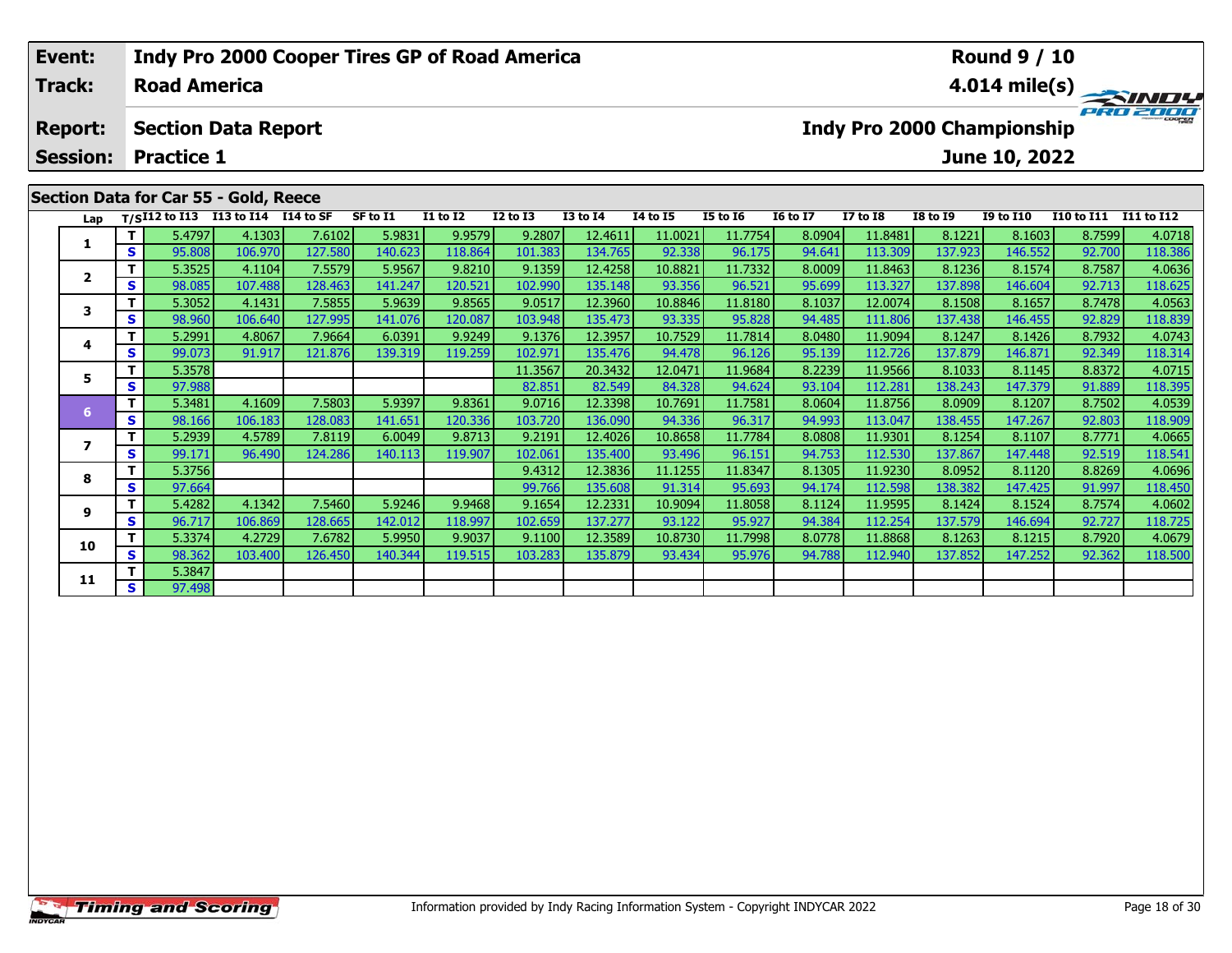| Event:         | <b>Indy Pro 2000 Cooper Tires GP of Road America</b> | <b>Round 9 / 10</b>                                  |
|----------------|------------------------------------------------------|------------------------------------------------------|
| <b>Track:</b>  | <b>Road America</b>                                  |                                                      |
| <b>Report:</b> | <b>Section Data Report</b>                           | <b>PRO 2000</b><br><b>Indy Pro 2000 Championship</b> |
|                | <b>Session: Practice 1</b>                           | June 10, 2022                                        |
|                | Section Data for Car 55 - Gold, Reece                |                                                      |

| Lap                     | T/SLap |          | PI to PO | PO to SF | <b>SF to PI</b> | PIA to PO |
|-------------------------|--------|----------|----------|----------|-----------------|-----------|
| 1                       | т      | 126.7331 |          | 129.2282 |                 |           |
|                         | S      | 114.022  |          | 105.305  |                 |           |
| $\overline{2}$          | т      | 125.9260 |          |          |                 |           |
|                         | S      | 114.753  |          |          |                 |           |
| 3                       | т      | 126.2362 |          |          |                 |           |
|                         | S      | 114.471  |          |          |                 |           |
| $\overline{\mathbf{4}}$ | т      | 127.1960 |          |          | 138.5766        |           |
|                         | S      | 113.607  |          |          | 103.156         |           |
| 5                       | т      | 456.6040 | 307.5317 | 136.7088 |                 | 323.1059  |
|                         | S      | 31.648   | 3.224    | 99.543   |                 | 4.710     |
| $6\phantom{1}6$         | т      | 125.7554 |          |          |                 |           |
|                         | s      | 114.909  |          |          |                 |           |
| 7                       | т      | 126.9174 |          |          | 137.6663        |           |
|                         | S      | 113.857  |          |          | 103.838         |           |
| 8                       | т      | 297.3664 | 160.0092 | 126.0320 |                 | 175.5652  |
|                         | s      | 48.595   | 6.196    | 107.976  |                 | 8.668     |
| 9                       | т      | 126.2778 |          |          |                 |           |
|                         | S      | 114.433  |          |          |                 |           |
| 10                      | т      | 126.4012 |          |          | 138.9407        |           |
|                         | S      | 114.322  |          |          | 102.886         |           |
| 11                      | т      |          |          |          |                 |           |
|                         | S      |          |          |          |                 |           |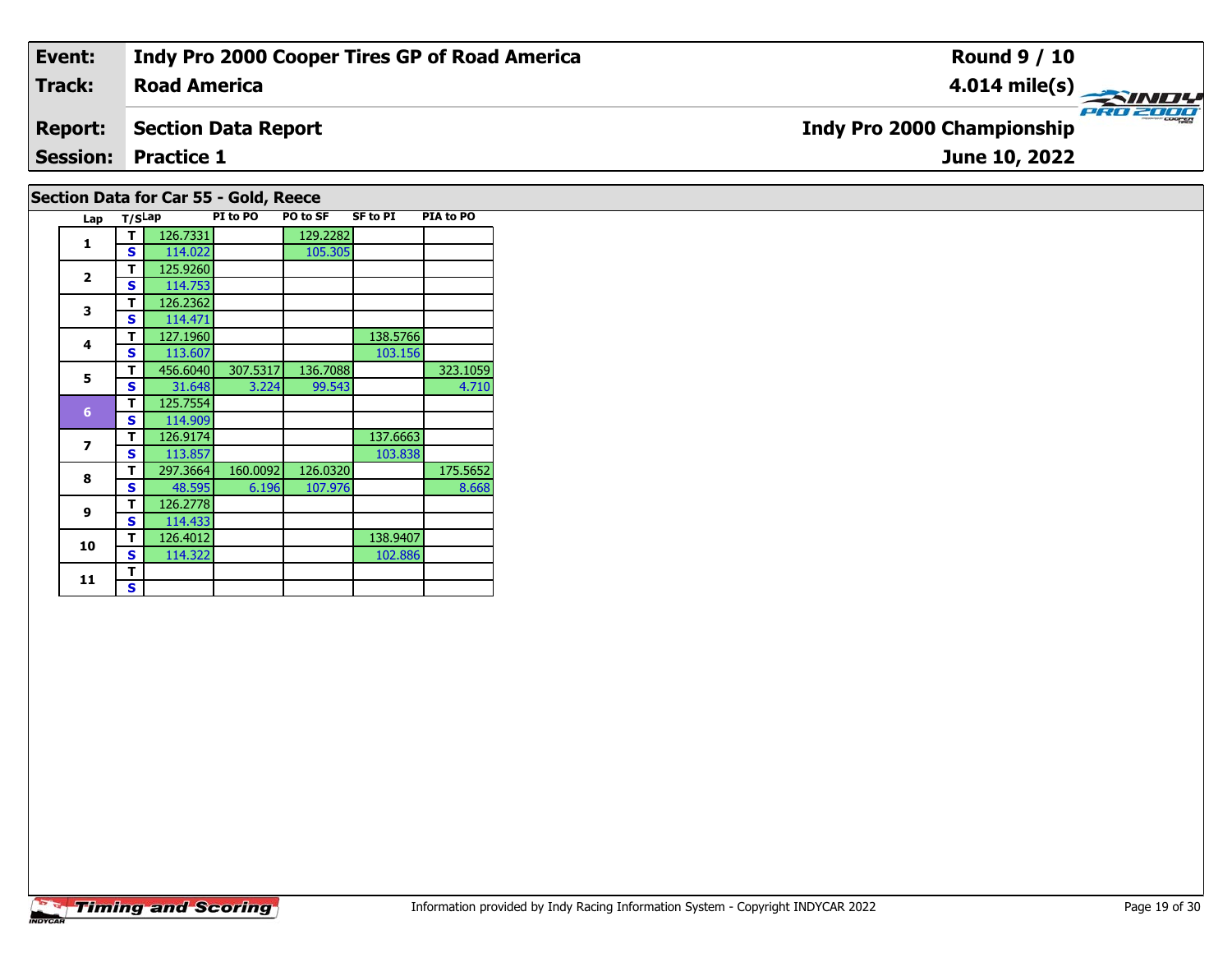| Event:                                       |          |                     |                                              | Indy Pro 2000 Cooper Tires GP of Road America  |          |                 |                 |              | <b>Round 9 / 10</b>                                                   |                 |                 |                 |                 |                            |                       |                         |
|----------------------------------------------|----------|---------------------|----------------------------------------------|------------------------------------------------|----------|-----------------|-----------------|--------------|-----------------------------------------------------------------------|-----------------|-----------------|-----------------|-----------------|----------------------------|-----------------------|-------------------------|
| Track:                                       |          | <b>Road America</b> |                                              |                                                |          |                 |                 |              |                                                                       |                 |                 |                 |                 |                            |                       | $4.014 \text{ mile(s)}$ |
| <b>Section Data Report</b><br><b>Report:</b> |          |                     |                                              |                                                |          |                 |                 |              |                                                                       |                 |                 |                 |                 | Indy Pro 2000 Championship |                       | PRO 2000                |
| <b>Session:</b><br><b>Practice 1</b>         |          |                     |                                              |                                                |          |                 |                 |              |                                                                       |                 |                 | June 10, 2022   |                 |                            |                       |                         |
|                                              |          |                     |                                              | Section Data for Car 6 - De Alba, Salvador (R) |          |                 |                 |              |                                                                       |                 |                 |                 |                 |                            |                       |                         |
| Lap                                          |          |                     | $T/SI12$ to $I13$ $I13$ to $I14$ $I14$ to SF |                                                | SF to I1 | <b>I1 to I2</b> | <b>I2 to I3</b> | $I3$ to $I4$ | <b>I4 to I5</b>                                                       | <b>I5 to 16</b> | <b>16 to 17</b> | <b>I7 to I8</b> | <b>I8 to 19</b> | <b>I9 to I10</b>           | I10 to I11 I11 to I12 |                         |
|                                              |          | 5.6127              | 4.3406                                       | 7.6067                                         | 5.8677   | 10.0381         | 9.3436          | 12.2215      | 11.0598                                                               | 11.9607         | 8.2935          | 11.9687         | 8.0620          | 8.0574                     | 8.7926                | 4.0571                  |
|                                              | <b>S</b> | 93.538              | 101.787                                      | 127.639                                        | 143.389  | 117.914         | 100.701         | 137.407      | 91.856                                                                | 94.685          | 92.323          | 112.168         | 138.952         | 148.424                    | 92.356                | 118.815                 |
|                                              |          | 5.4766              | 4.1430                                       | 7.4628                                         | 5.7989   | 9.9146          | 9.2324          | 12.2084      | 8.1578<br>10.8630<br>11.8076<br>11.8997<br>8.0519<br>8.0180<br>9.0273 |                 |                 |                 |                 | 4.0696                     |                       |                         |
| $\overline{2}$                               |          | 95.862              | 106.642                                      | 130.100                                        | 145.090  | 119.383         | 101.914         | 137.554      | 93.520                                                                | 95.913          | 93.859          | 112.818         | 139.126         | 149.153                    | 89.954                | 118.450                 |

3 T | 5.4442 4.1524 7.5014 5.8314 9.8368 9.1062 12.1685 10.7888 11.7512 8.1353 12.0133 8.0819 8.0334 8.8445 4.0435<br>S 96.433 106.401 129.430 144.282 120.327 103.326 138.005 94.163 96.373 94.118 111.751 138.609 148.867 91.81

**<sup>T</sup>** 5.5598 4.1509 7.5532 5.9115 9.9276 9.1174 12.2758 10.8429 11.7758 8.1415 11.8814 8.0871 8.0818 8.8240 4.0402 **<sup>S</sup>** 94.428 106.439 128.543 142.327 119.227 103.199 136.799 93.693 96.172 94.047 112.992 138.520 147.976 92.027 119.312

5 | T | 5.5508| 4.1363| 7.5620| 5.9510| 9.9085| 9.0689| 12.3455| 10.9203| 11.7271| 8.1437| 11.9697| 8.1460| 8.1585| 8.7859| 4.0556<br>| S | 94.581 106.815 128.393| 141.382 119.457| 103.751| 136.027| 93.029| 96.571| 94.021| 11

6 | T | 5.4908| 4.1536| 7.5908| 5.9420| 9.8764| 9.0686| 12.3005| 10.7326| 11.6684| 8.0321| 11.8535| 8.1342| 8.1578| 8.8151| 4.0646<br>| S | 95.614| 106.370| 127.906| 141.596| 119.845| 103.755| 136.524| 94.656| 97.057| 95.328|

**<sup>T</sup>** 5.6098 9.4597 12.4510 10.8641 11.9424 8.2125 12.0547 8.1676 8.2151 8.8287 4.0783 **<sup>S</sup>** 93.586 99.465 134.874 93.511 94.830 93.234 111.367 137.155 145.575 91.978 118.198

**<sup>T</sup>** 5.5360 4.1705 7.5996 5.9625 9.9328 9.6948 12.4857 10.8223 11.7669 8.1592 11.9346 8.1659 8.1919 8.7710 4.0709 **<sup>S</sup>** 94.834 105.939 127.758 141.109 119.164 97.053 134.499 93.872 96.245 93.843 112.488 137.184 145.987 92.583 118.413

1.17152 8.1775 12.0211 8.1775 8.1969 8.8066 8.8066 1.1.7152 8.0712 12.0211 8.1775 8.1969 8.8066 9.178 1.0463 4<br>S 1 95.761 105.878 127.914 141.346 120.161 103.388 135.696 94.060 96.669 94.866 111.679 136.989 145.898 92.209

0 | T | 5.4774 | 4.1663 | 7.5857 | 5.9583 | 9.9115 | 9.2720 | 12.2752 | 10.7533 | 11.8258 | 8.1575 | 11.9995 | 8.1592 | 8.1592 | 8.1542 | 8.8722 | 4.0787<br>| S | 95.848 | 106.046 | 127.992 | 141.209 | 119.421 | 101.479 | 136

**<sup>T</sup>** 5.5125 4.1449 7.5820 5.9643 9.8483 9.1968 12.4150 10.7455 11.7364 8.0630 12.0814 8.2083 8.1583 8.9047 4.0709 **<sup>S</sup>** 95.238 106.593 128.054 141.067 120.187 102.308 135.265 94.543 96.495 94.962 111.121 136.475 146.588 91.193 118.413

**Timing and Scoring** 

**3**

**4**

**5**

**6**

**7**

**8**

**9**

**10**

**11**

**12**

**2 S** 5.5417

118.450

119.312

118.198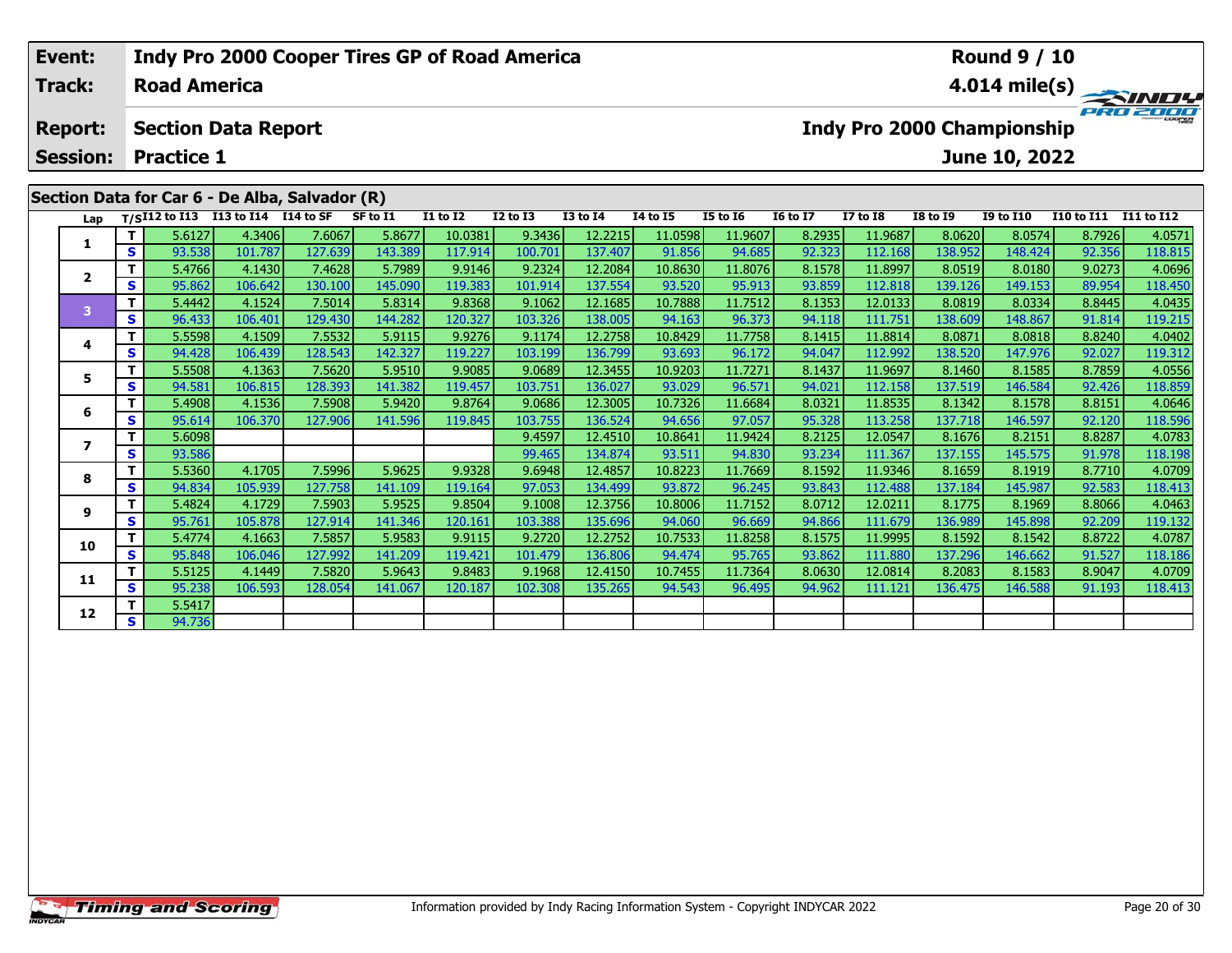| Event:         | <b>Indy Pro 2000 Cooper Tires GP of Road America</b> | <b>Round 9 / 10</b>                           |
|----------------|------------------------------------------------------|-----------------------------------------------|
| Track:         | <b>Road America</b>                                  | $4.014 \text{ mile(s)}$                       |
| <b>Report:</b> | Section Data Report                                  | PRO 2000<br><b>Indy Pro 2000 Championship</b> |
|                | <b>Session: Practice 1</b>                           | June 10, 2022                                 |
|                |                                                      |                                               |

## **Section Data for Car 6 - De Alba, Salvador (R)**

| Lap                      | T/SLap |          | PI to PO | PO to SF | <b>SF to PI</b> | PIA to PO |
|--------------------------|--------|----------|----------|----------|-----------------|-----------|
| $\mathbf{1}$             | т      | 127.2827 |          | 130.0458 |                 |           |
|                          | S      | 113.530  |          | 104.643  |                 |           |
| $\overline{2}$           | т      | 126.1316 |          |          |                 |           |
|                          | S      | 114.566  |          |          |                 |           |
| 3                        | T      | 125.7328 |          |          |                 |           |
|                          | S      | 114.929  |          |          |                 |           |
| 4                        | т      | 126.1709 |          |          |                 |           |
|                          | S      | 114.530  |          |          |                 |           |
| 5                        | т      | 126.4298 |          |          |                 |           |
|                          | S      | 114.296  |          |          |                 |           |
| 6                        | T      | 125.8810 |          |          | 137.5825        |           |
|                          | S      | 114.794  |          |          | 103.901         |           |
| $\overline{\phantom{a}}$ | т      | 386.7068 | 249.5586 | 125.5176 |                 | 264.9817  |
|                          | S      | 37.368   | 3.972    | 108.418  |                 | 5.743     |
| 8                        | т      | 127.2646 |          |          |                 |           |
|                          | S      | 113.546  |          |          |                 |           |
| 9                        | т      | 126.3603 |          |          |                 |           |
|                          | S      | 114.359  |          |          |                 |           |
| 10                       | т      | 126.6468 |          |          |                 |           |
|                          | S      | 114.100  |          |          |                 |           |
| 11                       | т      | 126.6323 |          |          | 138.9969        |           |
|                          | S      | 114.113  |          |          | 102.844         |           |
| 12                       | т      |          |          |          |                 |           |
|                          | S      |          |          |          |                 |           |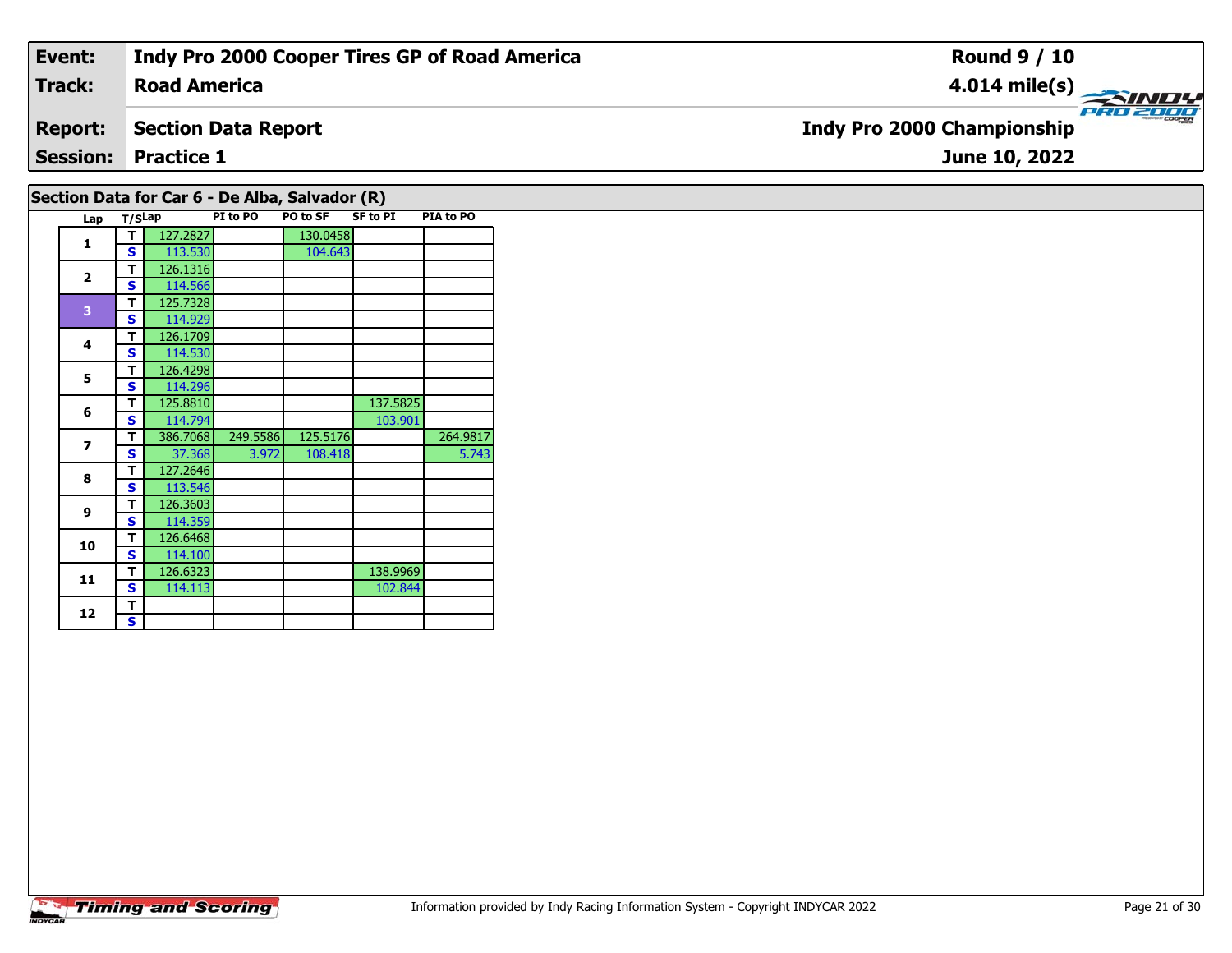| Event:          |    |                     |                                    | <b>Indy Pro 2000 Cooper Tires GP of Road America</b> |          |                 |                 |                 |                 |                 |                 |          |                 | <b>Round 9 / 10</b>        |                       |                 |
|-----------------|----|---------------------|------------------------------------|------------------------------------------------------|----------|-----------------|-----------------|-----------------|-----------------|-----------------|-----------------|----------|-----------------|----------------------------|-----------------------|-----------------|
| Track:          |    | <b>Road America</b> |                                    |                                                      |          |                 |                 |                 |                 |                 |                 |          |                 |                            |                       | $4.014$ mile(s) |
| <b>Report:</b>  |    |                     | <b>Section Data Report</b>         |                                                      |          |                 |                 |                 |                 |                 |                 |          |                 | Indy Pro 2000 Championship |                       | PRO 2000        |
| <b>Session:</b> |    | <b>Practice 1</b>   |                                    |                                                      |          |                 |                 |                 |                 |                 |                 |          |                 | June 10, 2022              |                       |                 |
|                 |    |                     |                                    | Section Data for Car 8 - Siegel, Nolan (R)           |          |                 |                 |                 |                 |                 |                 |          |                 |                            |                       |                 |
| Lap             |    |                     | T/SI12 to I13 I13 to I14 I14 to SF |                                                      | SF to I1 | <b>I1 to I2</b> | <b>I2 to I3</b> | <b>I3 to I4</b> | <b>I4 to I5</b> | <b>I5 to 16</b> | <b>16 to 17</b> | I7 to I8 | <b>I8 to I9</b> | <b>I9 to I10</b>           | I10 to I11 I11 to I12 |                 |
|                 |    | 6.5903              | 4.5523                             | 7.9147                                               | 6.1190   | 11.6727         | 10.7867         | 12.8302         | 12.2508         | 13.2377         | 9.3865          | 13.6522  | 8.5384          | 8.4989                     | 9.5065                | 4.6195          |
|                 | S. | 79.663              | 97.054                             | 122.672                                              | 137.500  | 101.402         | 87.229          | 130.888         | 82.926          | 85.551          | 81.573          | 98.336   | 131.1991        | 140.713                    | 85.420                | 104.350         |
|                 |    | 6.2399              |                                    |                                                      |          |                 | 9.6444          | 12.6132         | 11.1096         | 11.9814         | 8.2553          | 11.9968  | 8.2581          | 8.3365                     | 8.9101                | 4.1258          |

| Lap                     |    | $T/SI12$ to $I13$ | I13 to I14 I14 to SF |         | SF to I1 | <b>I1 to I2</b> | <b>I2 to I3</b> | <b>I3 to I4</b> | <b>I4 to I5</b> | <b>I5 to 16</b> | <b>16 to 17</b> | <b>I7 to I8</b> | <b>I8 to 19</b> | <b>I9 to I10</b> | I10 to I11 | I11 to I12 |
|-------------------------|----|-------------------|----------------------|---------|----------|-----------------|-----------------|-----------------|-----------------|-----------------|-----------------|-----------------|-----------------|------------------|------------|------------|
|                         |    | 6.5903            | 4.5523               | 7.9147  | 6.1190   | 11.6727         | 10.7867         | 12.8302         | 12.2508         | 13.2377         | 9.3865          | 13.6522         | 8.5384          | 8.4989           | 9.5065     | 4.6195     |
| 1                       | s  | 79.663            | 97.054               | 122.672 | 137.500  | 101.402         | 87.229          | 130.888         | 82.926          | 85.551          | 81.573          | 98.336          | 131.199         | 140.713          | 85.420     | 104.350    |
| $\overline{\mathbf{2}}$ |    | 6.2399            |                      |         |          |                 | 9.6444          | 12.6132         | 11.1096         | 11.9814         | 8.2553          | 11.9968         | 8.2581          | 8.3365           | 8.9101     | 4.1258     |
|                         | S  | 84.136            |                      |         |          |                 | 97.560          | 133.140         | 91.444          | 94.522          | 92.750          | 111.905         | 135.652         | 143.455          | 91.138     | 116.837    |
| 3                       | т  | 5.4547            | 4.2143               | 7.7252  | 6.0426   | 10.0352         | 9.2257          | 12.5288         | 10.8105         | 11.7493         | 8.1436          | 12.0071         | 8.2650          | 8.2663           | 8.8865     | 4.1398     |
|                         | s  | 96.247            | 104.838              | 125.681 | 139.239  | 117.948         | 101.988         | 134.037         | 93.974          | 96.389          | 94.023          | 111.809         | 135.539         | 144.673          | 91.380     | 116.442    |
| 4                       |    | 5.3081            | 4.2171               | 7.7033  | 6.0367   | 9.9836          | 9.1799          | 12.4857         | 10.8055         | 11.7680         | 8.1876          | 11.8935         | 8.1894          | 8.2392           | 8.8396     | 4.1306     |
|                         | s  | 98.905            | 104.768              | 126.038 | 139.375  | 118.558         | 102.497         | 134.499         | 94.018          | 96.236          | 93.517          | 112.877         | 136.790         | 145.149          | 91.865     | 116.701    |
| 5                       |    | 5.3257            | 4.2417               | 7.7341  | 6.0409   | 9.9828          | 9.1561          | 12.4376         | 10.8481         | 11.6974         | 8.2142          | 11.8763         | 8.9150          | 9.1294           | 8.9512     | 4.1212     |
|                         | S  | 98.579            | 104.161              | 125.536 | 139.278  | 118.568         | 102.763         | 135.019         | 93.649          | 96.816          | 93.214          | 113.040         | 125.656         | 130.995          | 90.719     | 116.967    |
| 6                       |    | 5.3378            | 4.2346               | 7.6384  | 5.9543   | 10.0168         | 9.1522          | 12.2792         | 10.8223         | 11.8705         | 8.1780          | 11.9846         | 8.1457          | 8.1185           | 8.7564     | 4.0909     |
|                         | S  | 98.355            | 104.335              | 127.109 | 141.304  | 118.165         | 102.807         | 136.761         | 93.872          | 95.405          | 93.627          | 112.019         | 137.524         | 147.307          | 92.737     | 117.834    |
| 7                       |    | 5.3975            |                      |         |          |                 | 9.5918          | 12.5427         | 10.8687         | 11.8228         | 8.0976          | 11.9367         | 8.1756          | 8.1997           | 8.9262     | 4.1464     |
|                         | s  | 97.267            |                      |         |          |                 | 98.095          | 133.888         | 93.471          | 95.789          | 94.557          | 112.468         | 137.021         | 145.848          | 90.973     | 116.256    |
| 8                       |    | 5.3232            | 4.2976               | 7.7255  | 6.0270   | 9.9036          | 9.1206          | 12.4390         | 10.8221         | 11.7593         | 8.3100          | 11.9161         | 8.1343          | 8.1592           | 8.7620     | 4.1096     |
|                         | S  | 98.625            | 102.806              | 125.676 | 139.599  | 119.516         | 103.163         | 135.004         | 93.874          | 96.307          | 92.140          | 112.663         | 137.716         | 146.572          | 92.678     | 117.297    |
| 9                       |    | 5.2919            | 4.2555               | 7.6915  | 6.0027   | 9.8653          | 9.1703          | 12.4630         | 10.8514         | 11.8363         | 8.0670          | 11.8669         | 8.1017          | 8.1008           | 8.9223     | 4.1122     |
|                         | S  | 99.208            | 103.823              | 126.231 | 140.164  | 119.980         | 102.604         | 134.744         | 93.620          | 95.680          | 94.915          | 113.130         | 138.271         | 147.629          | 91.013     | 117.223    |
| 10                      |    | 5.4678            | 4.4616               | 7.7689  | 6.0111   | 9.9246          | 9.1839          | 12.3383         | 10.7866         | 11.7759         | 8.0851          | 11.8218         | 8.0620          | 8.0367           | 8.9059     | 4.2614     |
|                         | S  | 96.017            | 99.027               | 124.974 | 139.968  | 119.263         | 102.452         | 136.106         | 94.183          | 96.171          | 94.703          | 113.561         | 138.952         | 148.806          | 91.181     | 113.119    |
| 11                      |    | 5.6523            | 4.1943               | 7.5109  | 5.9451   | 10.0119         | 9.1341          | 12.4139         | 10.8894         | 11.8523         | 8.1704          | 11.8730         | 8.1370          | 8.1616           | 8.9464     | 4.1266     |
|                         | S  | 92.883            | 105.338              | 129.267 | 141.522  | 118.223         | 103.011         | 135.277         | 93.293          | 95.551          | 93.714          | 113.072         | 137.671         | 146.529          | 90.768     | 116.814    |
| 12                      |    | 5.3856            | 4.6578               |         |          |                 |                 |                 |                 |                 |                 |                 |                 |                  |            |            |
|                         | S. | 97.482            | 94.856               |         |          |                 |                 |                 |                 |                 |                 |                 |                 |                  |            |            |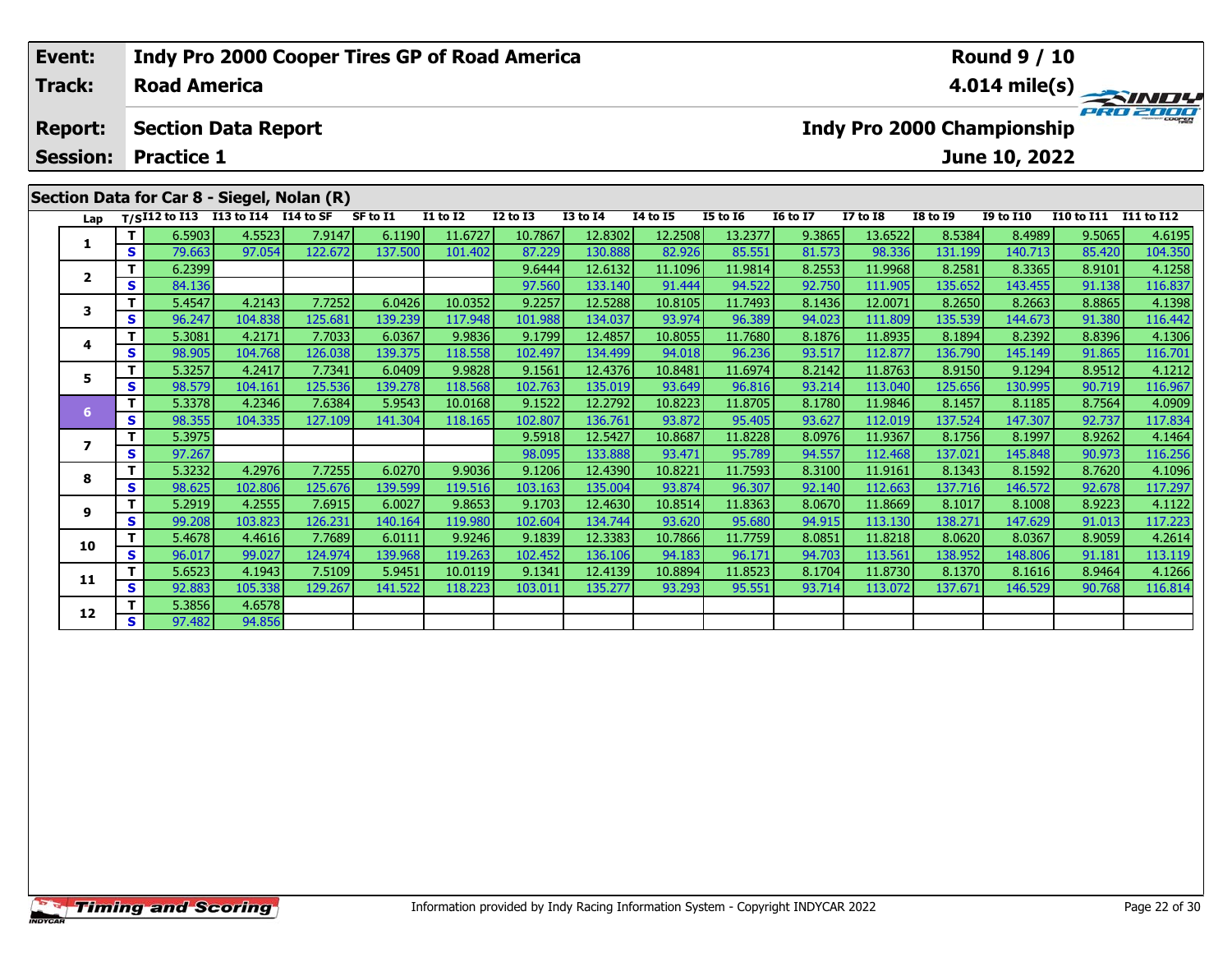| Event:                                     | Indy Pro 2000 Cooper Tires GP of Road America | <b>Round 9 / 10</b>                           |  |  |  |  |  |  |  |  |
|--------------------------------------------|-----------------------------------------------|-----------------------------------------------|--|--|--|--|--|--|--|--|
| Track:                                     | <b>Road America</b>                           |                                               |  |  |  |  |  |  |  |  |
| <b>Report:</b>                             | <b>Section Data Report</b>                    | PRO 2000<br><b>Indy Pro 2000 Championship</b> |  |  |  |  |  |  |  |  |
|                                            | <b>Session: Practice 1</b>                    | June 10, 2022                                 |  |  |  |  |  |  |  |  |
| Section Data for Car 8 - Siegel, Nolan (R) |                                               |                                               |  |  |  |  |  |  |  |  |

### **Lap T/SLap PI to PO PO to SF SF to PI PIA to PO 1 <sup>T</sup>** 140.1564 143.9356 152.1805 **<sup>S</sup>** 103.102 94.545 93.935**2T** 169.3462 29.1394 126.5196 44.7713<br>**S** 85.331 34.021 107.560 33.990 33.990 **3a T** 127.4946<br>**S** 113.341 **4 <sup>T</sup>** 126.9678 **<sup>S</sup>** 113.812113.812 **5 <sup>T</sup>** 128.6717 **<sup>S</sup>** 112.304**6d T** 126.5802 138.8562<br>**S** 114.160 102.948 **7T** 348.5912 211.0339 125.4168 226.5953<br>**S** 41.454 4.698 108.505 6.716 6.716 **8 <sup>T</sup>** 126.8091 **<sup>S</sup>** 113.954**9 <sup>T</sup>** 126.5988 **<sup>S</sup>** 114.143114.143 **10 <sup>T</sup>** 126.8916 **<sup>S</sup>** 113.880**11T** 127.0192 141.7830<br> **S** 113.765 100.823 100.823 12  $\frac{1}{s}$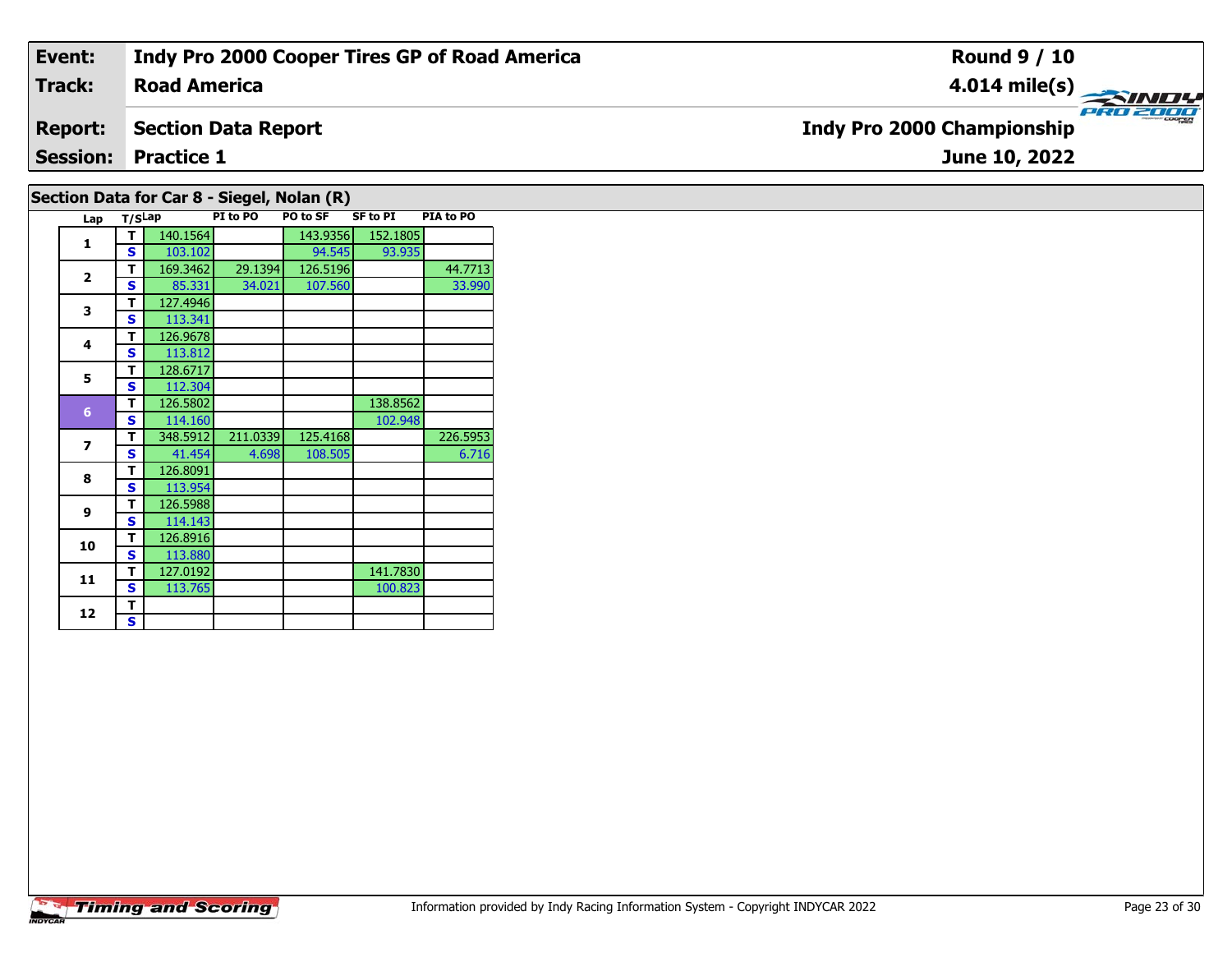| Event:          |    |                     |                                                    | Indy Pro 2000 Cooper Tires GP of Road America |          |                 |              |                 |                 |                 |                 |                 |                 | <b>Round 9 / 10</b>               |                   |                         |
|-----------------|----|---------------------|----------------------------------------------------|-----------------------------------------------|----------|-----------------|--------------|-----------------|-----------------|-----------------|-----------------|-----------------|-----------------|-----------------------------------|-------------------|-------------------------|
| Track:          |    | <b>Road America</b> |                                                    |                                               |          |                 |              |                 |                 |                 |                 |                 |                 |                                   |                   | $4.014 \text{ mile(s)}$ |
| <b>Report:</b>  |    |                     | <b>Section Data Report</b>                         |                                               |          |                 |              |                 |                 |                 |                 |                 |                 | <b>Indy Pro 2000 Championship</b> |                   | PRO 2000                |
| <b>Session:</b> |    | <b>Practice 1</b>   |                                                    |                                               |          |                 |              |                 |                 |                 |                 |                 |                 | June 10, 2022                     |                   |                         |
|                 |    |                     | Section Data for Car 83 - Finelli, Charles         |                                               |          |                 |              |                 |                 |                 |                 |                 |                 |                                   |                   |                         |
|                 |    |                     | Lap T/S <sup>I12</sup> to I13 I13 to I14 I14 to SF |                                               | SF to I1 | <b>I1 to I2</b> | $I2$ to $I3$ | <b>I3 to I4</b> | <b>I4 to I5</b> | <b>I5 to 16</b> | <b>16 to 17</b> | <b>I7 to I8</b> | <b>I8 to I9</b> | <b>I9 to I10</b>                  | <b>I10 to I11</b> | <b>I11 to I12</b>       |
|                 |    | 6.5446              | 4.4780                                             | 7.8928                                        | 6.0933   | 11.2475         | 10.0393      | 12.6976         | 11.5340         | 12.8613         | 9.2282          | 13.1623         | 8.7675          | 8.6822                            | 9.3157            | 4.6132                  |
|                 | S. | 80.219              | 98.664                                             | 123.012                                       | 138.080  | 105.236         | 93.723       | 132.255         | 88.080          | 88.055          | 82.972          | 101.996         | 127.770         | 137.743                           | 87.170            | 104.493                 |
|                 |    | 6.0384              | 4.3193                                             | 7.8180                                        | 6.0832   | 10.6842         | 10.0478      | 13.4883         | 11.4334         | 12.4253         | 8.5786          | 12.5233         | 8.3679          | 8.4638                            | 9.4075            | 4.2466                  |
| $\mathbf{2}$    | S. | 86.944              | 102.289                                            | 124.189                                       | 138.309  | 110.784         | 93.643       | 124.502         | 88.855          | 91.145          | 89.255          | 107.200         | 133.872         | 141.297                           | 86.319            | 113.513                 |

3 T | 5.6024 4.2876 7.7982 6.0778 10.4485 9.5513 12.6490 11.2389 12.1611 8.5931 12.3923 8.3505 8.3693 9.1699 4.1938<br>S S 93.710 103.046 124.504 138.432 113.283 98.511 132.763 90.392 93.125 89.104 108.333 134.151 142.892 88.

**<sup>T</sup>** 5.6133 4.4311 7.8641 6.0829 10.5578 9.4350 12.6229 11.4388 13.1125 8.6154 12.3068 8.3426 8.4048 9.1906 4.1712 **<sup>S</sup>** 93.528 99.708 123.461 138.316 112.110 99.725 133.037 88.813 86.368 88.874 109.086 134.278 142.289 88.356 115.565

**<sup>T</sup>** 5.5541 4.3146 7.7909 6.0714 10.4592 9.5317 12.6027 11.5362 12.2981 8.6617 12.3971 8.3120 8.3775 9.5427 4.2352 **<sup>S</sup>** 94.525 102.401 124.621 138.578 113.167 98.714 133.251 88.063 92.087 88.399 108.291 134.772 142.753 85.096 113.819

**<sup>T</sup>** 5.5519 4.3103 7.7764 6.0671 10.9772 9.5232 12.5533 12.1926 13.1377 8.6246 12.3358 8.2747 8.3289 9.1331 4.1900 **<sup>S</sup>** 94.562 102.503 124.853 138.676 107.827 98.802 133.775 83.322 86.202 88.779 108.830 135.380 143.585 88.912 115.047

7 | T | 5.5910| 4.2703| 7.7367| 6.0427| 10.4906| 9.4751| 12.5404| 11.2224| 12.3226| 8.5601| 12.3451| 8.2974| 8.3317| 9.1268| 4.1776<br>7 | S | 93.901 103.463 125.494 139.236 112.828 99.303 133.913 90.525 91.904 89.448 108.748

**<sup>T</sup>** 5.7333 10.5093 13.2063 11.7848 12.6716 8.7639 12.3802 8.3392 8.3611 9.4218 4.2502 **<sup>S</sup>** 91.570 89.531 127.160 86.205 89.373 87.368 108.439 134.333 143.033 86.188 113.417

1.1751 12.0755 12.0755 12.0755 12.0755 12.0755 12.0755 12.3592 13.3531 14.35425 14.1913 <br>S 13.583 101.472 124.584 138.766 113.108 99.208 132.975 90.908 93.785 90.234 108.624 1

0 | T | 5.5317| 4.3455| 7.7864| 6.0652| 10.3700| 9.4492| 12.5701| 11.1395| 12.0852| 8.3953| 12.1652| 8.2919| 8.3222| 9.1955| 4.1745<br>| S | 94.908| 101.673| 124.693| 138.720| 114.140| 99.576| 133.596| 91.199| 93.710| 91.204|

**<sup>T</sup>** 5.5865 4.2525 7.7396 6.0592 10.2907 9.3312 12.5587 11.0452 12.0328 8.4462 12.2189 8.2852 8.2981 9.2980 4.2092 **<sup>S</sup>** 93.977 103.896 125.447 138.857 115.020 100.835 133.718 91.977 94.118 90.654 109.871 135.208 144.118 87.335 114.522

2 T 5.6706| 4.3011| 7.7609| 6.0605| 10.3810| 9.3670| 12.5522| 11.1275| 12.0799| 8.5983| 12.2964| 8.3142| 8.3311| 8.9983| 4.1306<br>| S 92.583| 102.722| 125.103| 138.827| 114.019| 100.449| 133.787| 91.297| 93.751| 89.050| 109.

**3**

**4**

**5**

**6**

**7**

**8**

**9**

**10**

**11**

**12**

**13**

**<sup>T</sup>** 5.7258 **<sup>S</sup>** 91.690

**Timing and Scoring** 

115.565

115.011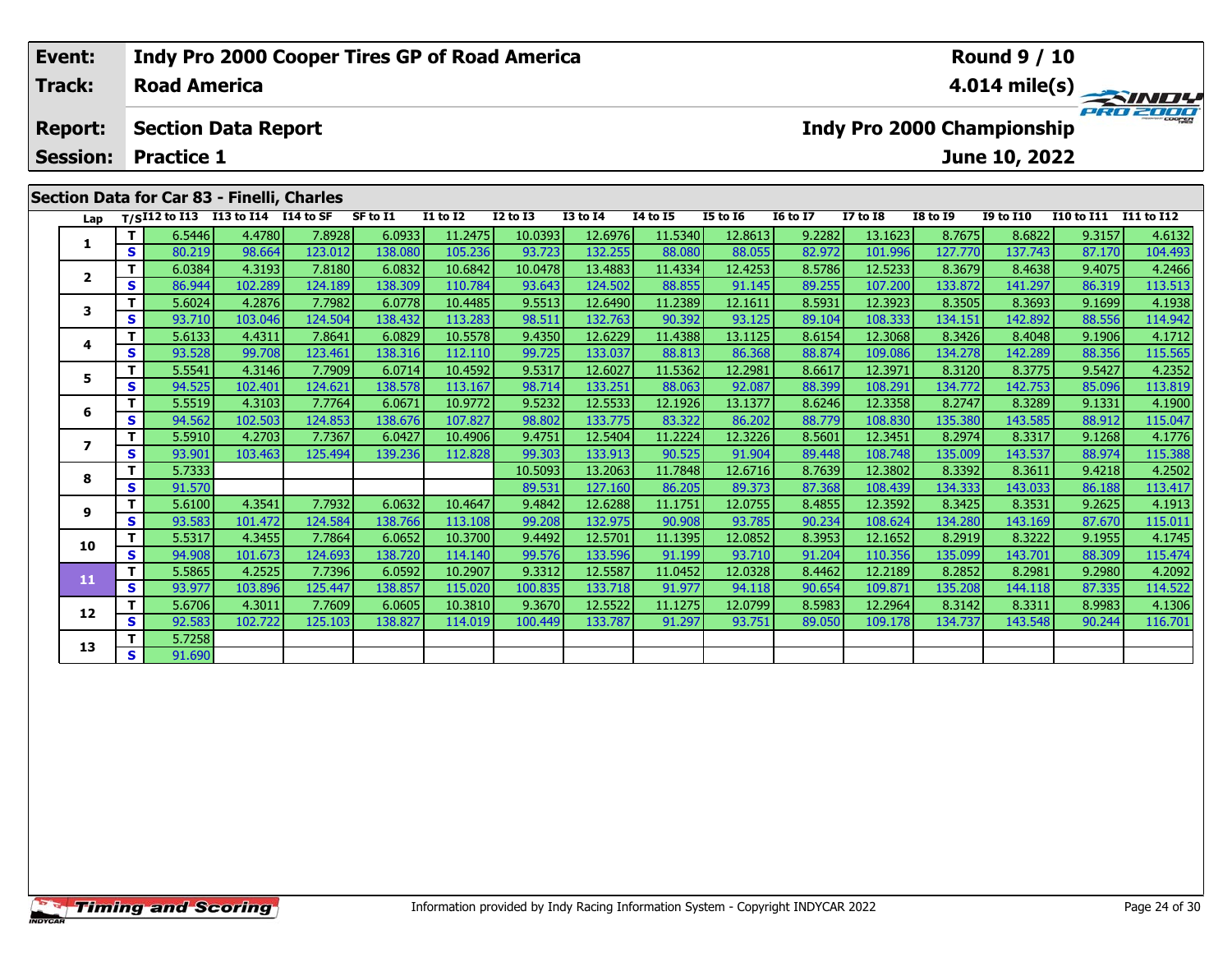| Event:          | Indy Pro 2000 Cooper Tires GP of Road America | <b>Round 9 / 10</b>                               |  |  |  |  |  |  |  |  |
|-----------------|-----------------------------------------------|---------------------------------------------------|--|--|--|--|--|--|--|--|
| <b>Track:</b>   | <b>Road America</b>                           | $\frac{4.014 \text{ mile(s)}}{2.0 \text{ m/s}^2}$ |  |  |  |  |  |  |  |  |
| <b>Report:</b>  | <b>Section Data Report</b>                    | <b>Indy Pro 2000 Championship</b>                 |  |  |  |  |  |  |  |  |
| <b>Session:</b> | <b>Practice 1</b>                             | June 10, 2022                                     |  |  |  |  |  |  |  |  |
|                 | Section Data for Car 83 - Finelli, Charles    |                                                   |  |  |  |  |  |  |  |  |

| Lap                      | T/SLap |          | PI to PO | <b>PO to SF</b> | <b>SF to PI</b> | PIA to PO |
|--------------------------|--------|----------|----------|-----------------|-----------------|-----------|
| 1                        | т      | 137.1575 |          | 154.2716        |                 |           |
|                          | Ś      | 105.356  |          | 88.211          |                 |           |
| $\overline{2}$           | т      | 133.9256 |          |                 |                 |           |
|                          | S      | 107.899  |          |                 |                 |           |
| 3                        | т      | 130.8837 |          |                 |                 |           |
|                          | Ś      | 110.406  |          |                 |                 |           |
| 4                        | т      | 132.1898 |          |                 |                 |           |
|                          | S      | 109.316  |          |                 |                 |           |
| 5                        | T      | 131.6851 |          |                 |                 |           |
|                          | S      | 109.735  |          |                 |                 |           |
| 6                        | т      | 132.9768 |          |                 |                 |           |
|                          | s      | 108.669  |          |                 |                 |           |
| $\overline{\phantom{a}}$ | T      | 130.5305 |          |                 | 141.0500        |           |
|                          | S      | 110.705  |          |                 | 101.347         |           |
| 8                        | т      | 314.0089 | 167.0686 | 136.5801        |                 | 180.2284  |
|                          | S      | 46.019   | 5.934    | 99.637          |                 | 8.444     |
| 9                        | T      | 130.6429 |          |                 |                 |           |
|                          | S      | 110.610  |          |                 |                 |           |
| 10                       | T      | 129.8874 |          |                 |                 |           |
|                          | S      | 111.253  |          |                 |                 |           |
| 11                       | т      | 129.6520 |          |                 |                 |           |
|                          | S      | 111.455  |          |                 |                 |           |
| 12                       | T      | 129.9696 |          |                 | 142.3484        |           |
|                          | S      | 111.183  |          |                 | 100.423         |           |
| 13                       | T<br>S |          |          |                 |                 |           |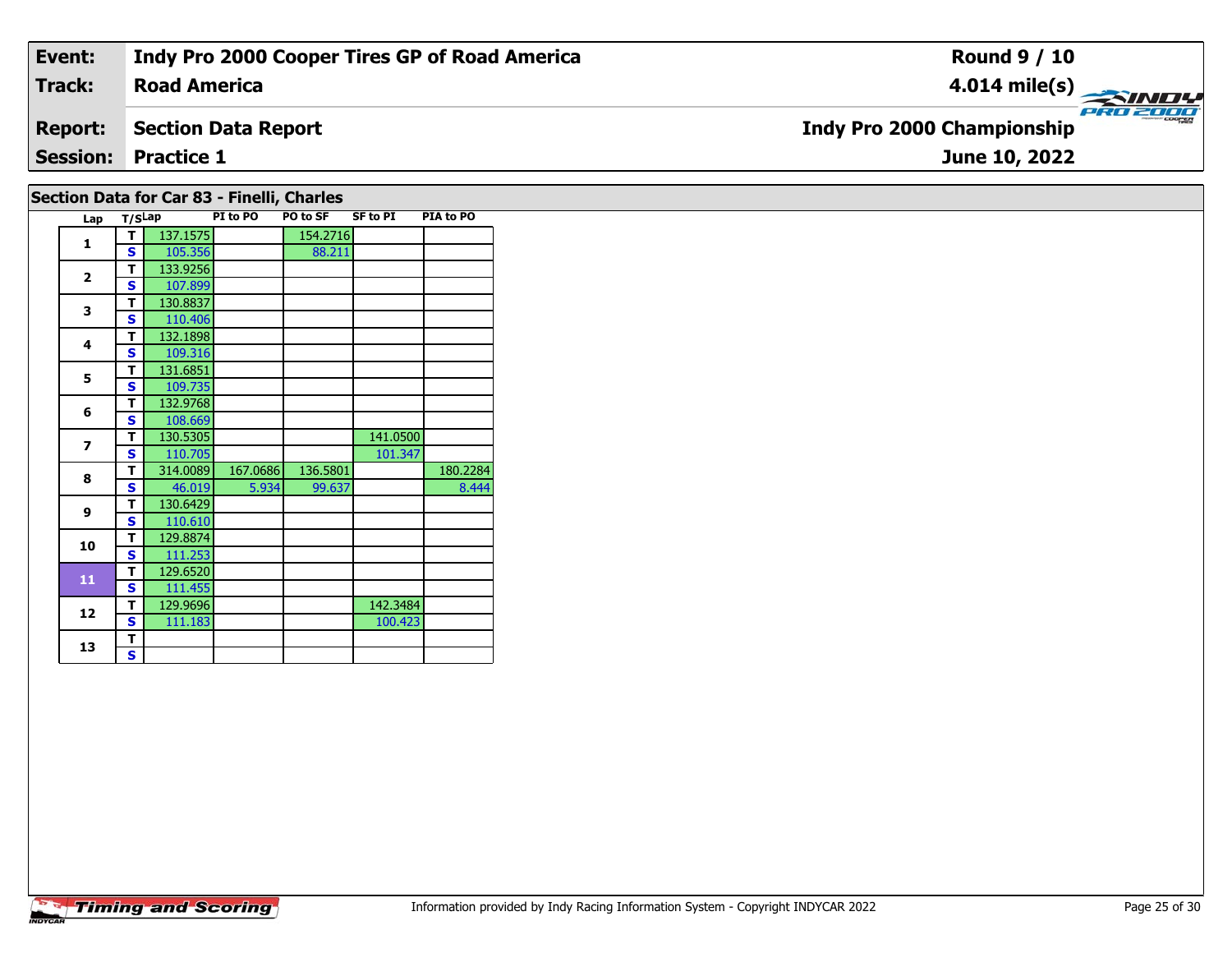| Event:                            |         |                     |                                      | Indy Pro 2000 Cooper Tires GP of Road America |                |                 |              |                 |                 |                 |                 |                            |                  | <b>Round 9 / 10</b> |                   |                         |
|-----------------------------------|---------|---------------------|--------------------------------------|-----------------------------------------------|----------------|-----------------|--------------|-----------------|-----------------|-----------------|-----------------|----------------------------|------------------|---------------------|-------------------|-------------------------|
| Track:                            |         | <b>Road America</b> |                                      |                                               |                |                 |              |                 |                 |                 |                 |                            |                  |                     |                   | $4.014 \text{ mile(s)}$ |
| <b>Report:</b><br><b>Session:</b> |         | <b>Practice 1</b>   | <b>Section Data Report</b>           |                                               |                |                 |              |                 |                 |                 |                 | Indy Pro 2000 Championship |                  | June 10, 2022       |                   | PRO 2000                |
|                                   |         |                     |                                      |                                               |                |                 |              |                 |                 |                 |                 |                            |                  |                     |                   |                         |
|                                   |         |                     |                                      | Section Data for Car 90 - Foster, Louis (R)   |                |                 |              |                 |                 |                 |                 |                            |                  |                     |                   |                         |
| Lap                               |         |                     | $T/SI12$ to I13 I13 to I14 I14 to SF |                                               | SF to I1       | <b>I1 to I2</b> | $I2$ to $I3$ | <b>I3 to I4</b> | <b>I4 to I5</b> | <b>I5 to I6</b> | <b>I6 to I7</b> | <b>I7 to I8</b>            | <b>I8 to I9</b>  | <b>I9 to I10</b>    | <b>I10 to I11</b> | I11 to I12              |
|                                   |         | 5.5076              | 4.2811                               | 7.7037                                        | 5.9819         | 10.0721         | 9.2021       | 12.4270         | 10.8482         | 12.0134         | 8.1695          | 11.8388                    | 8.0853           | 8.4570              | 8.8714            | 4.0848                  |
|                                   | S.      | 95.323              | 103.202                              | 126.032                                       | 140.652        | 117.516         | 102.249      | 135.135         | 93.648          | 94.270          | 93.724          | 113.398                    | 138.551          | 141.411             | 91.535            | 118.010                 |
| $\mathbf{2}$                      |         | 5.4665              | 4.2566                               | 7.6652                                        | 5.9556         | 9.8320          | 9.0824       | 12.3065         | 10.7466         | 11.8258         | 8.1264          | 11.8157                    | 8.0022           | 7.9959              | 8.8387            | 4.1176                  |
|                                   | S.      | 96.040              | 103.796                              | 126.665                                       | 141.273        | 120.386         | 103.597      | 136.458         | 94.533          | 95.765          | 94.222          | 113.620                    | 139.990 <b>l</b> | 149.565             | 91.874            | 117.070                 |
|                                   | . The U | n pozoli            | <b>A</b> poon                        | $7 \cos 1$                                    | <b>E</b> 007EL | 0.0170          | n oper l     | 12.4400         | 10,7015         | 11.7102         | 0.025           | 110204                     | 0.1261           | 0.10721             | 0.7221            | AOOAT                   |

|    |                | -----  | -----   | .       | -----   | ------  |         | ------- | ---- -- | ------  | ------ | ------  | ------  | -----   | -----  |         |
|----|----------------|--------|---------|---------|---------|---------|---------|---------|---------|---------|--------|---------|---------|---------|--------|---------|
|    | S I            | 95.323 | 103.202 | 126.032 | 140.652 | 117.516 | 102.249 | 135.135 | 93.648  | 94.270  | 93.724 | 113.398 | 138.551 | 141.411 | 91.535 | 118.010 |
|    |                | 5.4665 | 4.2566  | 7.6652  | 5.9556  | 9.8320  | 9.0824  | 12.3065 | 10.7466 | 11.8258 | 8.1264 | 11.8157 | 8.0022  | 7.9959  | 8.8387 | 4.1176  |
|    | s l            | 96.040 | 103.796 | 126.665 | 141.273 | 120.386 | 103.597 | 136.458 | 94.533  | 95.765  | 94.222 | 113.620 | 139.990 | 149.565 | 91.874 | 117.070 |
| з  | т              | 5.3342 | 4.2080  | 7.6878  | 5.9975  | 9.8178  | 9.0265  | 12.4408 | 10.7815 | 11.7102 | 8.0075 | 11.8384 | 8.1361  | 8.1972  | 8.7221 | 4.0847  |
|    | S I            | 98.422 | 104.995 | 126.292 | 140.286 | 120.560 | 104.239 | 134.985 | 94.227  | 96.711  | 95.621 | 113.402 | 137.686 | 145.892 | 93.102 | 118.012 |
|    | Τ.             | 5.2905 | 4.2373  | 7.6996  | 5.9990  | 9.7720  | 9.0159  | 12.4152 | 10.7822 | 11.7567 | 8.0225 | 11.8201 | 8.1347  | 8.1724  | 8.9490 | 4.1190  |
|    | S.             | 99.234 | 104.269 | 126.099 | 140.251 | 121.125 | 104.361 | 135.263 | 94.221  | 96.328  | 95.442 | 113.578 | 137.710 | 146.335 | 90.741 | 117.030 |
|    |                | 5.4481 | 4.4093  | 7.7854  | 6.0175  | 10.1248 | 9.2705  | 12.8311 | 11.3294 | 11.8273 | 8.2979 | 11.9555 | 8.1200  | 8.1961  | 8.8172 | 4.0828  |
|    | S.             | 96.364 | 100.201 | 124.709 | 139.819 | 116.905 | 101.495 | 130.879 | 89.670  | 95.753  | 92.274 | 112.291 | 137.959 | 145.912 | 92.098 | 118.067 |
|    | Τ.             | 5.3929 | 4.2377  | 7.7180  | 6.0219  | 9.8887  | 9.0134  | 12.4137 | 10.8664 | 11.7711 | 8.0517 | 11.8221 | 8.1211  | 8.1789  | 8.7653 | 4.1100  |
|    | S.             | 97.350 | 104.259 | 125.798 | 139.717 | 119.696 | 104.390 | 135.279 | 93.491  | 96.210  | 95.096 | 113.559 | 137.940 | 146.219 | 92.643 | 117.286 |
|    | Τ.             | 5.3530 |         |         |         |         | 9.3791  | 12.5287 | 10.9613 | 11.8659 | 8.0116 | 11.9355 | 8.1745  | 8.2164  | 8.7517 | 4.0937  |
|    | S.             | 98.076 |         |         |         |         | 100.320 | 134.038 | 92.681  | 95.442  | 95.572 | 112.480 | 137.039 | 145.551 | 92.787 | 117.753 |
| 8  | Τ.             | 5.2776 | 4.3514  | 7.7539  | 6.0133  | 9.8733  | 9.1003  | 12.3911 | 10.7534 | 11.7827 | 8.2910 | 12.2011 | 8.1069  | 8.2394  | 9.8710 | 4.1408  |
|    | <b>S</b>       | 99.477 | 101.535 | 125.216 | 139.917 | 119.883 | 103.393 | 135.526 | 94.473  | 96.115  | 92.351 | 110.031 | 138.182 | 145.145 | 82.266 | 116.414 |
| 9  | Τ.             | 5.3108 | 4.3142  | 7.7130  | 5.9862  | 9.8260  | 9.0205  | 12.3445 | 10.7791 | 11.8126 | 8.1199 | 11.9198 | 8.0741  | 8.0798  | 8.7446 | 4.0618  |
|    | S.             | 98.855 | 102.410 | 125.880 | 140.551 | 120.460 | 104.308 | 136.038 | 94.248  | 95.872  | 94.297 | 112.628 | 138.743 | 148.012 | 92.863 | 118.678 |
| 10 | Τ.             | 5.3267 | 4.2412  | 7.6863  | 5.9974  | 9.8629  | 9.0111  | 12.3632 | 10.8209 | 11.7469 | 8.0124 | 11.8176 | 8.1150  | 8.1624  | 8.7823 | 4.0860  |
|    | S <sub>1</sub> | 98.560 | 104.173 | 126.317 | 140.288 | 120.009 | 104.417 | 135.832 | 93.884  | 96.408  | 95.562 | 113.602 | 138.044 | 146.514 | 92.464 | 117.975 |
| 11 |                | 5.3498 | 4.2161  | 7.6682  | 5.9698  | 9.7844  | 9.0115  | 12.3139 | 10.8194 | 11.7686 | 8.1572 | 11.9633 | 8.0874  | 8.0849  | 8.7421 | 4.0727  |
|    | S.             | 98.135 | 104.793 | 126.615 | 140.937 | 120.972 | 104.412 | 136.376 | 93.897  | 96.231  | 93.866 | 112.218 | 138.515 | 147.919 | 92.889 | 118.360 |
| 12 |                | 5.4700 |         |         |         |         |         |         |         |         |        |         |         |         |        |         |
|    | 's l           | 95.978 |         |         |         |         |         |         |         |         |        |         |         |         |        |         |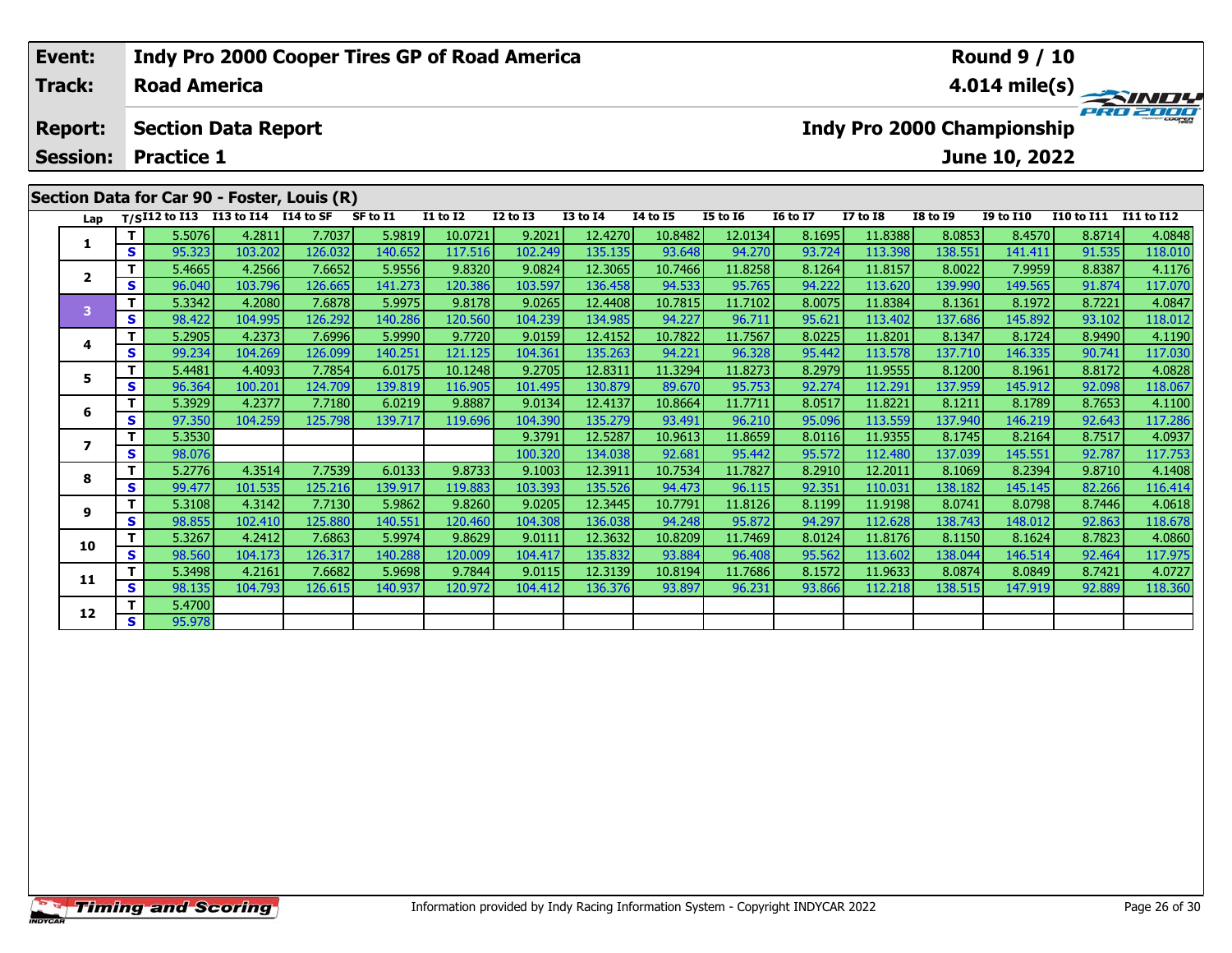| Event:                                      | Indy Pro 2000 Cooper Tires GP of Road America | <b>Round 9 / 10</b>                           |  |  |  |  |  |  |  |
|---------------------------------------------|-----------------------------------------------|-----------------------------------------------|--|--|--|--|--|--|--|
| <b>Track:</b>                               | <b>Road America</b>                           | 4.014 mile(s) $\rightarrow$                   |  |  |  |  |  |  |  |
| <b>Report:</b>                              | <b>Section Data Report</b>                    | PRO 2000<br><b>Indy Pro 2000 Championship</b> |  |  |  |  |  |  |  |
|                                             | <b>Session: Practice 1</b>                    | June 10, 2022                                 |  |  |  |  |  |  |  |
| Section Data for Car 90 - Foster, Louis (R) |                                               |                                               |  |  |  |  |  |  |  |

| Lap            | T/SLap |          | PI to PO | PO to SF | <b>SF to PI</b> | PIA to PO |
|----------------|--------|----------|----------|----------|-----------------|-----------|
| 1              | т      | 127.5439 |          | 130.6798 |                 |           |
|                | S      | 113.297  |          | 104.136  |                 |           |
|                | т      | 126.0337 |          |          |                 |           |
| $\mathbf 2$    | S      | 114.655  |          |          |                 |           |
| 3              | т      | 125.9903 |          |          |                 |           |
|                | S      | 114.695  |          |          |                 |           |
| 4              | т      | 126.1861 |          |          |                 |           |
|                | S      | 114.517  |          |          |                 |           |
| 5              | т      | 128.5129 |          |          |                 |           |
|                | S      | 112.443  |          |          |                 |           |
| 6              | т      | 126.3729 |          |          | 138.3159        |           |
|                | S      | 114.347  |          |          | 103.350         |           |
| $\overline{z}$ | т      | 434.4675 | 297.5204 | 125.0384 |                 | 313.0383  |
|                | S      | 33.260   | 3.332    | 108.834  |                 | 4.861     |
| 8              | т      | 128.1472 |          |          |                 |           |
|                | S      | 112.764  |          |          |                 |           |
| 9              | т      | 126.1069 |          |          |                 |           |
|                | S      | 114.588  |          |          |                 |           |
| 10             | т      | 126.0323 |          |          |                 |           |
|                | S      | 114.656  |          |          |                 |           |
| 11             | т      | 126.0093 |          |          | 141.4318        |           |
|                | S      | 114.677  |          |          | 101.073         |           |
| 12             | т      |          |          |          |                 |           |
|                | S      |          |          |          |                 |           |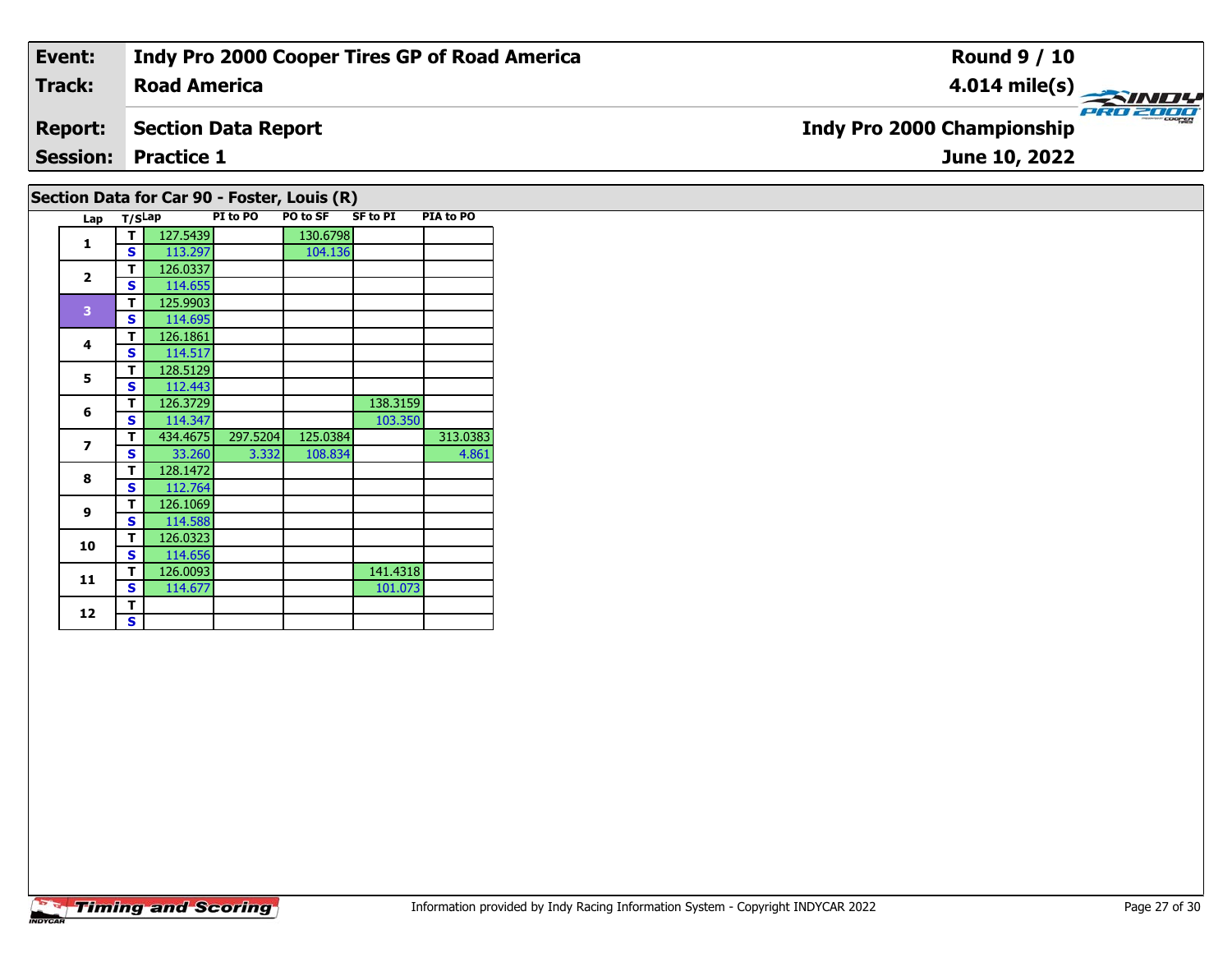| Event:          |     |                     |                                    | Indy Pro 2000 Cooper Tires GP of Road America |          |                 |                 |              |          |                 |                 |                            |                 | <b>Round 9 / 10</b> |                   |               |
|-----------------|-----|---------------------|------------------------------------|-----------------------------------------------|----------|-----------------|-----------------|--------------|----------|-----------------|-----------------|----------------------------|-----------------|---------------------|-------------------|---------------|
| Track:          |     | <b>Road America</b> |                                    |                                               |          |                 |                 |              |          |                 |                 |                            |                 |                     |                   | 4.014 mile(s) |
| <b>Report:</b>  |     |                     | <b>Section Data Report</b>         |                                               |          |                 |                 |              |          |                 |                 | Indy Pro 2000 Championship |                 |                     |                   | PRO 2000      |
| <b>Session:</b> |     | <b>Practice 1</b>   |                                    |                                               |          |                 |                 |              |          |                 |                 |                            |                 | June 10, 2022       |                   |               |
|                 |     |                     |                                    | Section Data for Car 93 - Brewer, Lindsay (R) |          |                 |                 |              |          |                 |                 |                            |                 |                     |                   |               |
| Lap             |     |                     | T/SI12 to I13 I13 to I14 I14 to SF |                                               | SF to I1 | <b>I1 to I2</b> | <b>I2 to I3</b> | $I3$ to $I4$ | 14 to 15 | <b>I5 to 16</b> | <b>16 to 17</b> | I7 to I8                   | <b>I8 to 19</b> | <b>I9 to I10</b>    | <b>I10 to I11</b> | I11 to I12    |
|                 |     | 5.6688              | 4.3168                             | 7.7179                                        | 5.9823   | 10.1674         | 9.3235          | 12.4017      | 10.9763  | 11.9516         | 8.2370          | 12.1014                    | 8.1284          | 8.1478              | 9.0501            | 4.1397        |
|                 | S I | 92.612              | 102.349                            | 125.800                                       | 140.642  | 116.415         | 100.918         | 135.410      | 92.555   | 94.757          | 92.956          | 110.938                    | 137.816         | 146.777             | 89.728            | 116.445       |
|                 |     | 5.4596              | 4.2690                             | 7.6636                                        | 5.9482   | 9.9467          | 9.4299          | 12.8302      | 10.8698  | 11.8764         | 8.2041          | 12.1257                    | 8.1546          | 8.1213              | 8.8791            | 4.1116        |
| $\mathbf{2}$    | s   | 96.161              | 103.495                            | 126.691                                       | 141.448  | 118.998         | 99.779          | 130.888      | 93.462   | 95.357          | 93.329          | 110.715                    | 137.374         | 147.256             | 91.456            | 117.240       |

3 T 5.3940 4.2890 7.6613 5.9379 10.0168 9.1988 12.2603 10.9902 11.8689 8.0734 12.0488 8.1914 8.2102 9.0169 4.1337<br>S S 97.330 103.012 126.729 141.694 118.165 102.286 136.972 92.438 95.417 94.840 111.422 136.757 145.661 90.0

**<sup>T</sup>** 5.3587 4.3866 7.7668 6.0261 10.1097 9.1522 12.4183 11.0621 11.8399 8.1562 11.9883 8.1549 8.1912 8.8548 4.1063 **<sup>S</sup>** 97.972 100.720 125.008 139.620 117.079 102.807 135.229 91.837 95.651 93.877 111.984 137.369 145.999 91.707 117.392

**<sup>T</sup>** 5.3560 4.3363 7.7234 5.9966 9.9317 9.1340 12.4231 10.9544 11.7152 8.0050 12.0603 8.1738 8.1682 8.9408 4.1297 **<sup>S</sup>** 98.021 101.888 125.710 140.307 119.178 103.012 135.177 92.740 96.669 95.650 111.316 137.051 146.410 90.825 116.727

6 | T | 5.3275| 4.5133| 7.8251| 6.0660| 9.9727| 9.2203| 12.4469| 10.9799| 11.8999| 8.1367| 12.0738| 8.1754| 8.1934| 8.8801| 4.1225<br>| S | 98.545| 97.892| 124.076| 138.702| 118.688| 102.048| 134.919| 92.524| 95.169| 94.102|

7 | T | 5.3378| 4.3643| 7.7481| 6.0585| 10.0569| 9.2380| 14.2346| 11.0214| 11.9013| 8.2224| 12.1503| 8.1714| 8.1658| 8.8135| 4.1011<br>7 | S | 98.355| 101.235| 125.309| 138.873| 117.694| 101.852| 117.974| 92.176| 95.158| 93.1

**<sup>T</sup>** 5.4225 9.9429 13.3140 10.9895 12.1931 8.2361 12.4509 8.3434 8.2936 8.8709 4.1244 **<sup>S</sup>** 96.819 94.631 126.132 92.444 92.880 92.967 107.824 134.265 144.197 91.540 116.877

**<sup>T</sup>** 5.3694 4.3122 7.7260 6.0152 9.9157 9.1675 12.4517 10.8343 11.8753 8.1722 12.1516 8.2155 8.1742 8.7459 4.1865 **<sup>S</sup>** 97.776 102.458 125.668 139.873 119.370 102.635 134.867 93.768 95.366 93.693 110.479 136.355 146.303 92.849 115.143

0 | **T** | 5.5774| 4.3377| 7.6596| 5.9491| 9.9937| 9.1829| 12.3120| 10.8469| 11.8712| 8.1764| 12.1124| 8.1296| 8.1048| 9.2344| 4.2697<br>| S | 94.130| 101.855| 126.757| 141.427| 118.438| 102.463| 136.397| 93.659| 95.399| 93.64

**<sup>T</sup>** 5.4713 4.2790 7.6777 6.0465 10.4970 9.3089 12.3420 10.9978 11.8359 8.1795 12.1286 8.1449 8.1290 8.9136 4.1539 **<sup>S</sup>** 95.955 103.253 126.458 139.149 112.759 101.076 136.065 92.374 95.683 93.610 110.689 137.537 147.116 91.102 116.046

## **Timing and Scoring**

**3**

**4**

**5**

**6**

**7**

**8**

**9**

**10**

**11**

**12**

**2 S** 5.5151

117.240

117.392

117.541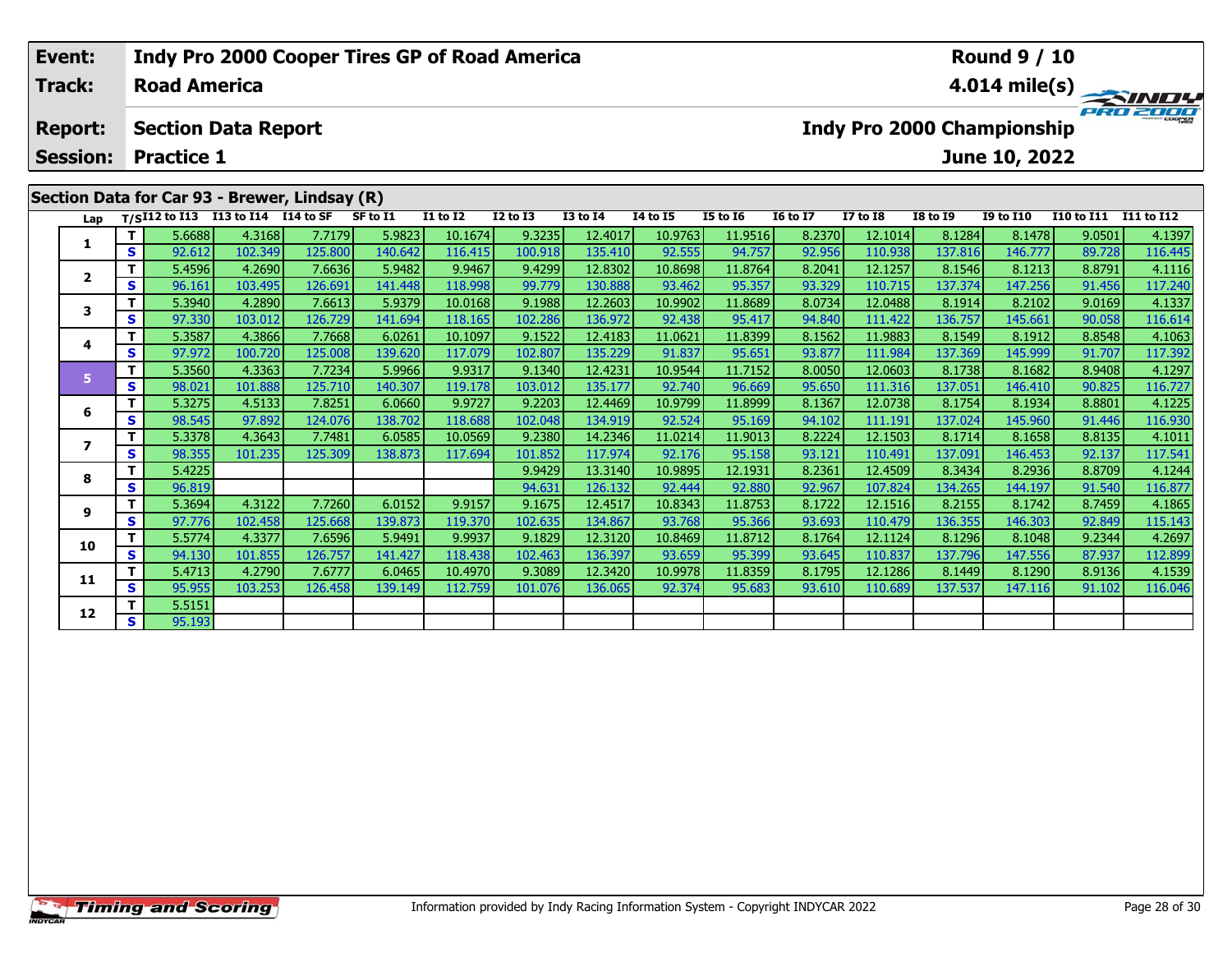| Event:         | <b>Indy Pro 2000 Cooper Tires GP of Road America</b> | <b>Round 9 / 10</b>                           |
|----------------|------------------------------------------------------|-----------------------------------------------|
| Track:         | <b>Road America</b>                                  |                                               |
| <b>Report:</b> | Section Data Report                                  | PRO 2000<br><b>Indy Pro 2000 Championship</b> |
|                | <b>Session: Practice 1</b>                           | June 10, 2022                                 |
|                |                                                      |                                               |

## **Section Data for Car 93 - Brewer, Lindsay (R)**

|  | Lap            | T/SLap |          | PI to PO | PO to SF | <b>SF to PI</b> | PIA to PO |
|--|----------------|--------|----------|----------|----------|-----------------|-----------|
|  | 1              | т      | 128.3107 |          | 135.3425 |                 |           |
|  |                | S      | 112.620  |          | 100.548  |                 |           |
|  | $\overline{2}$ | т      | 127.8898 |          |          |                 |           |
|  |                | S      | 112.991  |          |          |                 |           |
|  | 3              | т      | 127.2916 |          |          |                 |           |
|  |                | S      | 113.522  |          |          |                 |           |
|  | 4              | т      | 127.5721 |          |          |                 |           |
|  |                | S      | 113.272  |          |          |                 |           |
|  | 5              | т      | 127.0485 |          |          |                 |           |
|  |                | S      | 113.739  |          |          |                 |           |
|  | 6              | т      | 127.8335 |          |          |                 |           |
|  |                | Ś      | 113.041  |          |          |                 |           |
|  | $\overline{z}$ | т      | 129.5854 |          |          | 142.6276        |           |
|  |                | Ś      | 111.513  |          |          | 100.226         |           |
|  | 8              | т      | 416.8788 | 274.8379 | 128.9561 |                 | 290.3901  |
|  |                | S      | 34.663   | 3.607    | 105.527  |                 | 5.240     |
|  | 9              | т      | 127.3132 |          |          |                 |           |
|  |                | S      | 113.503  |          |          |                 |           |
|  | 10             | т      | 127.7578 |          |          |                 |           |
|  |                | S      | 113.108  |          |          |                 |           |
|  | 11             | т      | 128.1056 |          |          | 142.9302        |           |
|  |                | S      | 112.801  |          |          | 100.014         |           |
|  | 12             | т      |          |          |          |                 |           |
|  |                | S      |          |          |          |                 |           |